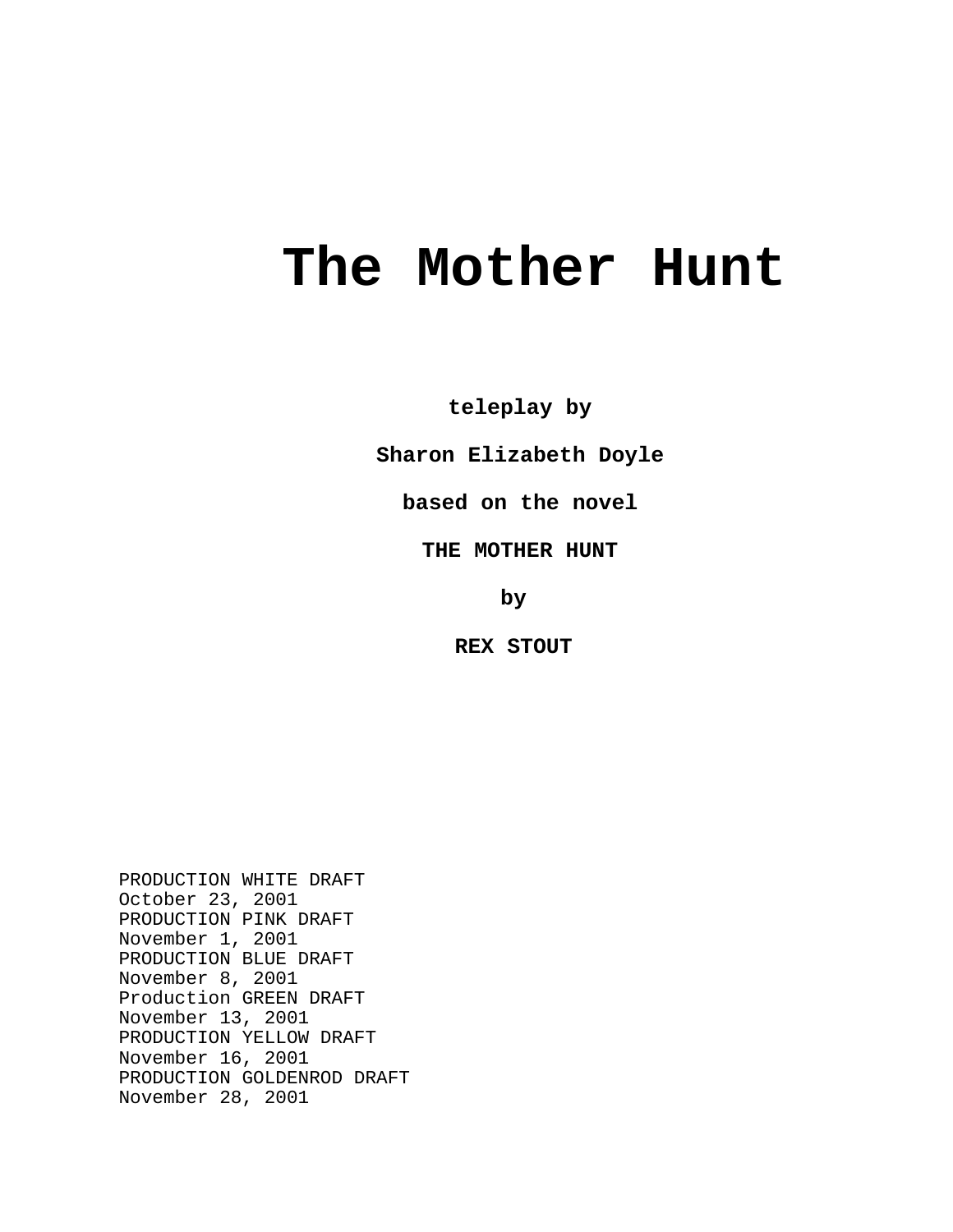# THE MOTHER HUNT

FADE IN:

MONTAGE/CREDITS

## 1 INT. VALDON MANSION - LIVING ROOM - DAY 1

LUCY VALDON, 30-ish, dressed in a peignoir, plays Chopin passionately on the piano in her formal living room. There's a Renoir on the wall. The PHONE RINGS. She gets up and answers it. Before she can say anything, the person on the other end delivers a message in a strange high voice:

> VOICE (V.O.) Mrs. Valdon. Go look on your doorstep.

And hangs up. Lucy goes to the front door of her castle. She opens it and is amazed at what is there: A BABY in a basket wrapped in a blanket. There's a note attached. She picks it up:

DISSOLVE TO:

2 INT. BROWNSTONE - OFFICE - DAY 2

INSERT: THE NOTE

It is stamped out with a child's lettering stamp set.

WOLFE (V.O.) "Mrs. Valdon. This baby is for you because a boy should live in his father's house."

Wolfe looks up from the note at Lucy, elegantly dressed for venturing outside her castle.

> WOLFE (CONT'D) Is this likely or merely credible? (Lucy doesn't answer; she is staring at the morning's orchid.) Madam? Is it likely?

She reaches across and plucks a flower from the orchid.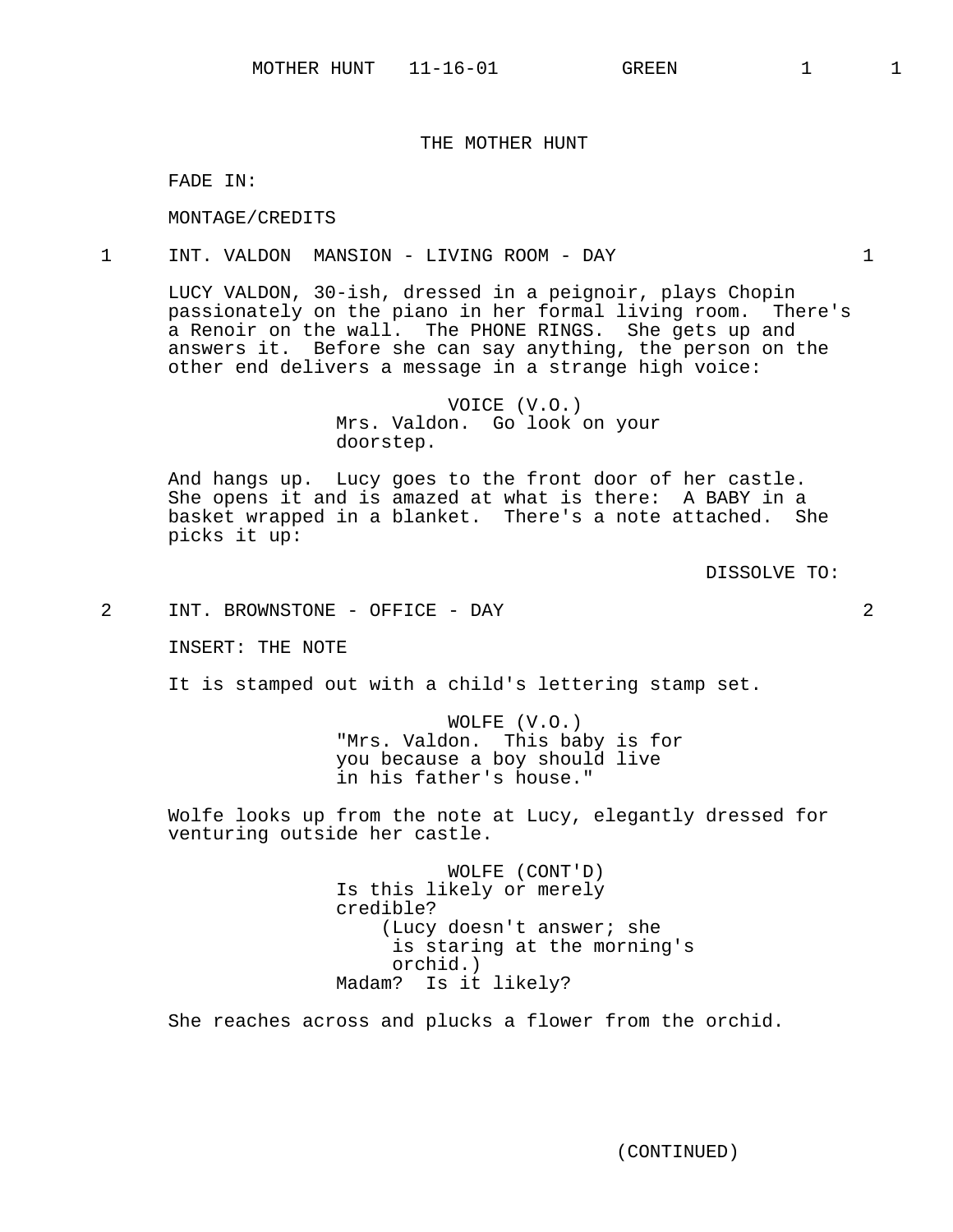LUCY

Your Cypripedium Lawrenceanum has an aphid. Oh. No, just dust. Sorry. Pretty though. Who is your florist?

She tucks it in her button hole.

WOLFE

Madam.

LUCY Yes. It's likely. Dick had a Don Juan reputation when I married him.

WOLFE How long were you married?

LUCY

11 months. And I know what people said: He's marrying an Armstead. Well, I was marrying a famous author. I was Mrs. Richard Valdon. I still think we were in love. At any rate, for me there was nothing but us.

WOLFE How old was he when he died?

LUCY

Forty six.

WOLFE How old are you.

LUCY

(smiling) Old enough. Plenty old enough. (on Wolfe's look) During that last year, before he died, he may have had one woman, or a dozen, I just don't know.

Wolfe glares. First babies and now sex.

WOLFE Can you get to the problem, madam?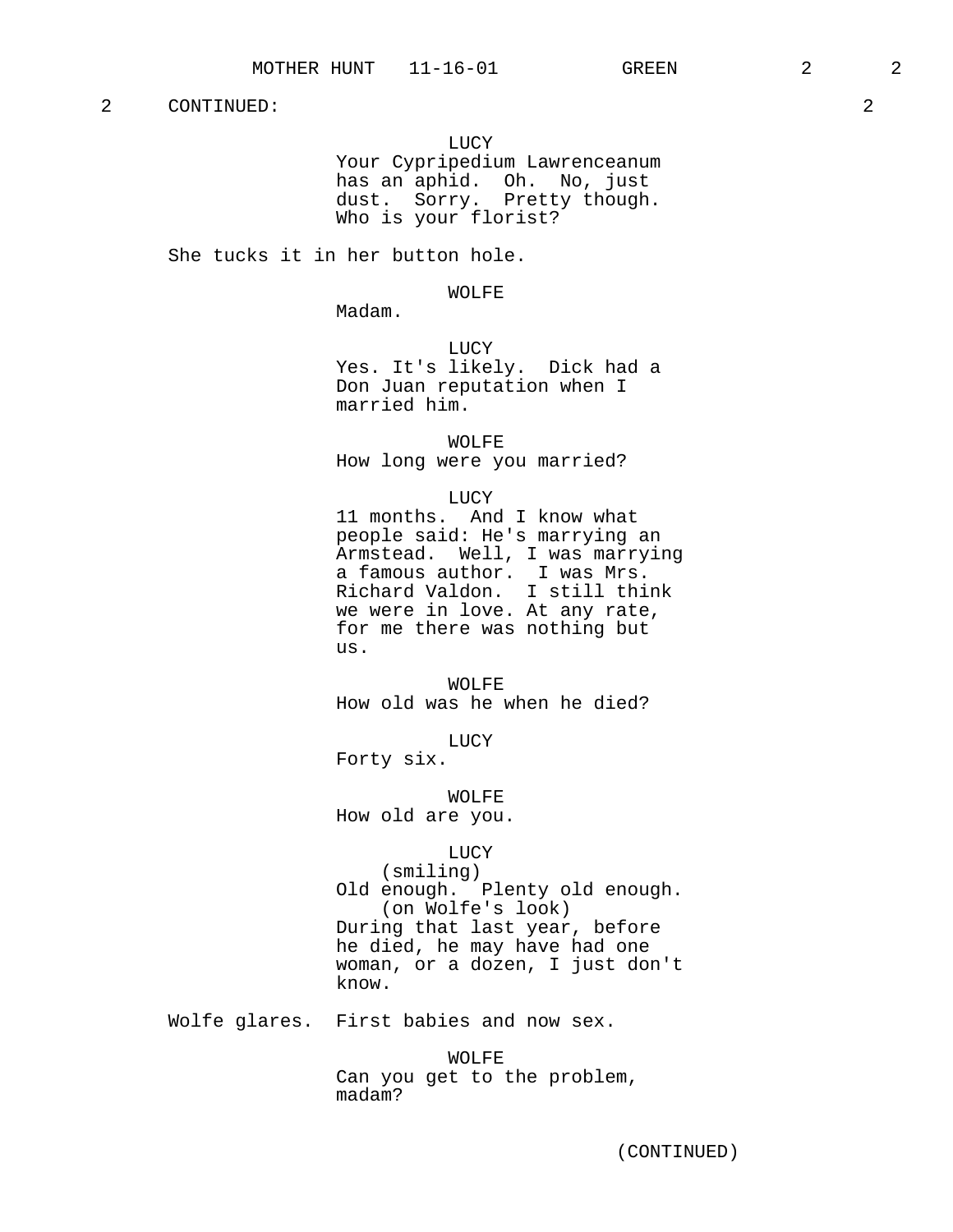2 CONTINUED: (2) 2

## LUCY

Well, the baby, of course. I intended to have two or three. But I put it off. I put it off. But now I do have one, and this note is right: a child should live in his father's house. The problem is: was Dick the father?

WOLFE Pfui. Never to be solved and you know it.

LUCY Pfui? You are the best detective in the world.

#### WOLFE

The best detective in the world may be a rude tribesman with a limited vocabulary. I cannot help you, madam. No one can.

LUCY You can find the mother. Wait.

She dumps her purse on his desk. Wolfe watches in astonishment as she, without embarrassment, sorts through her filing system. Archie watches, fascinated.

> LUCY (CONT'D) No. No. Huh. No. Ah. Here. I've written the dates down. (she hands him a piece of paper with all the dates.) The doctor said he was five months old, which means he was born last June and conceived last fall.

> WOLFE It could take months. Have you arranged for legal custody?

LUCY Oh, my lawyer did that.

WOLFE And he is aware you are consulting me?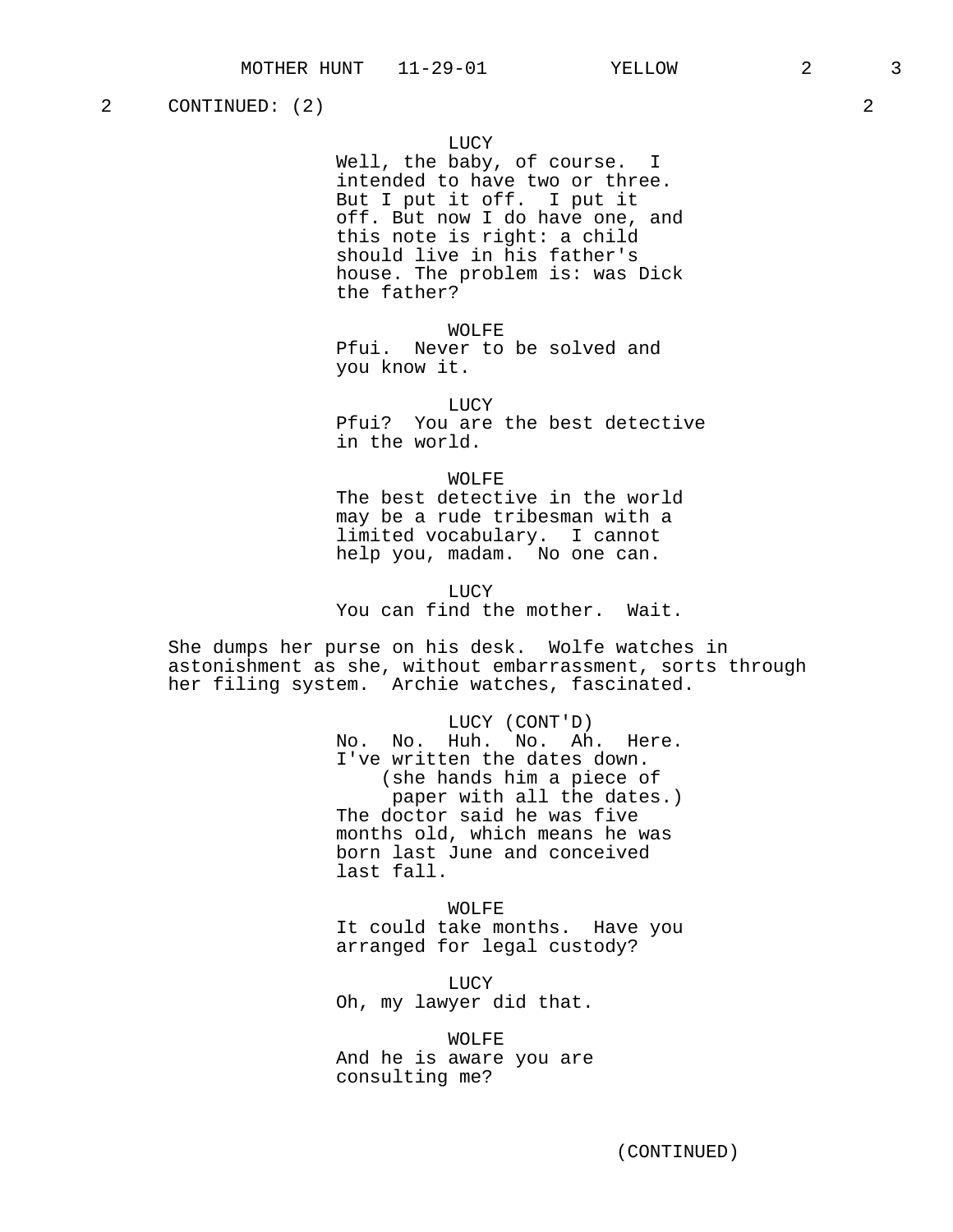2 CONTINUED: (3) 2

LUCY Yes, and he disapproves. I don't care. It's my business. His business is just the law.

Wolfe looks at her, surprised. He couldn't agree more.

WOLFE

It will be necessary to get information from you. And to examine the clothes the baby arrived in. These pinholes. The note wasn't attached with a safety pin.

LUCY No, just an ordinary pin.

WOLFE What odds, Mr. Goodwin, that a woman would expose a baby to a bare pin?

ARCHIE Not enough data. Roughly ten to one.

WOLFE Were you alone in the house when the call came?

LUCY Yes. I came back a day early from the country. The staff had the weekend off. Why is that important?

Wolfe checks the wall clock. Noon. He's running out of time.

WOLFE Whoever did this, madam, is someone you know.

LUCY How could you know that?

WOLFE If you cannot use your own brain, Mr. Goodwin will explain. Please excuse me.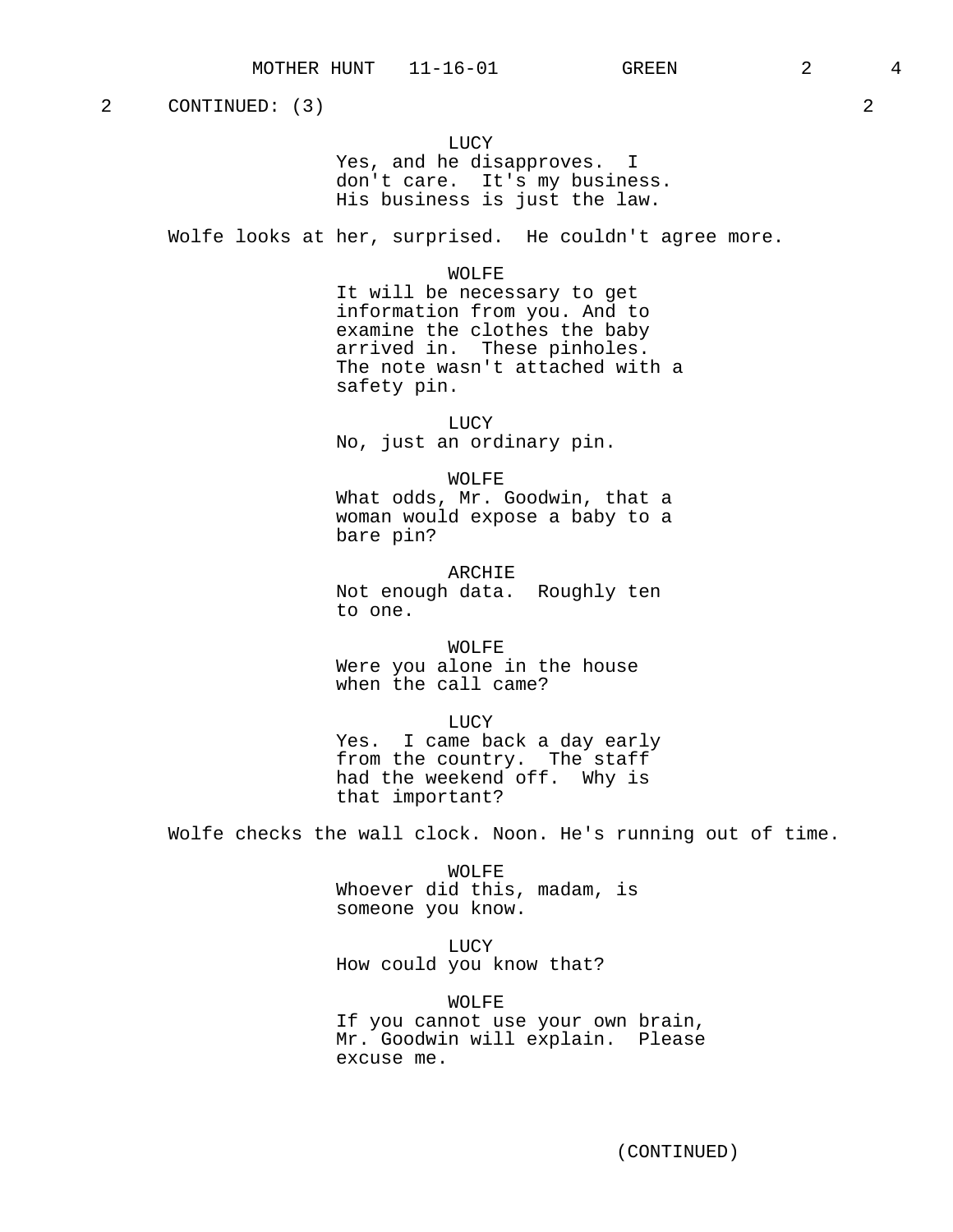2 CONTINUED: (4) 2

LUCY But isn't there a retainer?

WOLFE One dollar, a hundred, a thousand. It does not matter.

He crosses to the door and turns left, toward the kitchen. Archie goes after to close the door.

> ARCHIE (V.O.) Wolfe's mind was on the shad roe casserole slated for lunch. He and Fritz had a disagreement over the use of onion which had never been resolved. (out loud) Why don't we go to your place, Mrs. Valdon. We can get the baby clothes and conduct the interview there.

Lucy hands him a check.

WIPE TO:

3 INT. VALDON MANSION - HALLWAY/LIVING ROOM - DAY 3

Archie follows Lucy into the digs of inherited wealth. He notes a CEZANNE over the fireplace.

## ARCHIE

Nice digs.

LUCY I love this house. My great grandfather built it. One thing I am sure of, Dick loved this house.

# MISS MIMM

Mrs. Valdon.

Lucy's secretary, MISS MIMM, brings her a stack of opened mail - mostly invitations - which Lucy goes through. MISS MIMM is a looker, which Archie can't help but notice.

LUCY

Miss Mimm. (flipping through them) No, no. Yes. Definitely. Buy a whole table.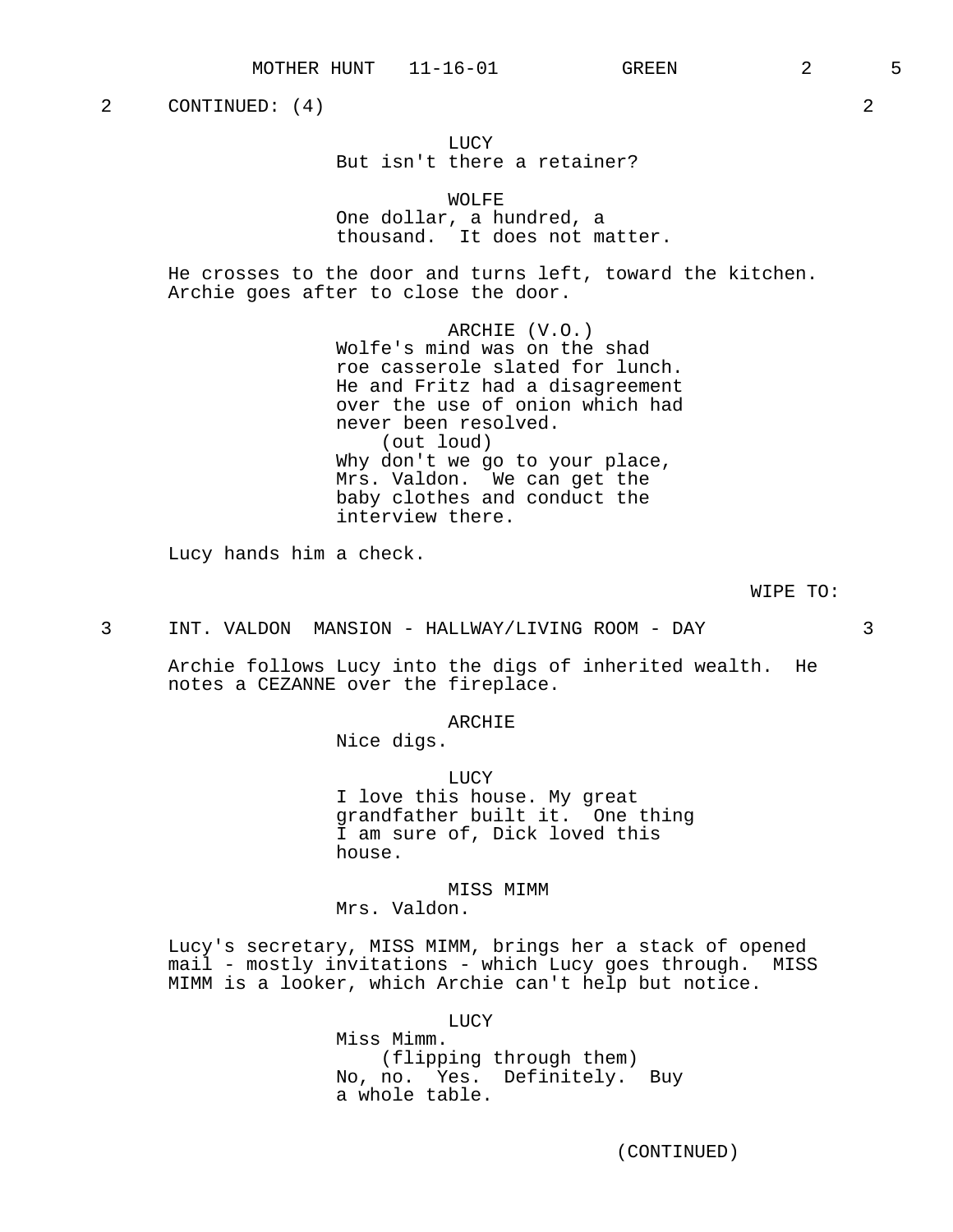ARCHIE Is there anyone who might have had it in for you, Mrs. Valdon? LUCY In for me? No, no, send them regrets. ARCHIE Hate you enough to saddle with a loose baby? LUCY (to secretary) No, but write them a note. (Handing the pile back to Miss Mimm; she turns to Archie) The Armsteads are a very dull responsible family. No one hates us. My only controversial hobby is Killer Fog. ARCHIE Fog kills? LUCY 32 people in 1948. In a little coal town in Pennsylvania. ARCHIE What did they do - get lost in it and fall down a mine? **LUCY** There's no humor in this. It's going to happen right here in New York. It's the cars. ARCHIE Well, ban them all. The subway

too. We can all walk to work.

LUCY

That's what I say. Oh, here he is!

She lights up as THE NURSE appears with the baby. Lucy takes the baby.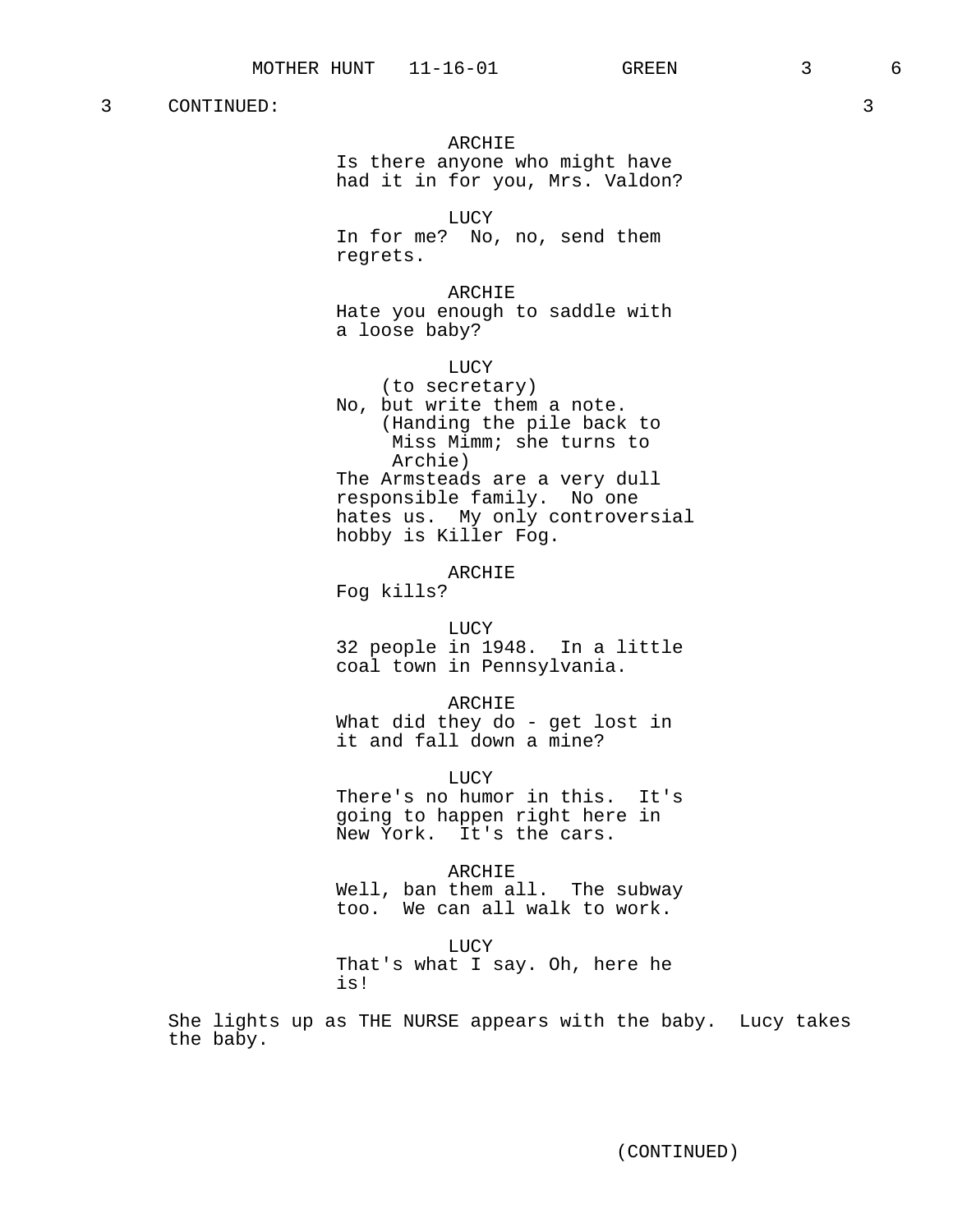3 CONTINUED: (2) 3

LUCY (CONT'D) Hello, there. Hello. Hello. (to Archie) I'd introduce you, but I'm not going to name him until I decide to keep him.

She holds the baby out to Archie. He shakes his head.

ARCHIE Better not. I haven't read the instruction manual.

**LUCY** I'm considering Moses. No one knew who his father was either. (to Miss Mimm) Miss Mimm, take Mr. Goodwin to the nursery and help him pack up the clothing the baby came in.

She sits to play with the baby. The Nurse and Miss Mimm look at Archie skeptically as they go out.

WIPE TO:

4 INT. VALDON MANSION - HALLWAY - DAY 4

Archie returns to the living room carrying a little suitcase. In the b.g, Lucy is playing the piano. The baby is asleep in a bassinet near the piano. Next to her on the piano bench is small dog. He helps her play.

> LUCY No, Robert. That's a bad dog. Get down now. Oh, hello.

ARCHIE I need those names now.

LUCY I told you: his best friends were Leo Bingham, Willis Krug and Julian Haft.

ARCHIE I mean the female names. Candidates.

She strikes a few chords on the piano.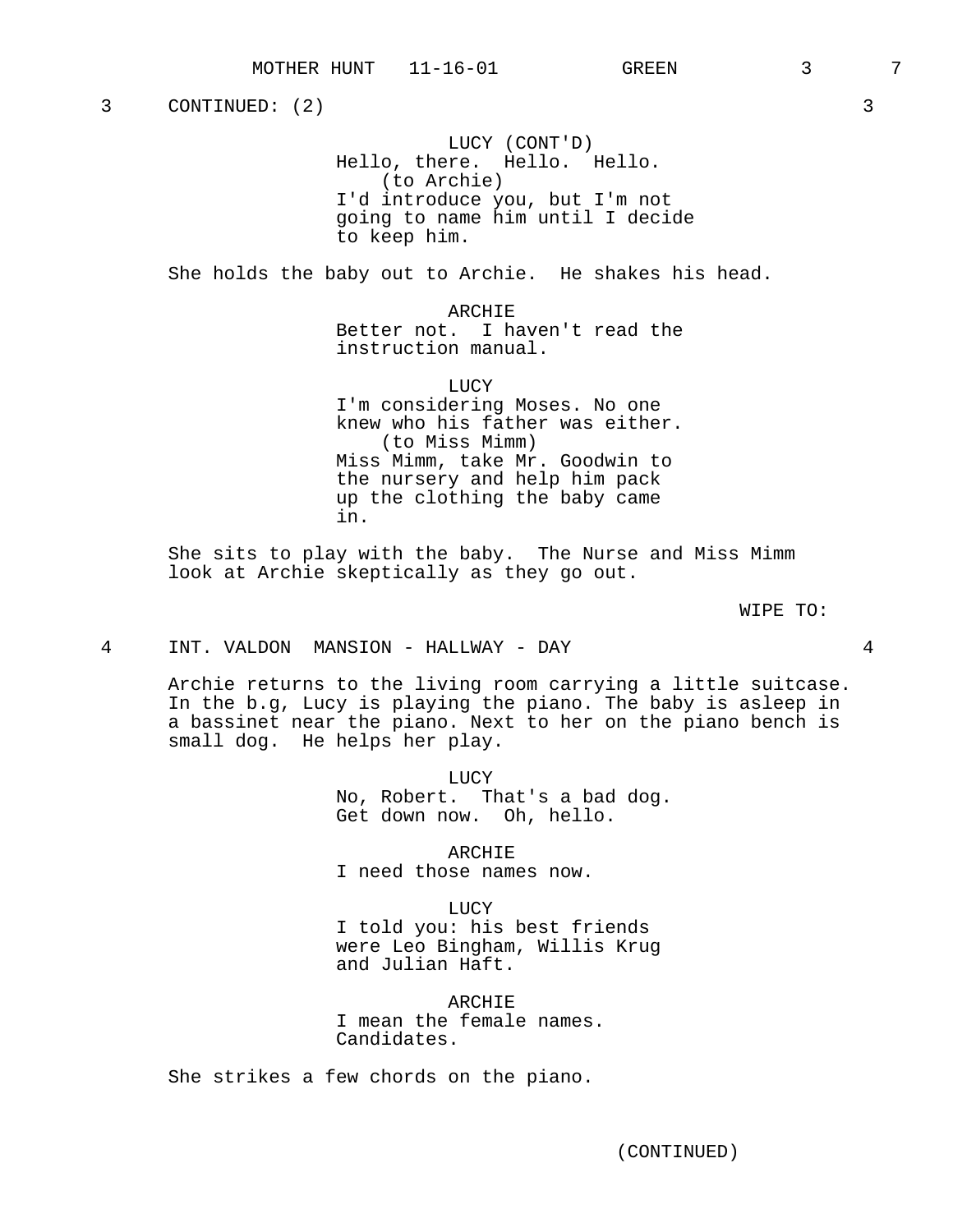ARCHIE (CONT'D)

I know, ma'am. It's hard to name women you think Dick might have played house with...

LUCY

The problem is not that it's hard, Mr. Goodwin, but that it's so easy. There's a list.

She gestures over at the table. He sees it.

LUCY (CONT'D) You know what? I'd like to have a martini. Would you? Is it too early. Or what?

#### ARCHIE

Well, I might as well be sociable. It's one of my functions to understand any woman we're dealing with. Wolfe is hopeless at it,

LUCY That's part of your job?

#### ARCHIE

Sure.

LUCY Are you an expert?

ARCHIE Some have said so. You play. I'll make the martinis. I favor five to one.

WIPE TO:

Lucy is playing. Archie listens, as he gently swirls and pours the martinis at the bar. She finishes and goes to the couch. He hands her a martini. He starts to take a sip.

LUCY

Oh, no. Wait. You can't just drink it. We have to be civilized and observe a ritual. (holding out her drink) You take a sip of mine; I'll take a sip of yours.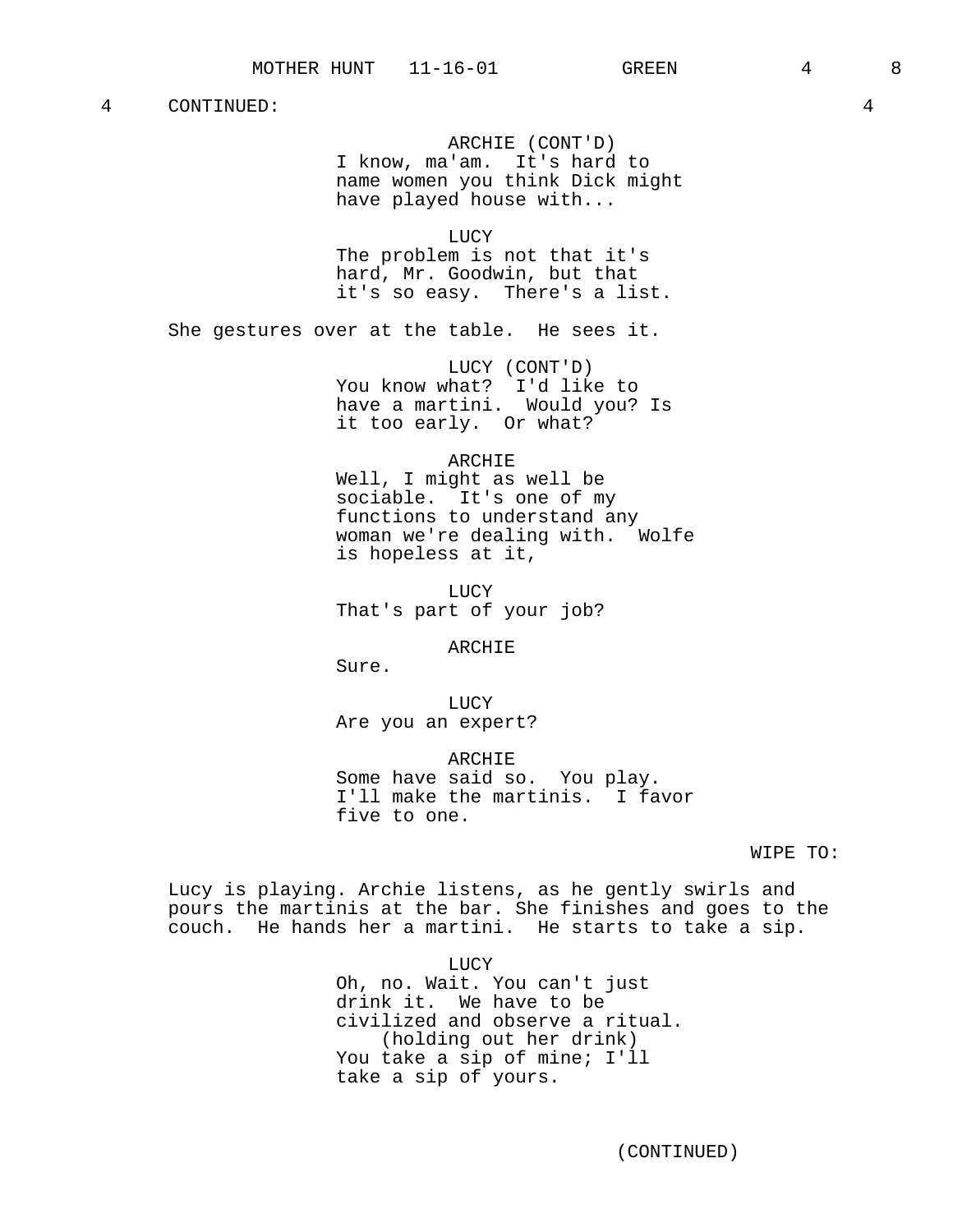4 CONTINUED: (2) 4

## ARCHIE

A fine old Persian custom. Used to foil poisonings.

He extends his own drink, and steadies her elbow. They sip and their eyes meet. Beat. Then she stands abruptly, knocking his glass away.

> LUCY What am I doing? Why did I do that?

> ARCHIE Mr. Wolfe says we never really get to the why of anything.

LUCY And earlier, I nearly called you Archie. Are you a hypnotist?

ARCHIE Archie is my name. Don't call me Svengali.

LUCY I'm not trying to flirt. I don't know how to flirt.

Archie sips his martini, leans on the piano.

ARCHIE Well, men and women flirt. Horses flirt. Parakeets flirt. Undoubtedly oysters flirt, but they must have some special...

She abruptly leaves the room, embarrassed.

LUCY Don't forget the baby clothes when you go, Mr. Goodwin.

And she's gone. Archie blinks in astonishment.

5 EXT. BROWNSTONE - STOOP (STUDIO) - DAY 5

Archie lets himself in.

ARCHIE (V.O.) The Valdon Mansion was only twenty four short blocks away (MORE)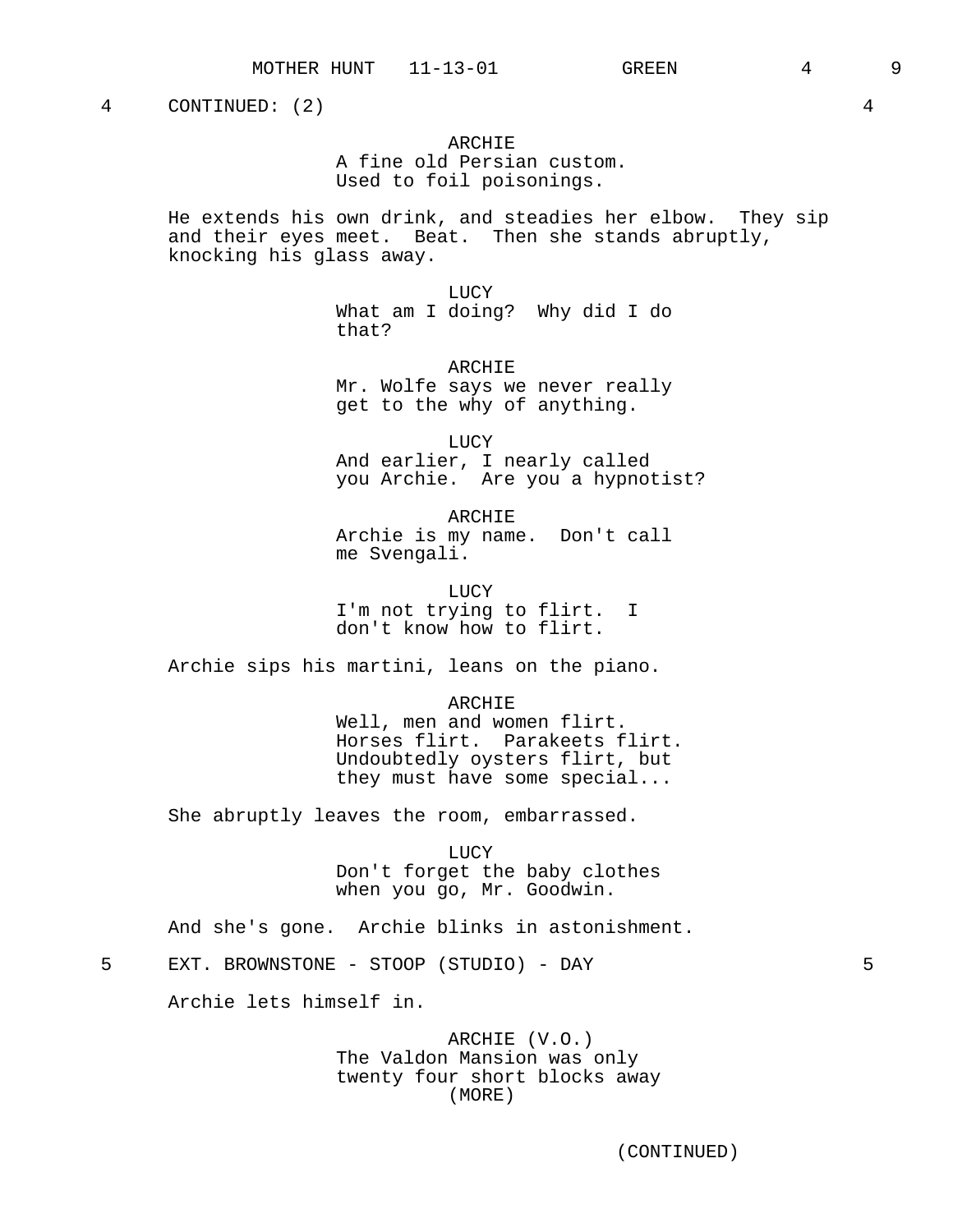ARCHIE (V.O.) (CONT'D) from brownstone, and I'm a walker. I wanted to be unpacked and ready for Wolfe.

# 6 INT. BROWNSTONE - OFFICE - DAY 6

ANGLE ON BABY CLOTHES

strewn all over Wolfe's desk next to the empty suitcase. There are booties, a t-shirt, a sweater, a hat, overalls, a blankie, diapers. Archie is inspecting the rubber pants. How do they work? Wolfe comes in, stops just short of his desk and growls.

> WOLFE What the devil is this?

> > ARCHIE

Baby paraphenalia. No laundry marks. No store labels. But there's one item that might help. If you don't spot it yourself, it may not be worth mentioning.

Wolfe starts inspecting the clothes. Archie looks smug.

WOLFE Did you get the names?

ARCHIE Yes. Do you want it verbatim?

WOLFE Not if you're satisfied.

#### ARCHIE

I am.

## WOLFE

What else?

#### ARCHIE

There's a Monet and a Munch in the living room, and an antique Salor Rug in the hall. I am in bad with her because I forgot she's an Armstead and I'm a peasant. She'll sleep it off.

Wolfe eyes Archie, suspiciously.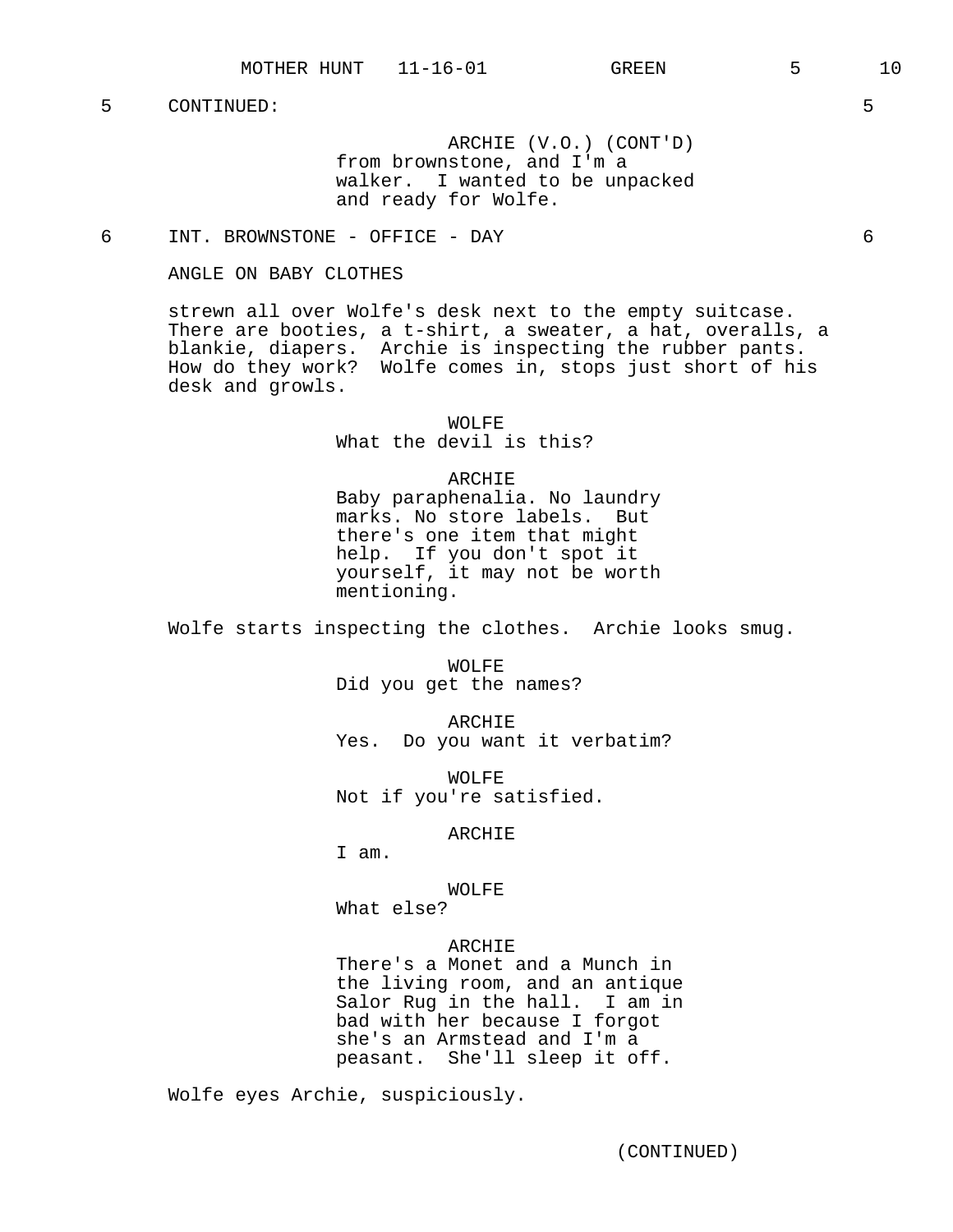WOLFE You had better report verbatim.

ARCHIE No, no. Not necessary. I'm satisfied.

WOLFE Have you any suggestions?

ARCHIE Yes. Tell her you've discovered it's my baby and if she'll marry me, she can keep it. As for the mother...

WOLFE

Shut up.

Wolfe holds the overalls up to the light. He pulls his magnifying glass out and looks at the buttons closely.

> WOLFE (CONT'D) The buttons on this garment seem inappropriate. The material looks like horsehair, there is considerable variation in size and shape. They couldn't possibly have been made by a machine.

> > ARCHIE

Congratulations.

WOLFE Should I apologize for pulling a feather from your cap?

ARCHIE

Nah. We'll split it. The brand label is Little Cherub which is located in the Garment District. I'll go there and see what they know.

 ${A\&E: END ACT ONE}$ 

7 EXT. GARMENT DISTRICT - DAY 7

Archie dodges through the frenzy of the garment district.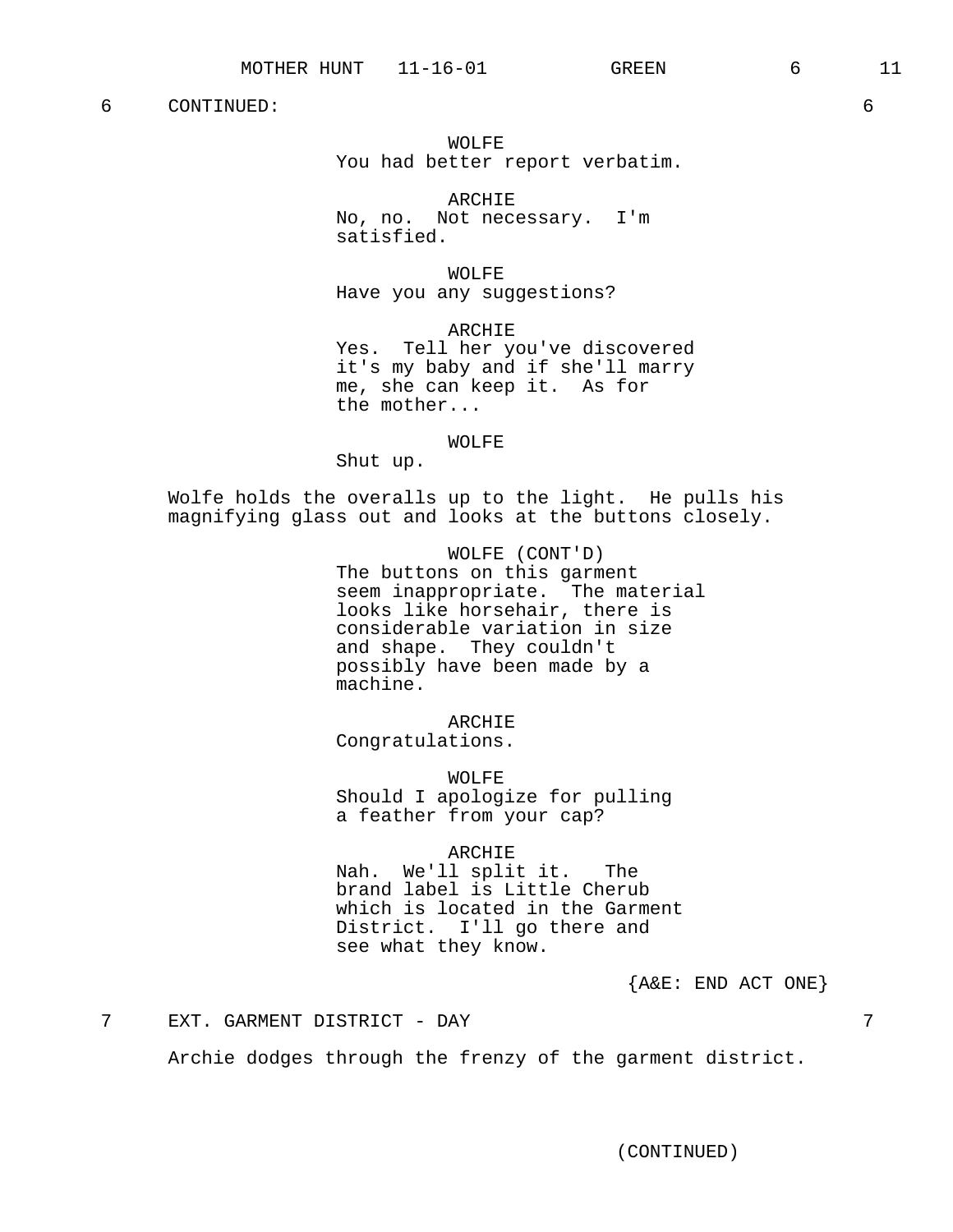# ARCHIE (V.O.)

The Garment District of New York is no place to go for a stroll. I visited three baby outfitters and four button firms asking about homemade horsehair buttons and nobody knew and nobody cared. Then I saw a sign lettered: MR. LOSSOFF'S DISTINGUISHED BUTTONS. I would have gone there first had I known.

8 INT. EXCLUSIVE NOVELTY BUTTON COMPANY -- DAY 3

SPOT SIGN: MR. LOSSOFF'S DISTINGUISHED BUTTONS - Supplier to the Queen. Archie enters, pulling the overalls out of his paper bag.

> ARCHIE Excuse me. I am in search of...

The RECEPTIONIST doesn't even look up from her dime novel. She just rings the reception bell.

NIKOLAS LOSSEFF emerges from the back room. He instantly sees the buttons on the overalls, jerks them out of Archie's hand and squints intensely at each button in turn, using a jeweler's loop.

> LOSSEFF Where did these buttons come from?

ARCHIE That's my line.

LOSSEFF Are you a button man?

## ARCHIE

No.

LOSSEFF You listen then. I know more about buttons than any man in the world. I have the most comprehensive collection in existence.

(MORE)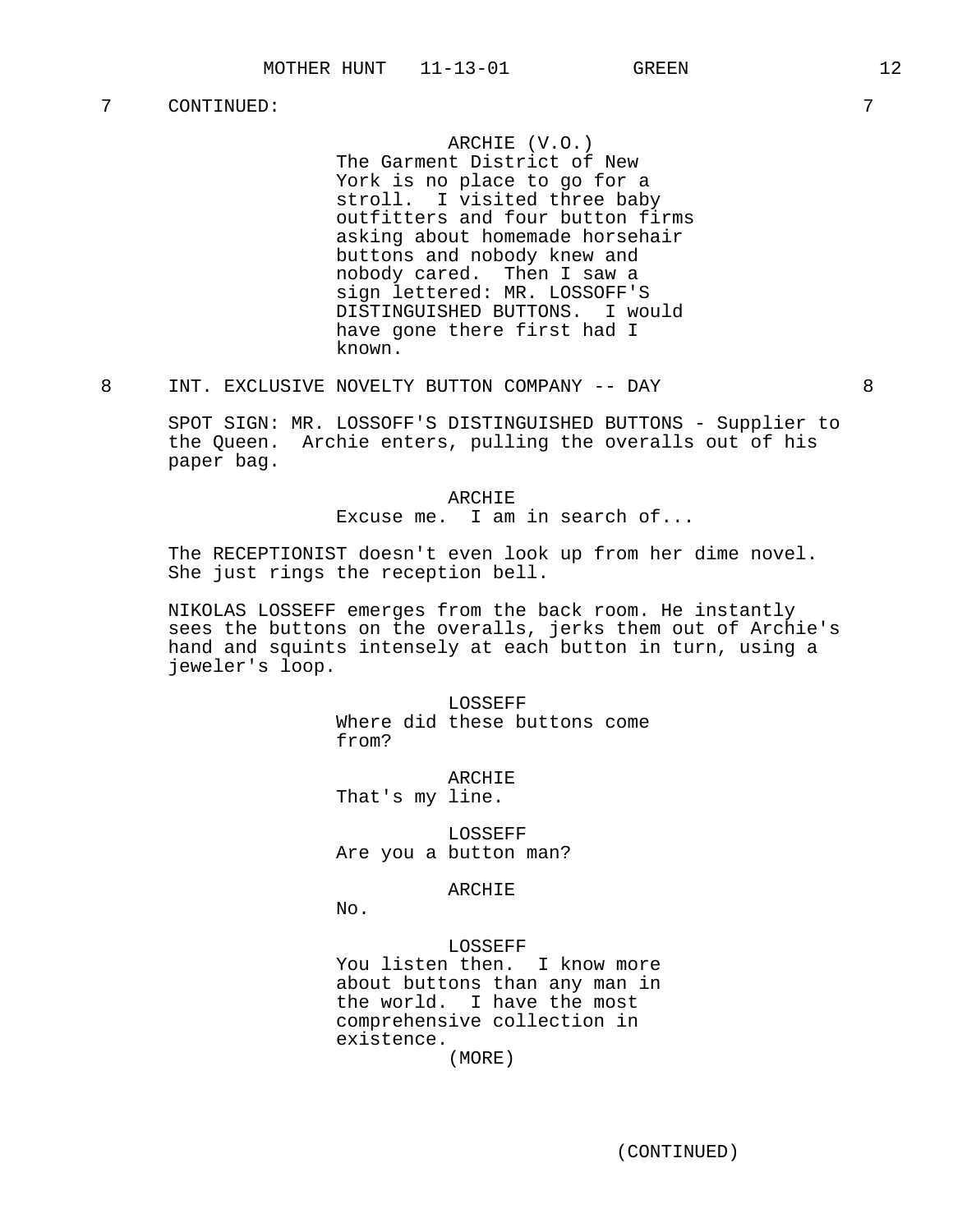LOSSEFF (CONT'D) I have sold buttons to the Duchess of Windsor, to the Queen Elizabeth, and to Miss Bette Davis. I have given buttons to nine different museums in five different countries. I know absolutely that no man could show me a button that I couldn't place, but you have done so.

ARCHIE

All right, I listened. Now it's your turn. I know less about buttons than any man in the world and I want to know where these buttons came from. You can't tell me.

LOSSEFF I admit I can't!

ARCHIE But you know about buttons.

LOSSEFF I know all about buttons!

ARCHIE Is there any chance that they were made by a machine?

#### LOSSEFF

Impossible. Think, man. It's horsehair! Horsehair! Someone spent hours on each one. A technique I have never seen. (Archie tries to take them; Losseff won't turn loose) Sell me one for my collection.

Archie has to yank to get the overalls.

ARCHIE If I can, I will. I recognize a button fiend when I see one.

9 INT. BROWNSTONE - OFFICE - DAY 9

Archie comes in as Wolfe emerges from the office, on his way up to the plant rooms.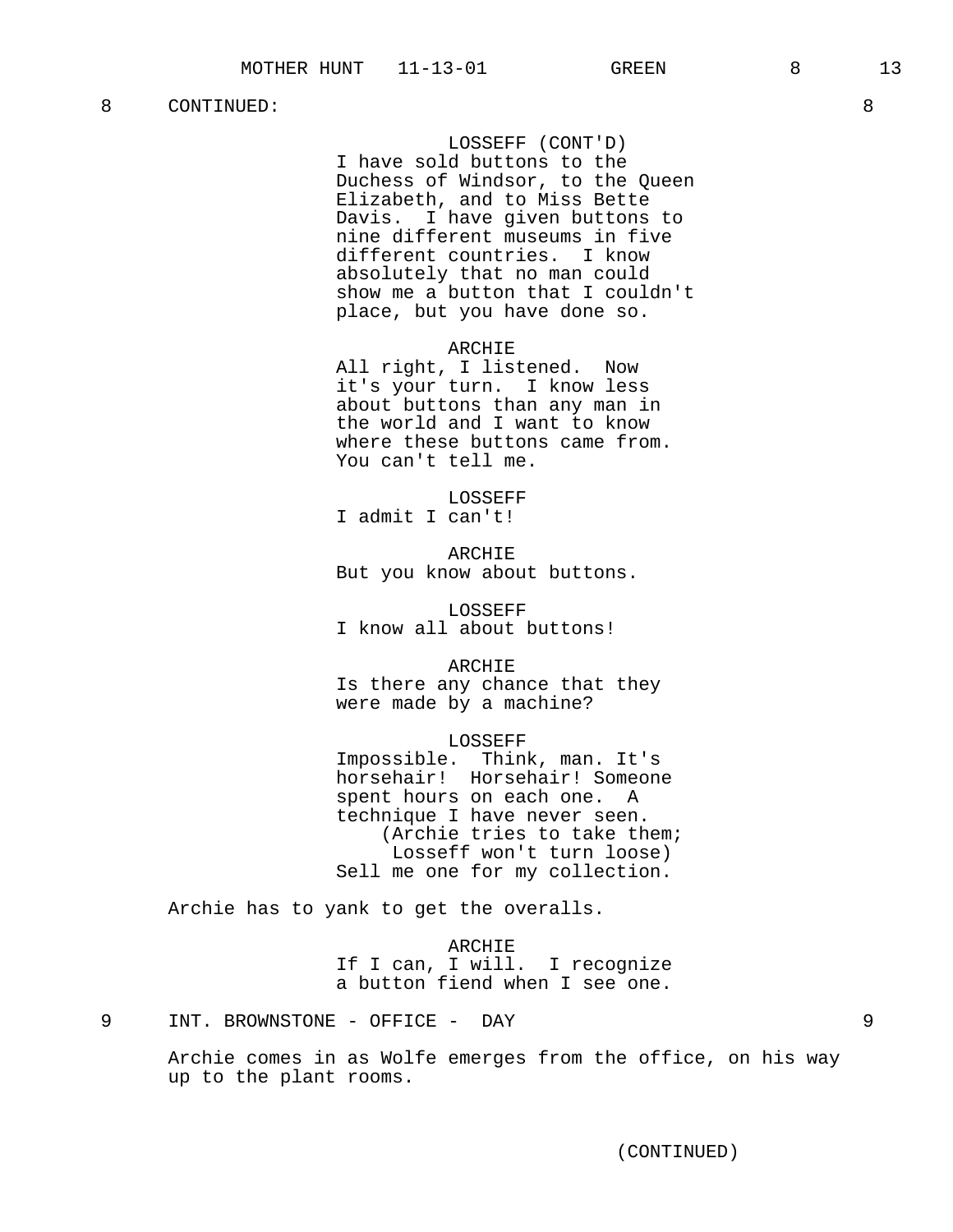# WOLFE

Well?

#### ARCHIE

Well so far, in fact, perfect. A man who knows as much about buttons as you do about food has never seen anything like them. Somebody spent hours making each one of them.

## WOLFE

# Satisfactory.

He gets on the elevator, and then stops.

WOLFE (CONT'D) Will there be time to place an advertisement in tomorrow's papers? Times and News and Gazette.

#### ARCHIE

If I hop to it, all three. If I wait, Gazette only.

## WOLFE

Place an ad in each. At the top, in boldface, 36 point type ONE HUNDRED DOLLARS, will be paid to the first person to provide information leading to the maker by hand of white horsehair buttons, irregular in size.

Wolfe ascends. Archie detours to the phone.

## 10 EXT. NEWSTAND - DAY 10

Archie is in conference with BEATRICE EPPS from the secretarial pool. He carries the overalls in a paper bag. She eyes Archie with interest.

> ARCHIE (V.O.) (CONT'D) By 8 am the next morning, the ad had flushed one Beatrice Epps, who only had one thing on her beady little mind.

BEATRICE How do I know you'll pay me?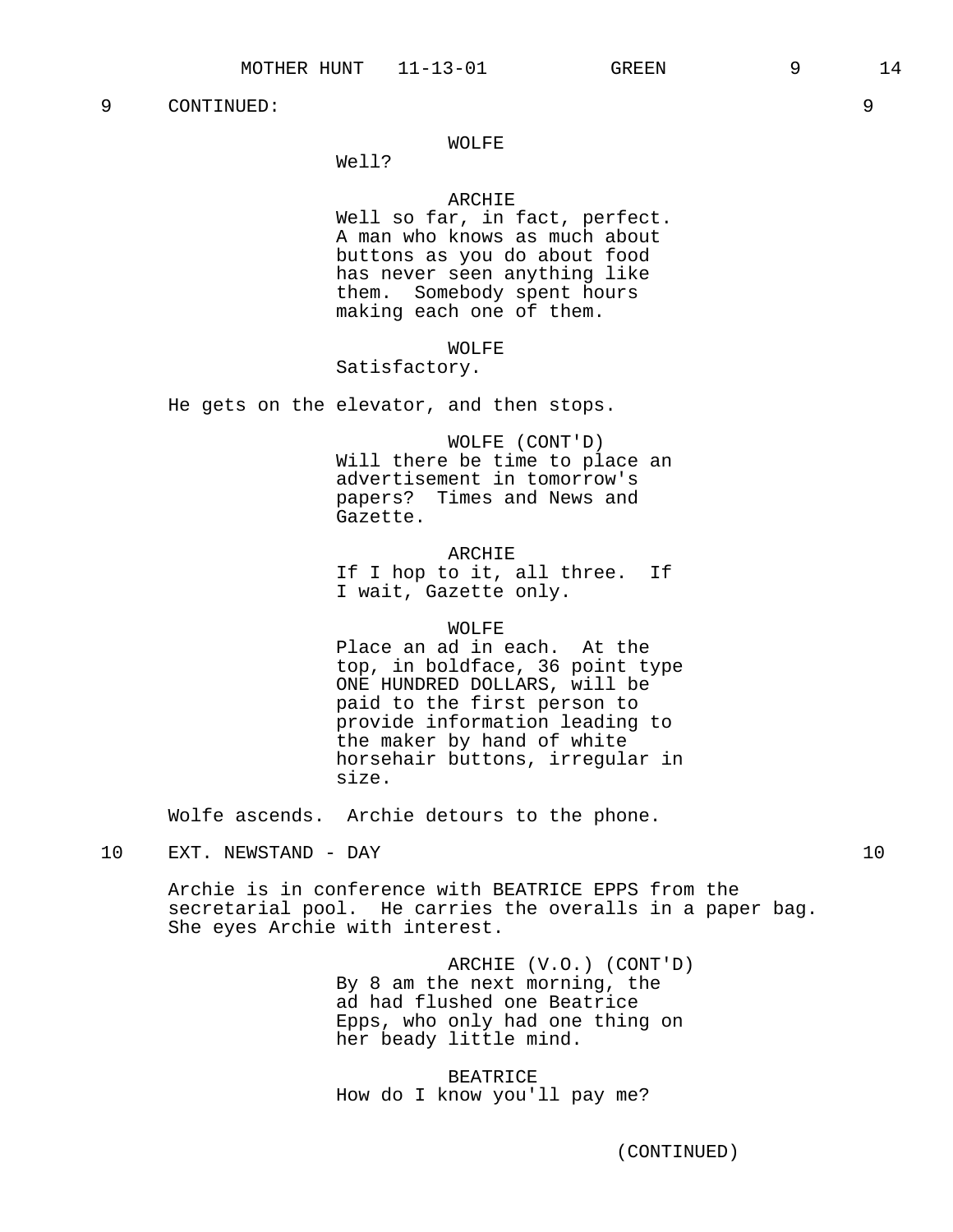## ARCHIE

You don't. Naturally what you tell me will have to be useful. You could tell me that you knew a man in Singapore who made horsehair buttons but he's dead.

BEATRICE I've never been to Singapore.

ARCHIE Exactly. Where did you see them?

BEATRICE On a girl's blouse. She filled in at the office for a month, from Stopgap Employment agency.

Archie pulls the overalls from his bag.

ARCHIE Anything like these?

BEATRICE Exactly like that! She said her aunt made them out of horsehair.

ARCHIE What was her name?

BEATRICE I suppose I have to tell you.

ARCHIE Do you want the money?

He holds out \$100.

# BEATRICE Her name's Anne Tenzer. You'll probably find her attractive. Everybody else did.

He hands it to her.

WIPE TO:

11 INT. CHURCHILL HOTEL - BLUE ALCOVE BAR -- DAY 11 ANNE TENZER walks into the bar. Archie is waiting for her.

(CONTINUED)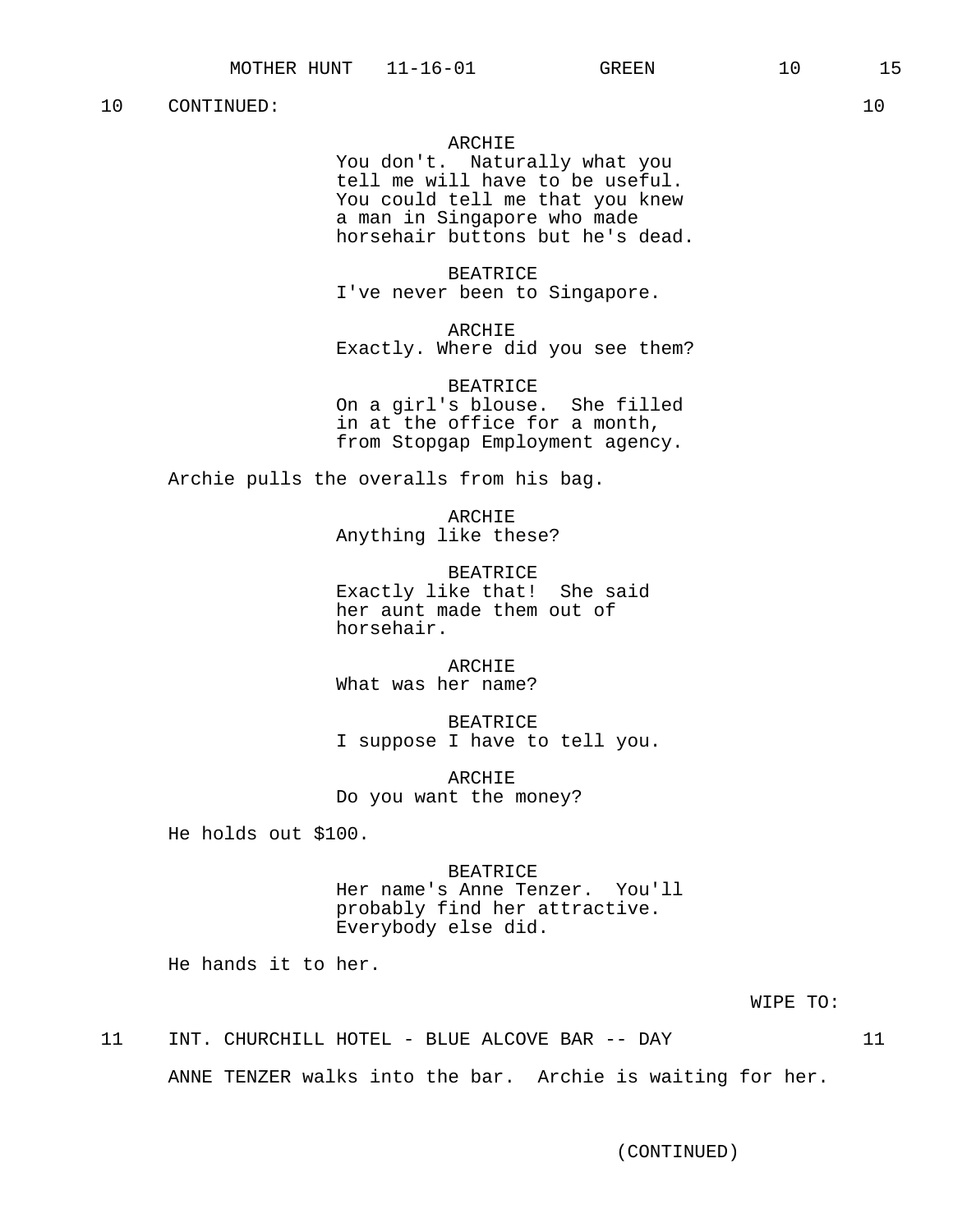ARCHIE (V.O.)

Miss Epps was right. Miss Tenzer probably aroused in many men the feelings necessary for the propagation of the species. Perhaps even Richard Valdon.

WIPE TO:

They have drinks, are sitting in a booth.

ANNE

Of course I recognize them. They're made by my Aunt Ellen. It takes her forever just to make one. Winding horsehair around and around isn't much of a hobby, but there's not much else to do in Mahopac.

She holds the baby overalls up as if trying them on.

ANNE (CONT'D) But don't tell me someone saw me wearing these. They wouldn't fit.

Archie takes them back.

ARCHIE

How I got them is kind of special. Would you like to hear about it?

ANNE

No. My one fault is that I'm not interested in anything that doesn't involve me. (changing tones) Haven't we had enough about buttons?

## ARCHIE

Sure. Let's talk about work. I collect buttons. You work for Stopgap Employment Services. How often do gaps need to be stopped?

ANNE Oh, I'm very very busy. (MORE)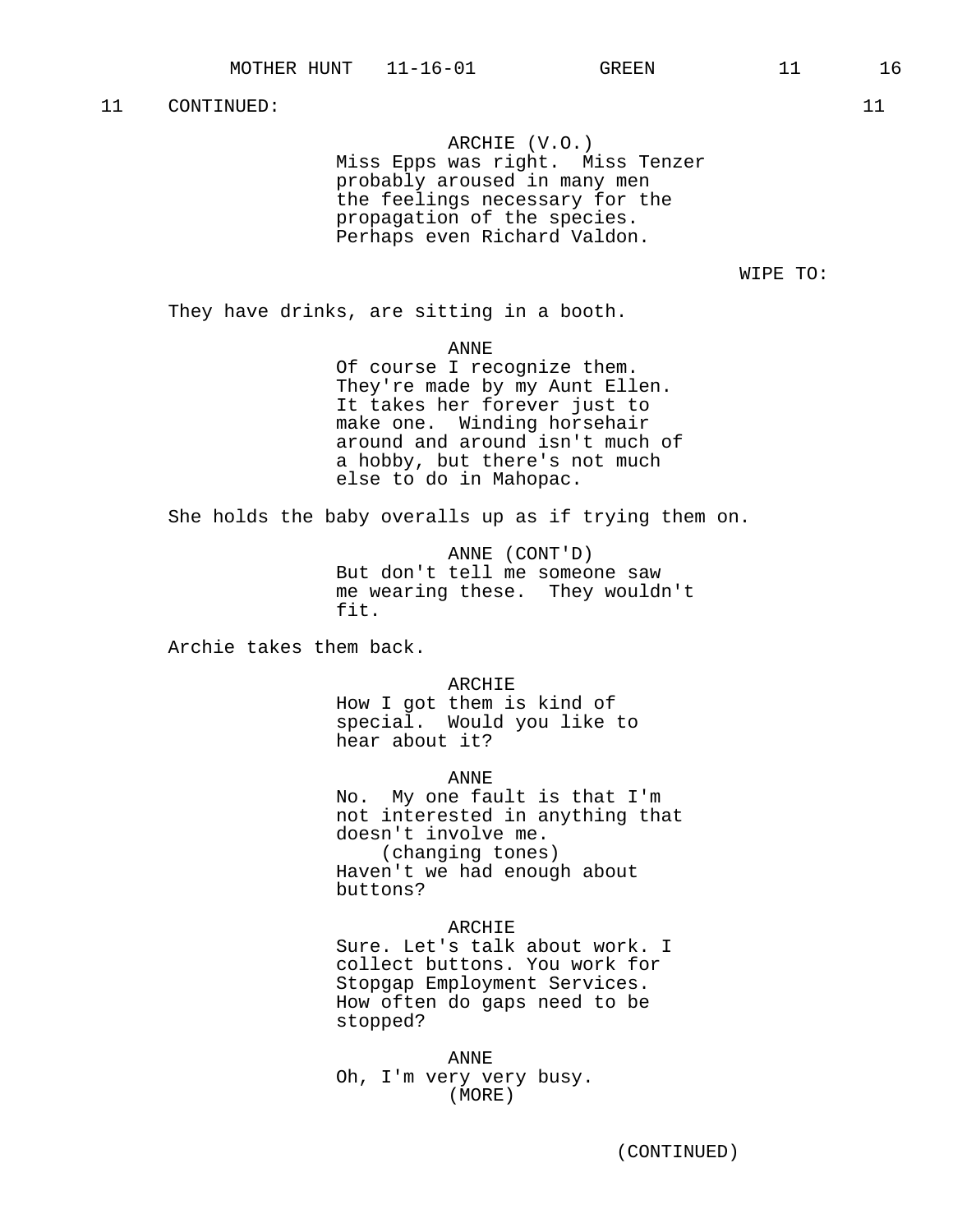11 CONTINUED: (2) 11

# ANNE (CONT'D)

Very special. When a private secretary to a big executive gets married or gets fired by her boss's wife, I'm the one they ask for.

### ARCHIE

Because the boss's wives like you?

ANNE I'm more like revenge.

#### ARCHIE

So. You work for big time executives. Ever try a scientist or, say, a famous author?

ANNE

No. They can't afford me.

12 INT. BROWNSTONE - OFFICE - DAY 12

Wolfe looks up from his book. He raises an eyebrow. Archie finishes reporting.

> ARCHIE (V.O.) I got home and gave Wolfe the facts. When I finished he said, "Satisfactory."

WOLFE Satisfactory.

ARCHIE (V.O.) Then he decided that was an understatement.

WOLFE Very Satisfactory.

ARCHIE Yes, sir, I could use a raise.

## WOLFE

No doubt.

He looks at the wall clock. Five minutes to dinner.

WOLFE (CONT'D) Can you get Saul now?

(CONTINUED)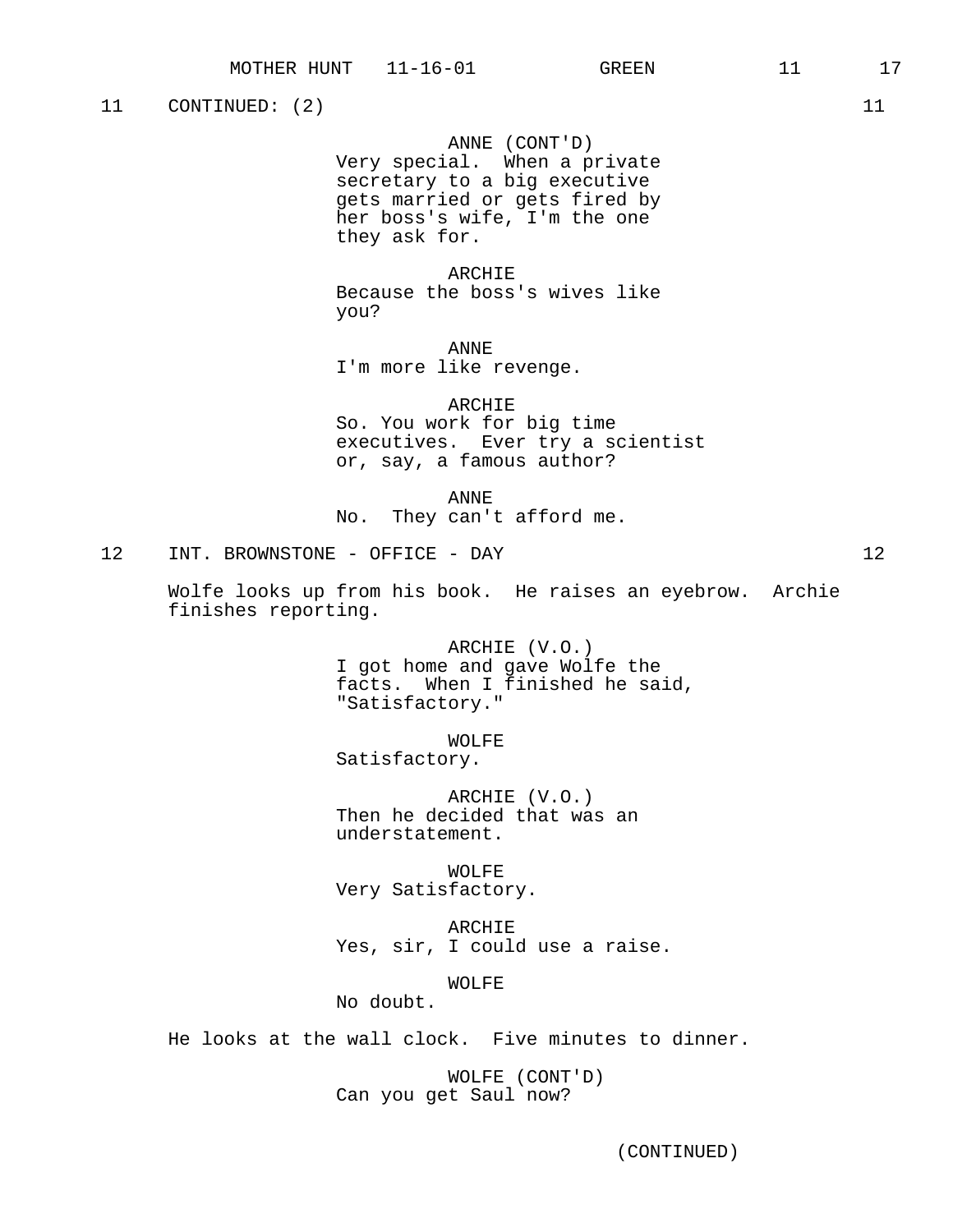# ARCHIE

Why? I didn't say I would quit if I didn't get a raise. I merely said I could use one.

## WOLFE

And I said, no doubt. You will go to Mahopac. Meanwhile Saul will learn whether Miss Tenzer gave birth to that baby. He can do it without stirring dust.

ARCHIE Indubitably he is the seventh son of a seventh son.

## 13 INT. VALDON MANSION -- DAY 13

Archie is let in by the Maid and escorted to the living room where Lucy is giving a lecture about Killer Fogs to an attentive audience of bright eyed old geezers in bowties and sensible looking ladies in neckties - not the fashionable crowd, although one or two of Lucy's fluffy friends are there looking puzzled. She has a chart. She and Archie make eye contact and he bows out.

#### LUCY

Last December, when a thick fog intensified by coal tar smoke covered London for three days, 4703 people died. An analysis of the air shows levels of sulpher dioxide and carbon monoxide which increased... (she continues under. We cannot hear her) ...whenever the temperature rose over a four day period. You could not see across the street. Even though 4000 people is twice the death rate for the same period, London officials deny that the fog had anything...

ARCHIE (V.O.) I stopped by on my way out of town to brief the client on our remarkable progress, but she was all wrapped up in Fog. On her, it looked good.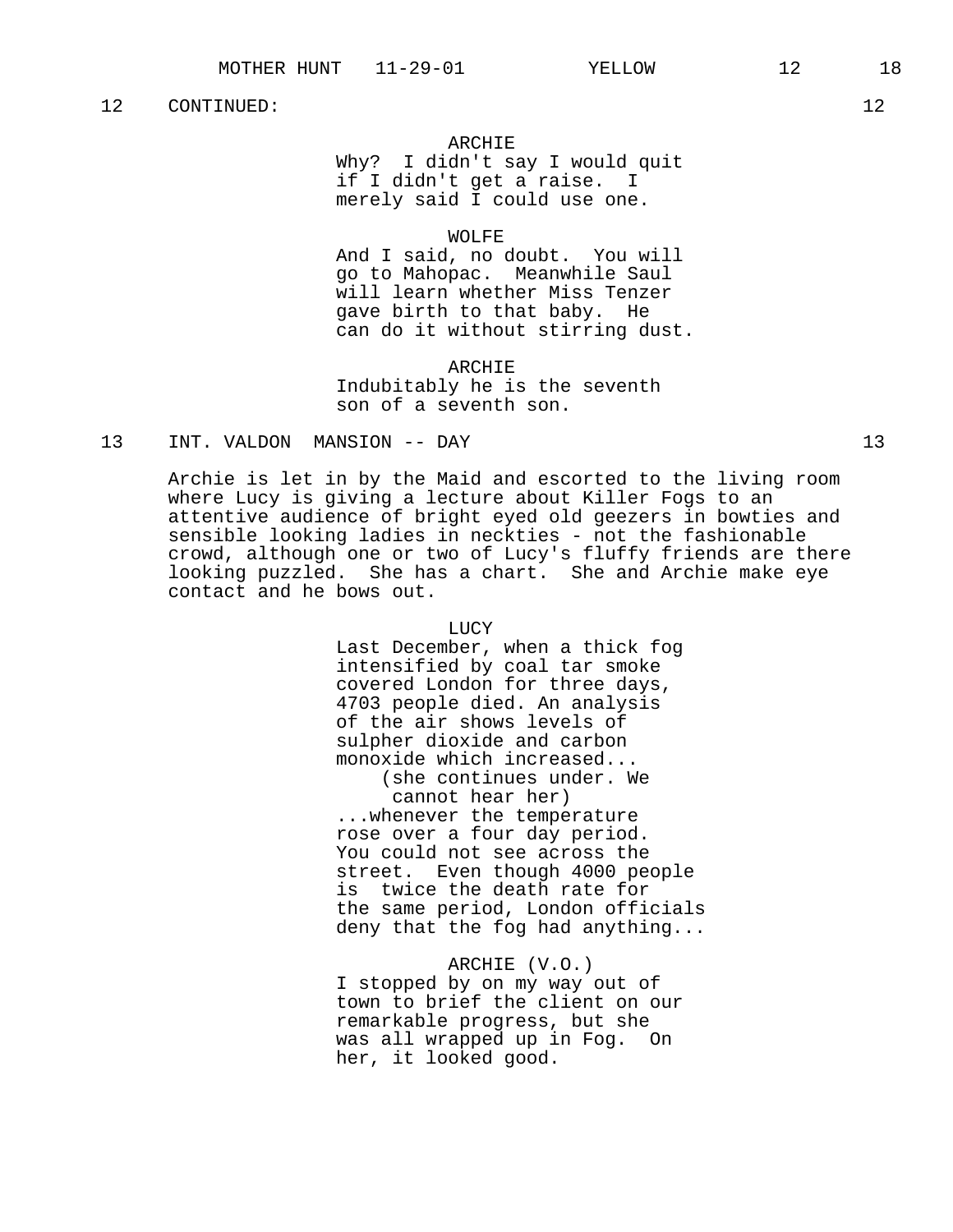14 EXT. HIGHWAY - DAY 14 Archie zips north on the Sawmill Expressway towards Mahopac. 15 EXT. MAHOPAC GENERAL STORE/FILLING STATION - DAY 15 Archie gets directions from a LOCAL, who points him up the road. 16 EXT. ROAD -- DAY 16 The Studebaker pulls up to a mail box reading "TENZER." He turns into the bumpy road. ARCHIE (V.O.) After conferring with a local sage, I found Aunt Ellen's cottage off the beaten path. 17 EXT. TENZER COTTAGE - DAY 17 Archie pulls the Studebaker in behind a CAR that sits in the garage. He goes up to the door. It opens before he reaches it. ELLEN TENZER carries a dog who looks familiar. ELLEN TENZER Well, hello there, what brings

you out my way? ARCHIE

Miss Ellen Tenzer?

ELLEN TENZER That's my name.

ARCHIE Mine's Goodwin. I'm in the button business, and I understand you are, too. I'm interested in the horsehair buttons you make.

ELLEN TENZER Buttons? How did you know I make buttons?

ARCHIE You'd like me better if I said it was for art's sake, but I'm in the button business. I would pay a good price, cash.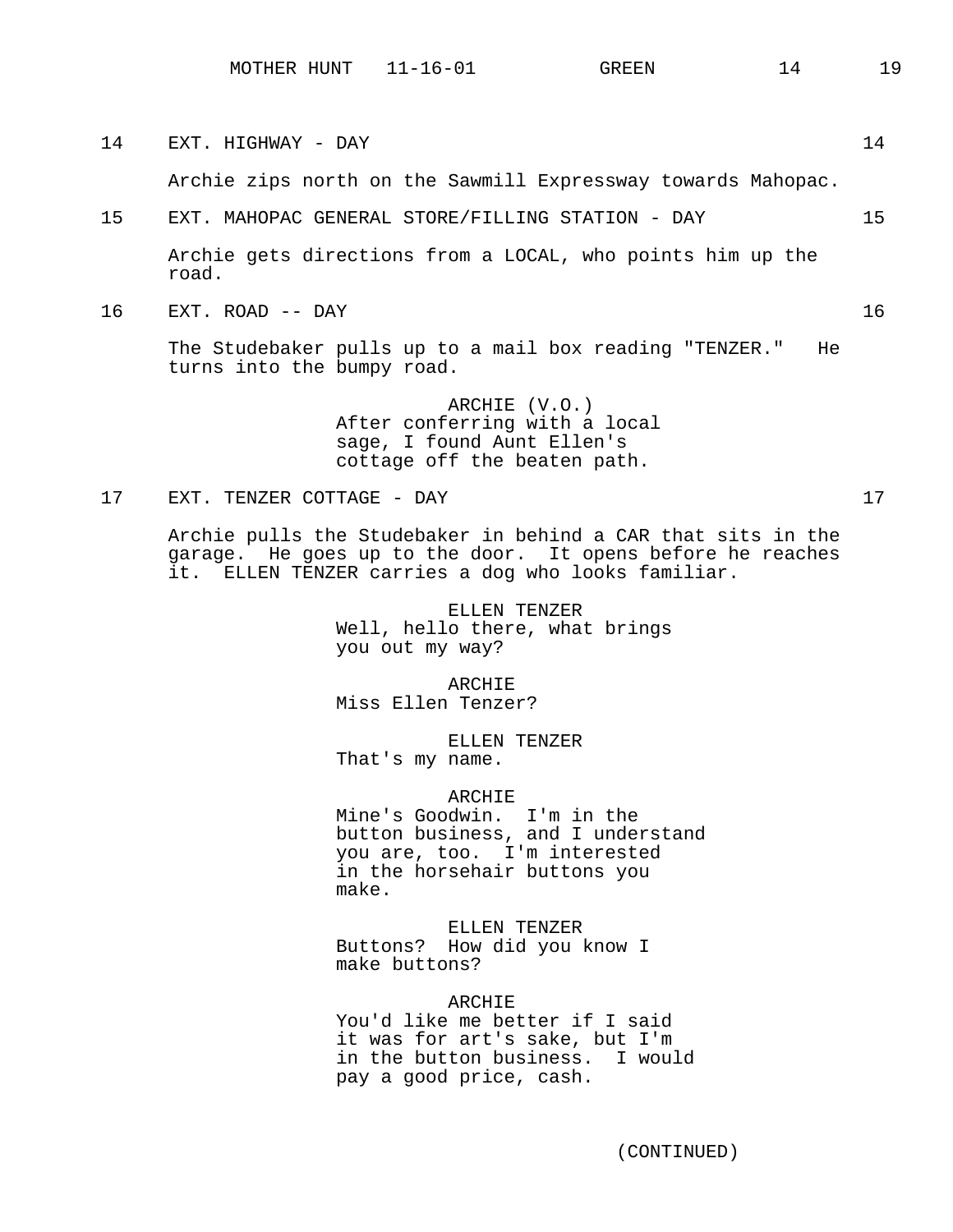ELLEN TENZER I only have a few. Only seventeen.

**ARCHIE** That will do for a start. Do you suppose I could have a drink of water? It's been a long ride.

ELLEN TENZER Come on in then.

She steps back to let him in.

18 INT. TENZER COTTAGE - KITCHEN - DAY 18

As Archie comes, he spies something, on a table under a vase of flowers. He sidles over - just under the vase is the folded up Gazette. Just visible is a PORTION OF WOLFE'S AD: 100 DOLLARS in bold over two columns..

> ARCHIE (V.O.) Her knowing about the ad changed the program completely.

She brings him the water, sees that the ad is visible.

ELLEN TENZER How did you find out that I make buttons?

ARCHIE The Button man. Good water. Deep well?

She stops being polite and becomes a brusque nurse.

ELLEN TENZER All right, you've had your drink, Bub, move on.

ARCHIE But Miss Tenzer, I've driven sixty miles just to-

ELLEN TENZER I don't care if you've driven six hundred miles. I'm not going to show you any buttons and I'm not going to talk about them.

(MORE)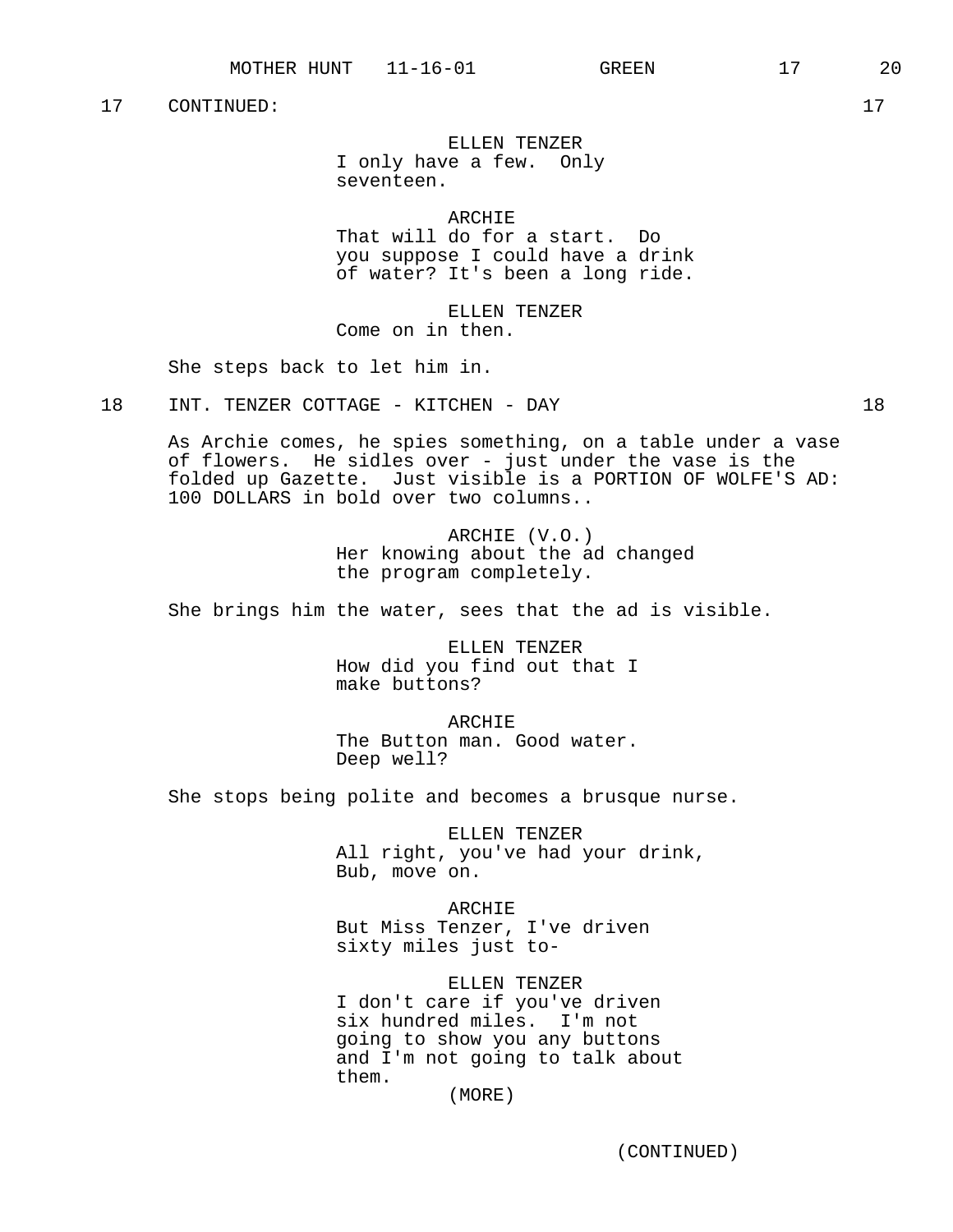ELLEN TENZER (CONT'D)

Get out!

WIPE TO:

#### 19 EXT. MAHOPAC GENERAL STORE/FILLING STATION -- DAY 19

Archie has parked the car next to the filling station and is on the phone in the phone booth.

INTERCUT WITH INT. BROWNSTONE - OFFICE

ARCHIE

The aunt's not the mother but she knows who put the overalls on the baby. She may be phoning that somebody right now, but that can't be helped. I'm going back and stake her out. We can cover her around the clock if you send Saul and Fred and Orrie.

WOLFE When will you eat?

ARCHIE Tomorrow maybe.

20 EXT. GRAVEL ROAD -- DAY 20

Archie has parked the Studebaker on the side of the road is taking off towards the house.

21 EXT. TENZER COTTAGE - DAY 21

Archie creeps up towards the house. But then he gets far enough to see something's wrong.

SPOT THE GARAGE. It's empty now. Archie breaks from cover and comes out into the yard. He is pissed and kicks a few things to show it.

> ARCHIE (V.O.) She'd left. It called for profanity, and I used some. I don't apologize.

He pounds on the front door. No answer. He tries the doorknob. It's locked. He tries a window. Also locked. He tries another window. Success.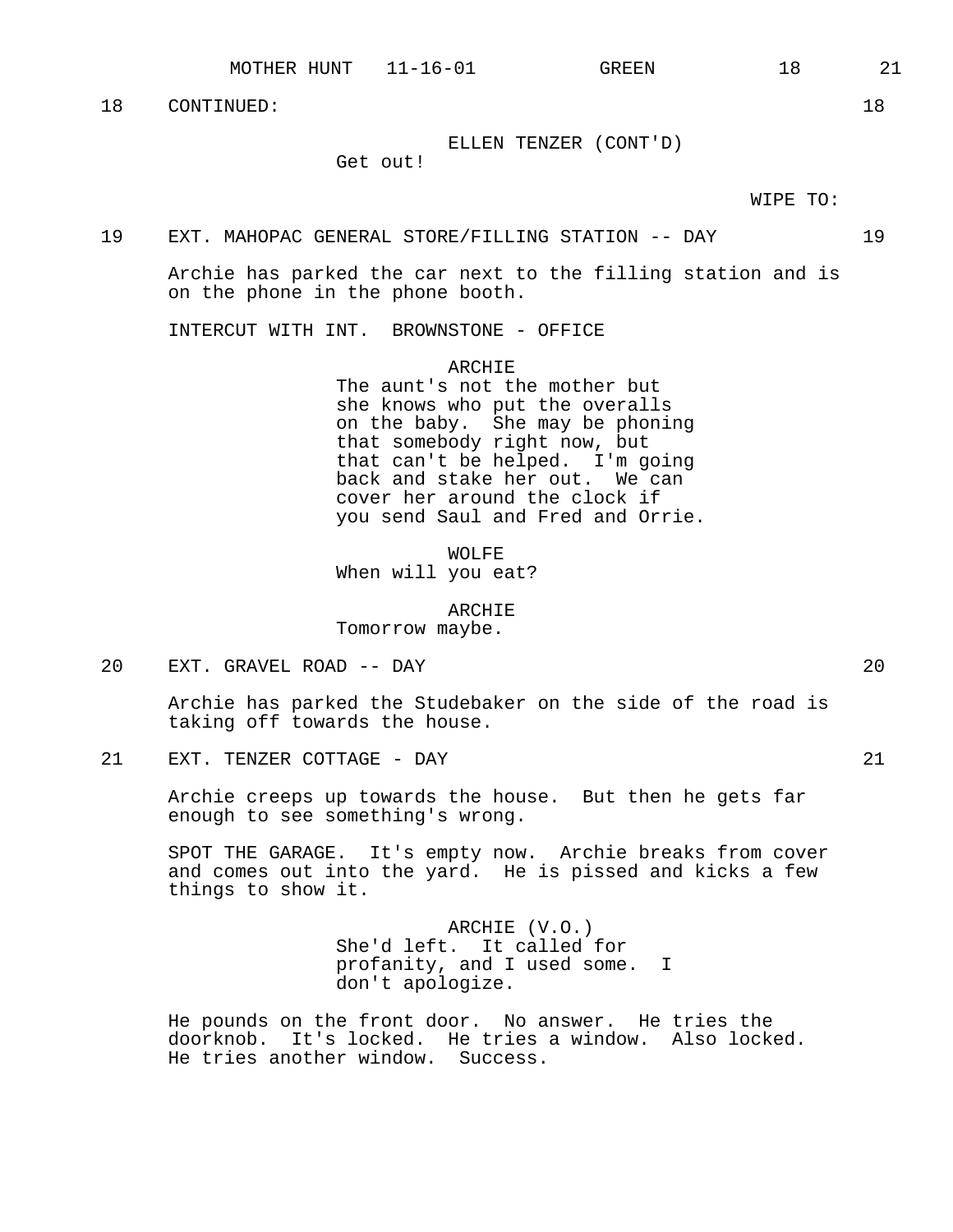22 INT. TENZER COTTAGE - DAY 22

Archie comes in a window. He listens. Not a sound. He starts to search. He opens drawers and looks in cabinets. He's looking for letters, phone numbers, anything to tie Ellen Tenzer to the baby. At the last stop, a cupboard, he digs under a pile and discovers two pair of overalls - just like Baby Valdon's. Both of them have four horsehair white buttons.

> ARCHIE (V.O.) Who'd have thought that I could get pleasure looking at baby clothes.

- 23 OMITTED 23
- 24 INT. BROWNSTONE OFFICE DAY 24

ARCHIE (V.O.) For the next eighteen hours, Saul Panzer, Fred Durkin and Orrie Cather, in shifts, had Ellen Tenzer's house under wraps. But nobody came.

Wolfe comes into the office, bearing an orchid. Archie is twiddling his thumbs. Wolfe looks at him. Archie holds up his twiddling thumbs. Wolfe puts his orchid in a vase. He sits down and starts to go through his mail.

25 EXT. GRAVEL ROAD -- DAY 25

ORRIE CATHER settles in to watch. He starts by filing his nails.

26 INT. BROWNSTONE - OFFICE - DAY (LATER) 26

Wolfe searches for another book balanced high on a ladder.

WOLFE Confound it. That woman has skedadddled.

Archie pulls a quarter from his pocket, tosses it onto the desk, and looked at it.

ARCHIE

Heads, No.

WOLFE Pfui. I want your opinion.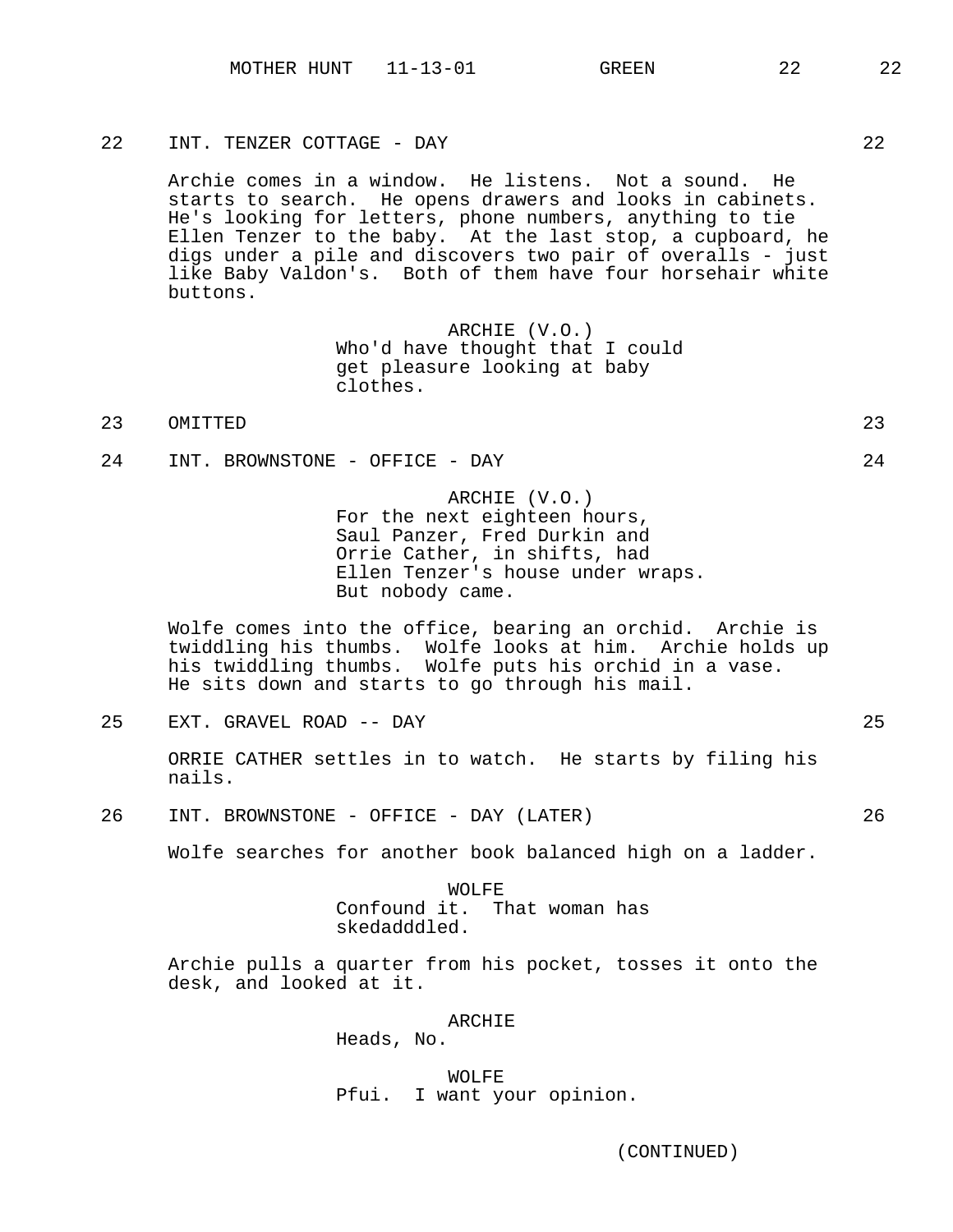## ARCHIE

You do not. You are reminding me that if I had stayed there instead of going to call you, I would have been on her tail.

# 27 EXT. GRAVEL ROAD -- DAY 27

Orrie is apparently asleep. But he reacts to a sound. His eyes pop open at what he sees. He hunkers down so as not to be seen. Then peers out.

A police car passes him, flashing lights. PURLEY STEBBINS is in the passenger seat.

Orrie turns to watch. The car pulls in to Ellen Tenzer's house and Stebbins gets out.

28 INT. BROWNSTONE - OFFICE - DAY 28

#### ARCHIE

Damn it. Are you sure it was Stebbins? No, Orrie, just come in!

Archie stares at the phone, slams it down and turns.

ARCHIE (CONT'D) That was Orrie. I told him to come in because the aunt won't be coming home. She's dead. Three men came in a state police car, and one of them was Purley Stebbins. It doesn't take luck or brains to know that a New York Homicide sergeant doesn't go to Putnam County looking for white horsehair buttons.

WOLFE A presumption is not a certainty. Invite Lon Cohen for lunch.

Archie starts dialing.

{A&E: END ACT TWO}

29 INT. DINING ROOM - DAY 29

They have reached dessert - Coupé aux marrons (white ice cream, chesnuts in syrup). Lon shakes his head.

(CONTINUED)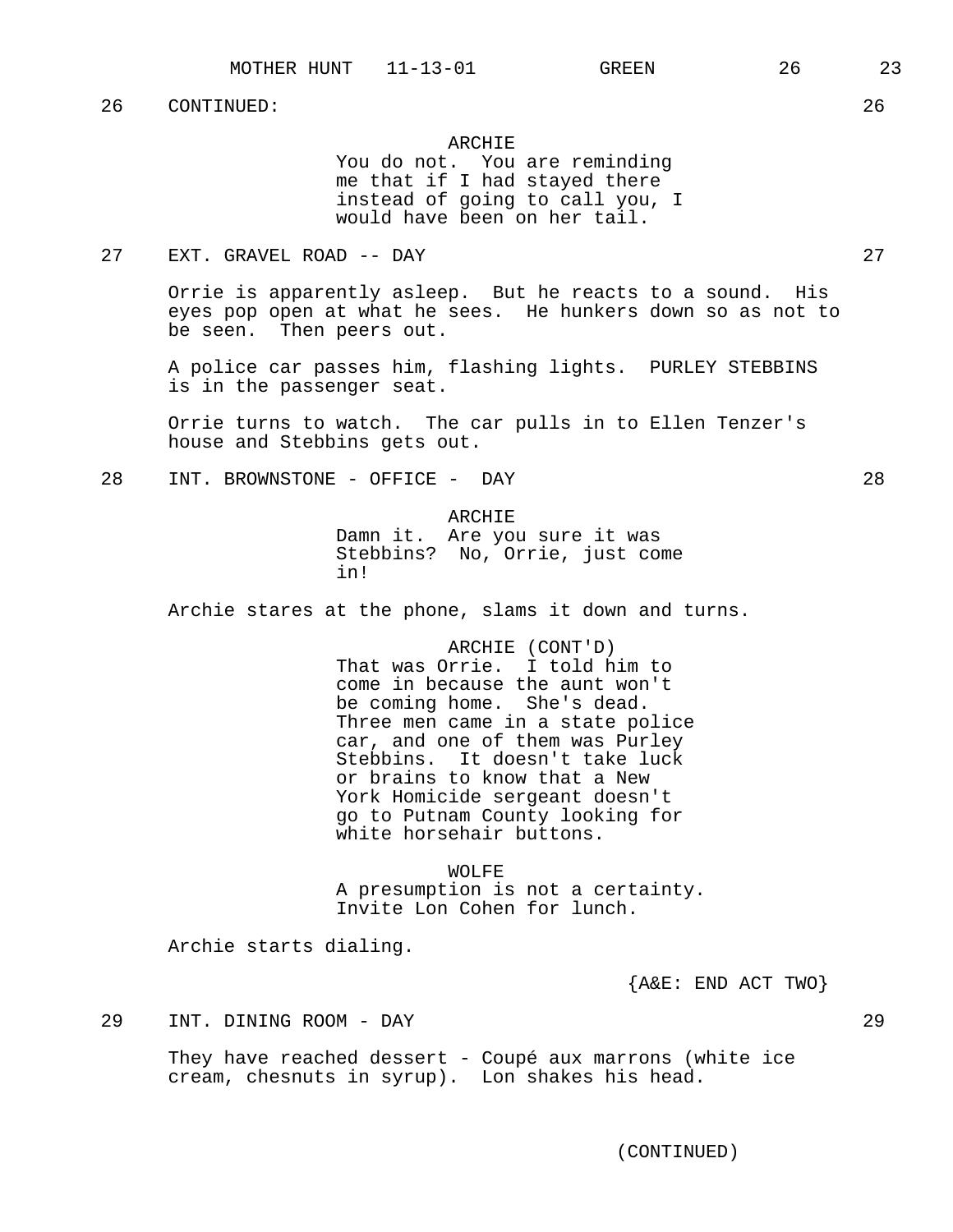# ARCHIE

Do we still have a credit balance?

LON

And here I thought you just enjoyed my company.

ARCHIE

What have you got on a woman named Tenzer? Ellen Tenzer?

LON Don't be so damned roundabout, Archie. If you want to know what we've got on a murder, just say so.

Archie and Wolfe exchange looks.

#### ARCHIE.

So.

30 EXT. STREET - DAY 30

TWO OLD PEOPLE show the COP who's been called to investigate what they saw in a car.

> LON (V.O.) Around six o'clock this morning a cop was called to investigate a car parked on Thirty-eighth Street.

He opens the door and Ellen Tenzer's arm falls halfway out onto the street.

> LON (V.O.) (CONT'D) Ellen Tenzer had been strangled. The piece of cord was still around her throat.

30A INT. DINING ROOM - DAY 30A

ARCHIE But who was she?

LON A registered nurse.

# WOLFE

Ah.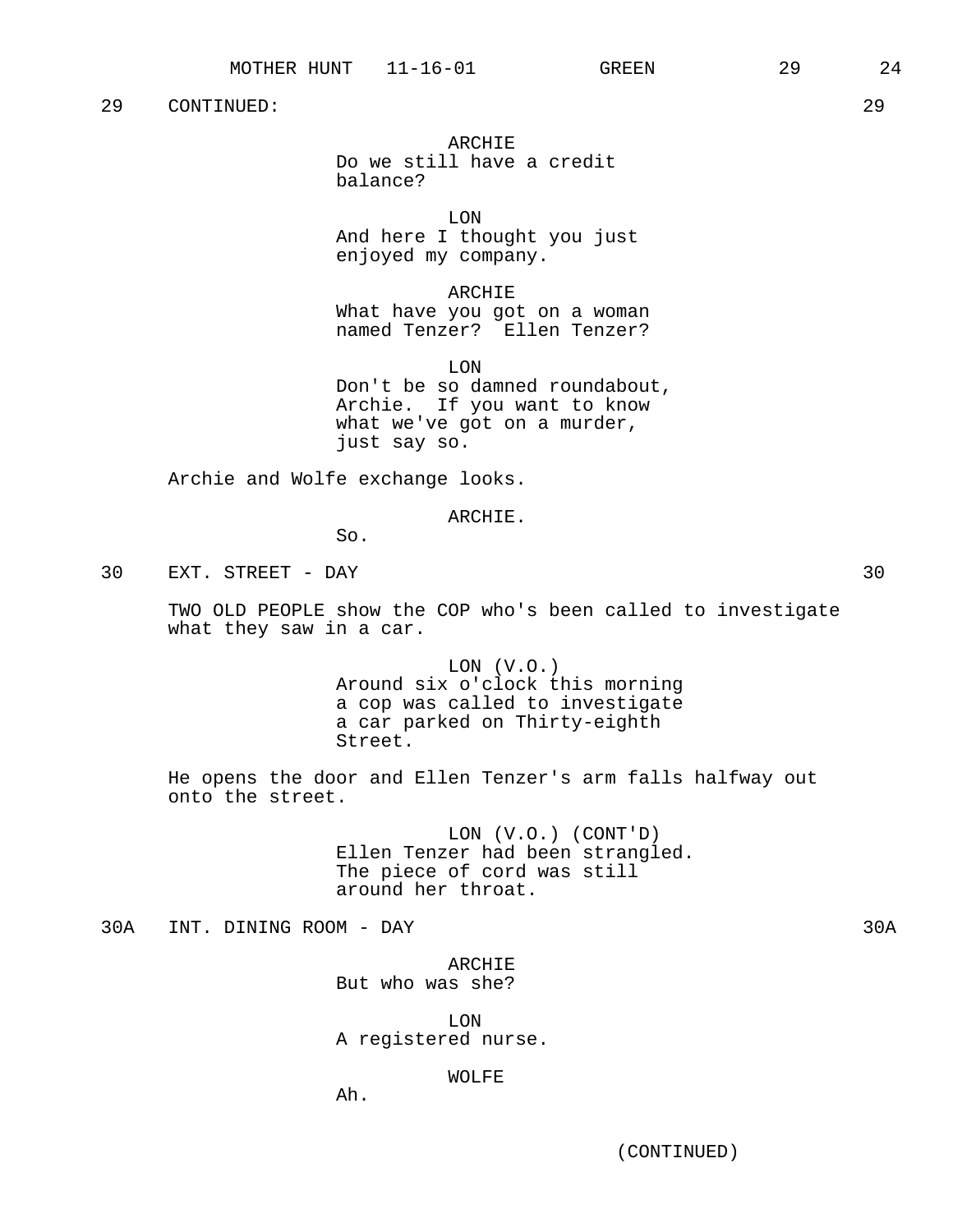30A CONTINUED: 30A

# LON

What?

# ARCHIE

"Ah".

LON

Ah. Good. She inherited a house in Mahopac and enough to live on, so she quit working and started boarding babies.

WOLFE She boarded illegitimate children?

LON One at a time.

WOLFE Where did they come from?

LON And where did they go to? Nobody knows.

#### ARCHIE

In a little town like Mahopac?

LON

Nobody knew anything about her last boarder except it was a boy, it was a month old when it arrived, and she called him Buster.

ARCHIE Buster. That's something. Thanks.

LON

Wait. I raise. Did you find the buttons you advertised for? Yes or no?

# ARCHIE

If you had a trained mind like me, you wouldn't do that. We run an ad for buttons, and then we ask about Ellen Tenzer, so you assume there's a connection.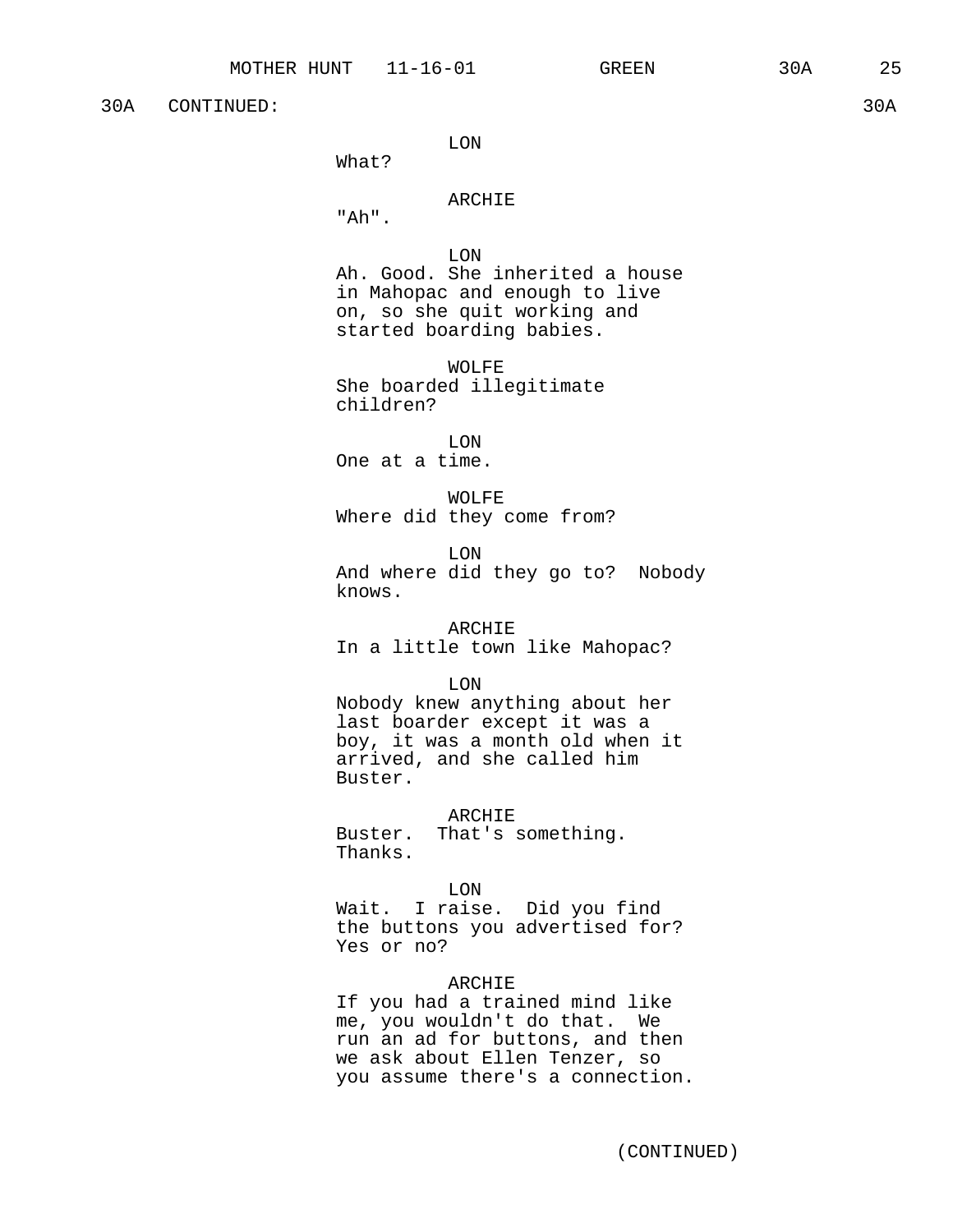30A CONTINUED: (2) 30A

LON Logic is like that.

ARCHIE Not at all. Mr. Wolfe likes horsehair buttons on his pants.

Lon looks at Wolfe. Wolfe says nothing.

LON

I see.

ARCHIE For his suspenders.

LON Nero Wolfe wears suspenders. Now that is news.

30B INT. BROWNSTONE - OFFICE - DAY 30B

The boys return from lunch.

ARCHIE Talk about ifs.

WOLFE

Futile.

## ARCHIE

If I had stuck with her, she might still be alive. Now we have Cramer and Stebbins on the trail and my fingerprints all over the house.

WOLFE

You can supply no information relevant to the murder.

ARCHIE

The hell I can't.

WOLFE

You were hired to find horsehair buttons, you don't know why.

ARCHIE Then I'm withholding evidence. Do I name the client?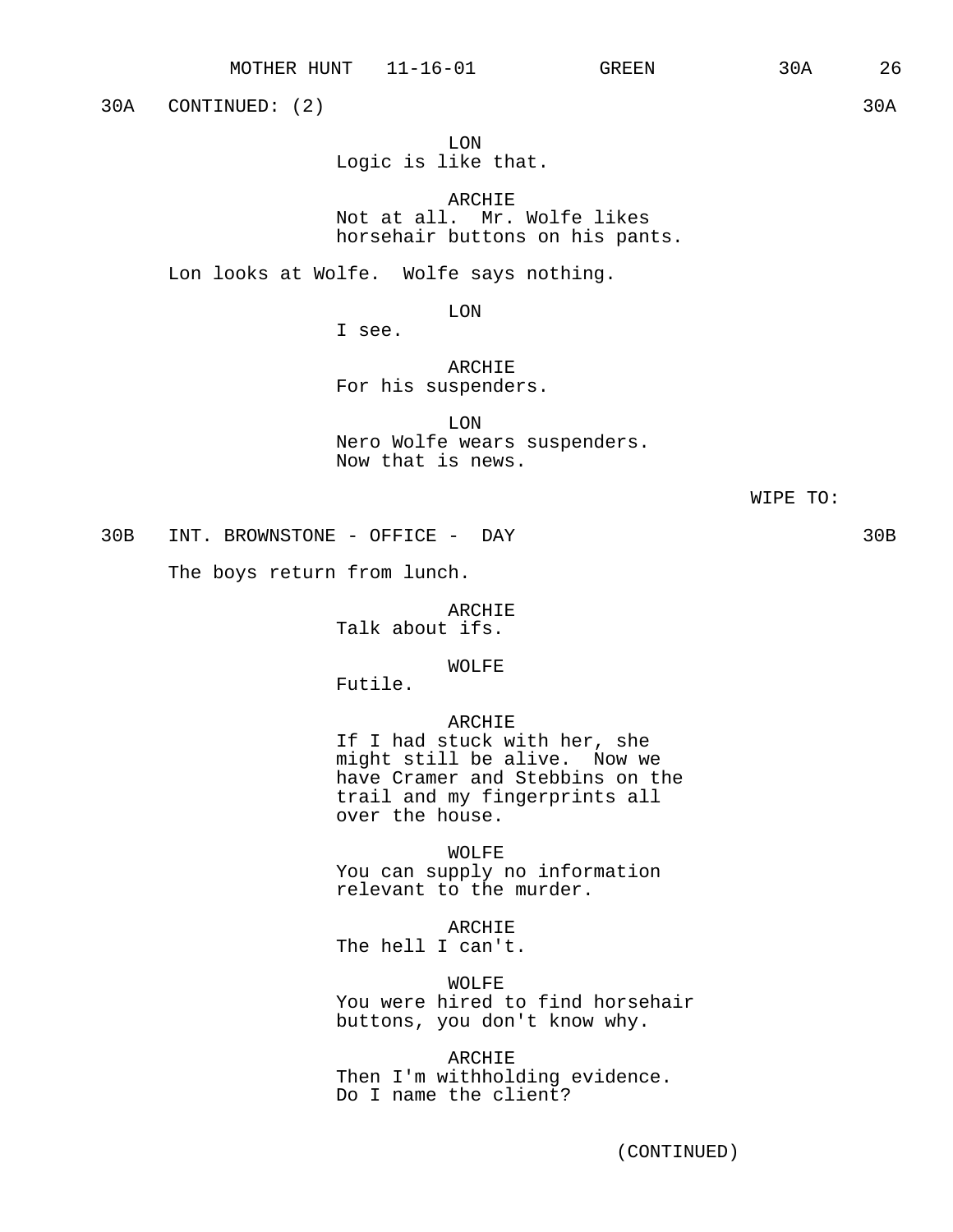30B CONTINUED: 30B

## WOLFE

Certainly not. We are not obliged to disclose a client's name merely so the police can test an assumption.

ARCHIE I was in her house. She gave me a glass of water.

WOLFE Archie. Do you think I can identify the mother without learning who killed that woman?

#### ARCHIE

No.

WOLFE Then don't badger me. It's bad enough without that.

He reaches for his book: Food from the Sea by Rachel Carson.

ARCHIE (V.O.) Since the genius was not inclined to work, I used my first rate detective skills to find out how much the police knew before they came to haul me away.

31 INT. CHURCHILL HOTEL - BLUE ALCOVE BAR - DAY 31

Archie waits at the booth as Anne Tenzer comes in. She walks towards him. He's already got the drinks: a Bloody Mary and a glass of milk.

> ARCHIE (V.O.) My first stop was Anne Tenzer, who had been hauled down to headquarters and was sore.

> ANNE You're not a button collector. You're Nero Wolfe's legman, Archie Goodwin.

ARCHIE I'm really more of an assistant.

(CONTINUED)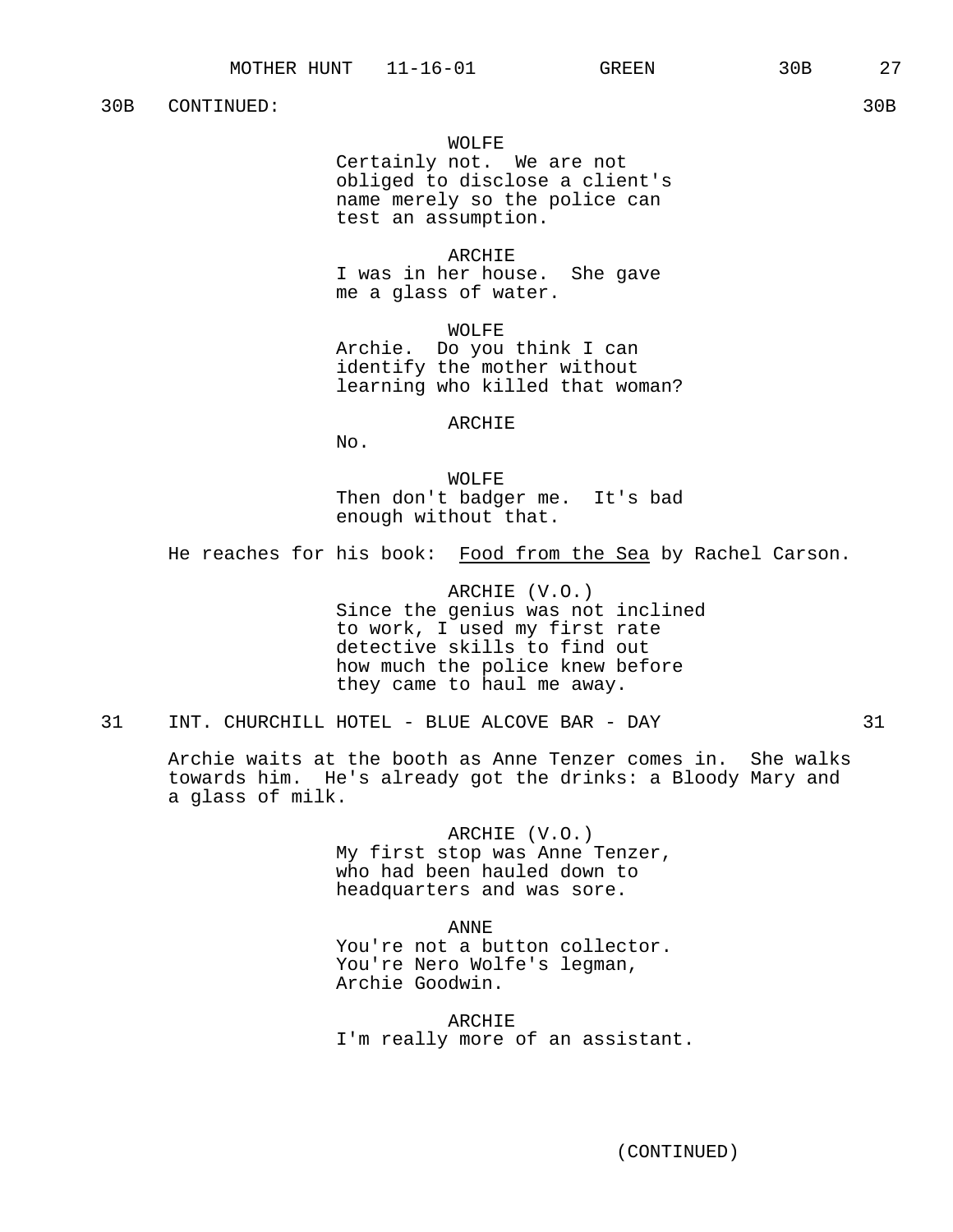# ANNE

It's not that you lied, that's your job. And it's not my Aunt Ellen. Whoever killed her, you didn't start it.

#### ARCHIE

And still you're sore at me.

#### ANNE

Yes. I'm not sure why. After all, now I'm an heiress. A creaky old cottage in Mahopac and a dog with very bad breath.

#### ARCHIE

Maybe you just wanted to see my face again and didn't know how to ask.

ANNE No. That's not it. Not precisely. But it's close.

She smiles at him. Archie smiles gamely back, but really has other things on his mind. He reaches for the check.

32 INT. VALDON MANSION - HALLWAY/LIVING ROOM - DAY 32

LUCY

Mr. Goodwin.

ARCHIE Mrs. Valdon. I take it you haven't seen the evening edition?

LUCY I've seen it but I haven't read it.

ARCHIE. Then I'll brief you. Friday morning I called on a woman named Ellen Tenzer. The baby was at her house for about three months.

LUCY So she's the mother?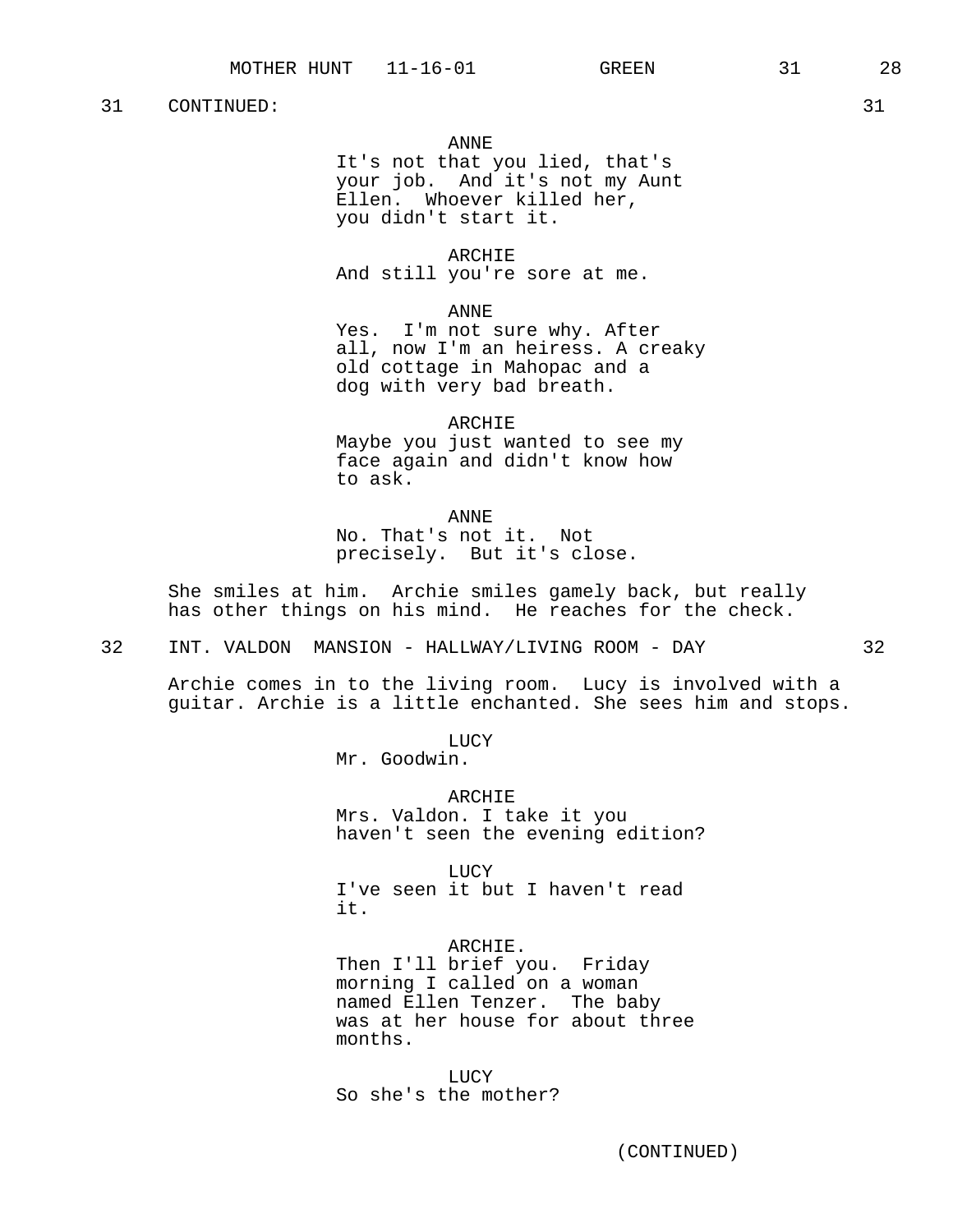ARCHIE

No.

LUCY She knows who the mother is!

ARCHIE Probably she did.

LUCY You mean she forgot?

ARCHIE

What?

LUCY How could she forget?

ARCHIE She didn't.

LUCY The grandmother!

ARCHIE

No.

LUCY Aunt, uncle, second cousin?

ARCHIE (cuts her off) She's dead.

LUCY

Dead?

ARCHIE An old couple found her in a parked car - here in Manhattan. Strangled...

LUCY

Murdered?

ARCHIE Right. And it's certain the police will find out I was in her house, and ask me why, and...

LUCY You're saying it was my fault?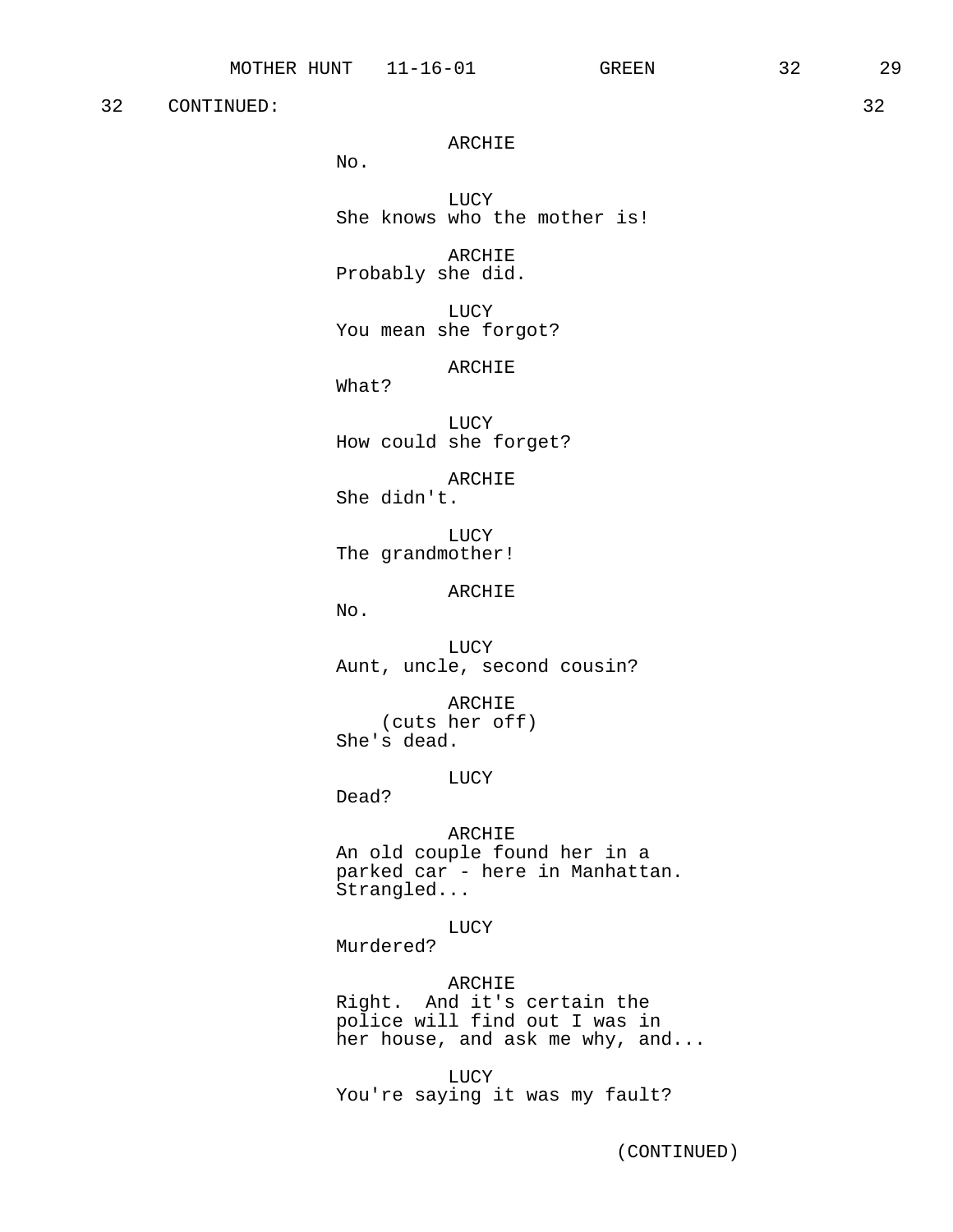32 CONTINUED: (2) 32

# ARCHIE Listen. If I tell them that you're my client, you'll get invited downtown for a chat...

LUCY I'm responsible for a murder.

ARCHIE No. I'm the one who left her alone.

LUCY I sent you out there.

## ARCHIE

The responsibility belongs to whoever left the baby in your vestibule, so don't try to claim it.

LUCY I don't like this. Murder. It's so...it's just bad. It's... (realizing) What do you mean I'll be invited downtown? By the police?

ARCHIE That was an if, Mrs. Valdon. If we name you as the client.

LUCY Why don't you call me Lucy?

ARCHIE You're very giddy for a girl that doesn't know how to flirt. But put it in writing and I will.

LUCY So you've come here to tell me not to tell anyone that I've hired you? Were you followed?

ARCHIE. Not unless he was very good, Mrs. Valdon. (MORE)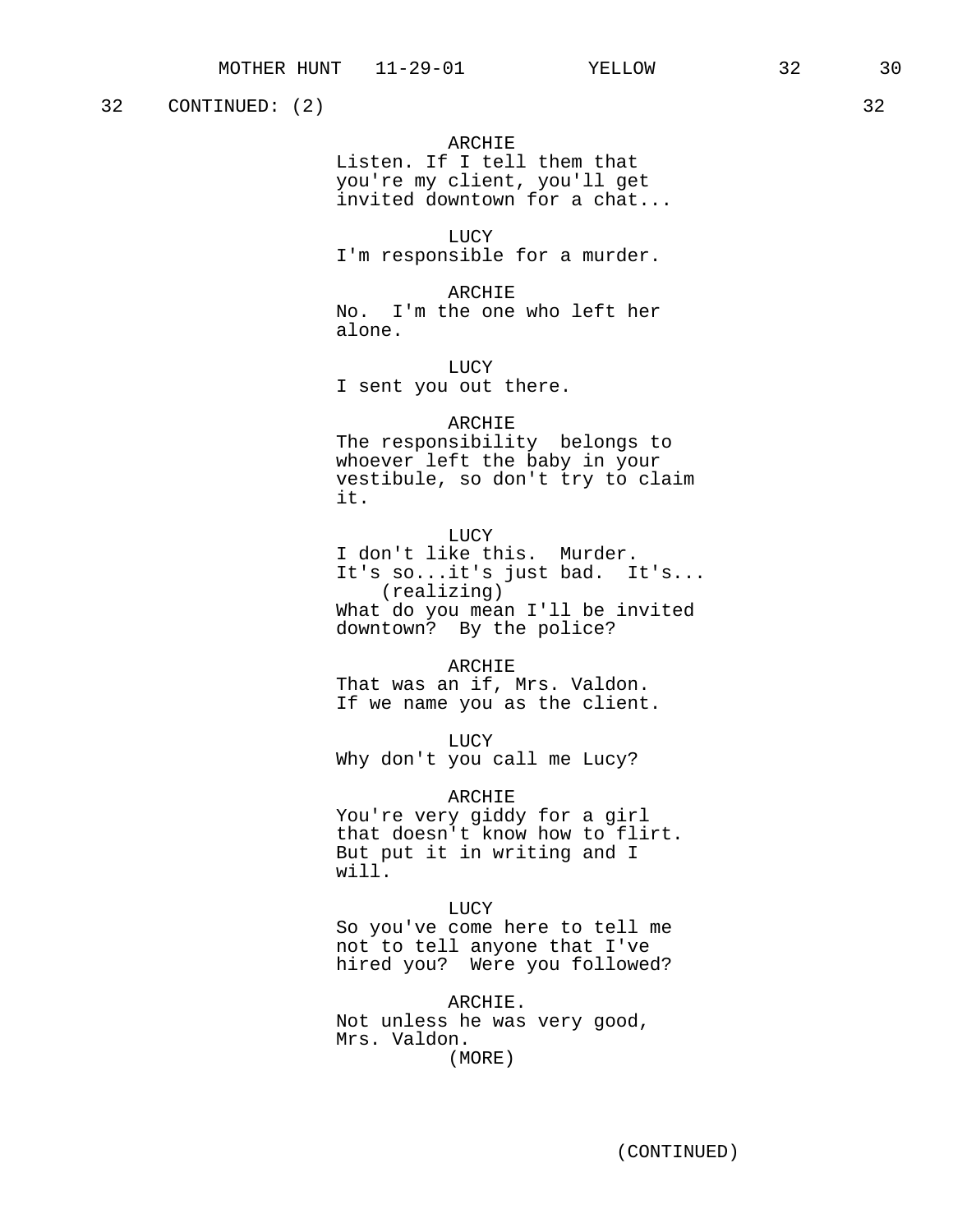32 CONTINUED: (3) 32

ARCHIE. (CONT'D) (on her look) If you think we owe you an apology for letting a mother hunt hatch a murder, here it is.

LUCY

No. I owe you an apology. I was so rude. That's not the word, Lucy. I was such a...a jerk, that day. (he reacts. Beat. He starts to go.) You're going?

ARCHIE Sure. I've done the errand.

LUCY Oh. Well, then. Goodbye.

ARCHIE

Goodbye.

They part but it's no longer just business.

33 INT. BROWNSTONE - HALLWAY - NIGHT 33

Archie comes in the door. Voices are being raised in the office.

> ARCHIE (V.O.) I came home to find Inspector Cramer and Mr. Wolfe engaged in a friendly interrogation.

34 INT. BROWNSTONE - OFFICE - NIGHT 34

Wolfe and Cramer are almost nose to nose.

WOLFE If you take me, I'll stand mute. I would sleep under a bridge and eat scraps before I would wantonly submit a client to official harassment.

CRAMER You eating scraps. Good God.

(CONTINUED)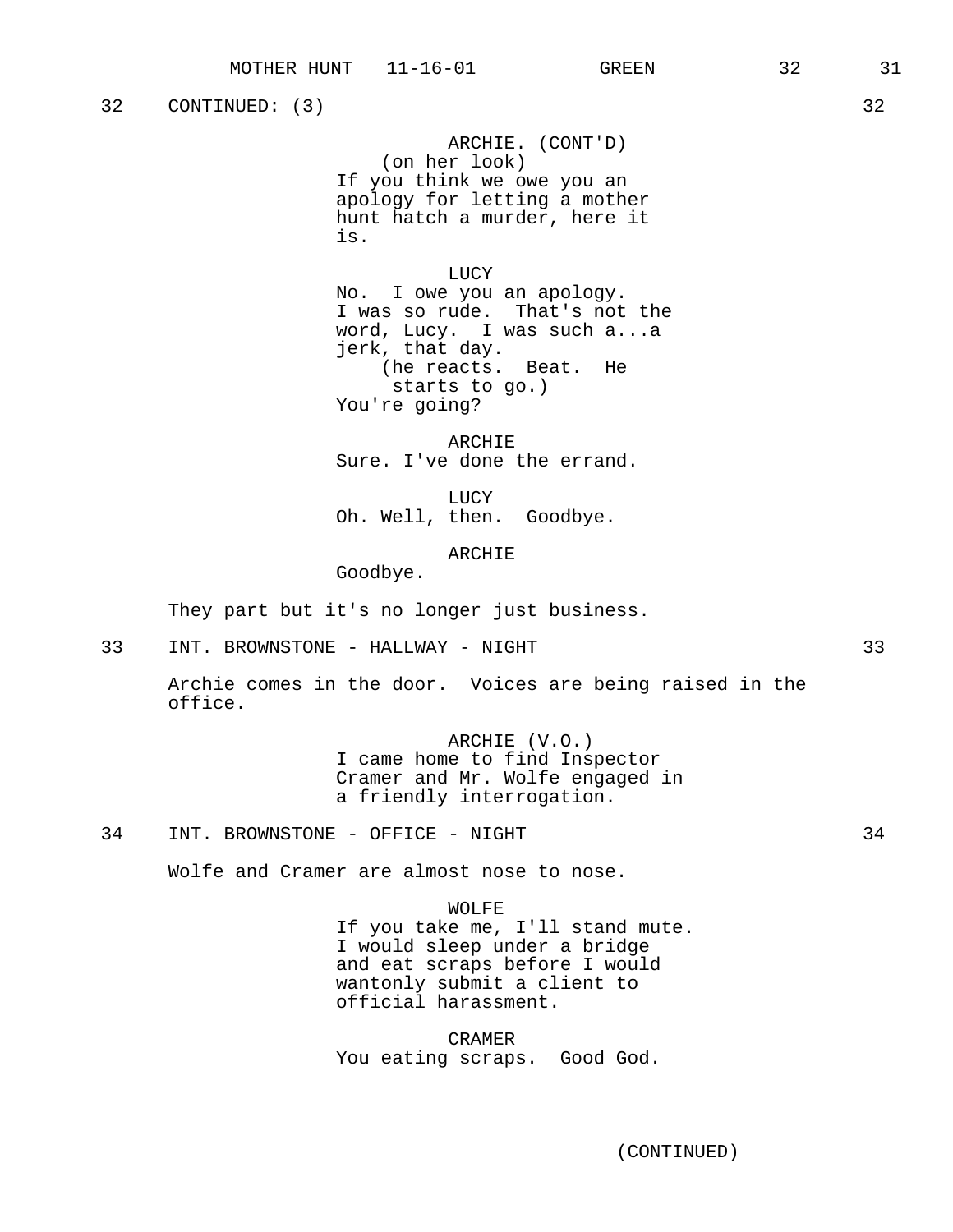(CONTINUED)

34 CONTINUED: 34

# ARCHIE

Inspector Cramer, fancy meeting you here.

CRAMER You all packed, Goodwin? We're

going downtown.

Archie holds out his hands for handcuffs.

CRAMER (CONT'D)

Awww.

35 INT. BROWNSTONE - HALLWAY - NIGHT 35

ARCHIE (V.O.) I was in custody from 10:04 P.M. Sunday to 10:05 a.m. Monday when Nathaniel Parker arrived with my bail.

Cramer and Archie go down the hall and out the door.

WIPE TO:

36 INT. BROWNSTONE - HALLWAY - DAY 36

Archie comes back in the door, same clothes, looking tired rumpled and unshaven.

37 INT. BROWNSTONE - OFFICE - DAY 37

Archie comes in. Wolfe is reading.

ARCHIE Well, I see you've kept busy. (no response.) I'm going upstairs. I had a one-hour nap with a dick standing by. What's for lunch?

WOLFE. Sweetbreads in béchamel sauce with truffles and chervil. Beet and watercress salad. Brie.

ARCHIE. If there is enough left over, you may have some.

He starts to go.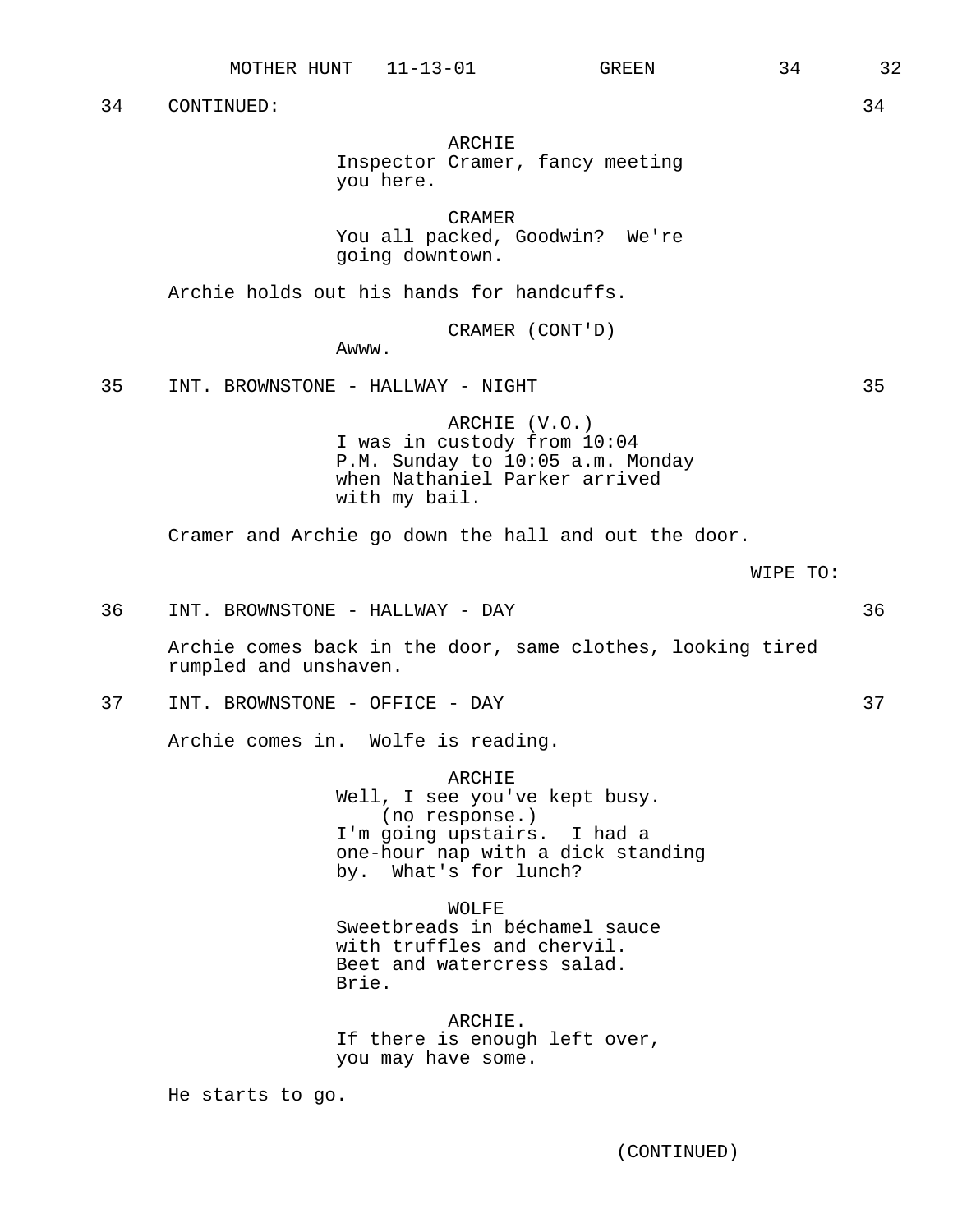## WOLFE

Before you go, arrange for Mrs Valdon to come here at two. As we are under surveillance, she should enter at the back.

ARCHIE And I should resign on the spot, but I am too tired.

He reaches for the phone.

WIPE TO:

38 INT. BROWNSTONE - OFFICE - DAY 38

Lucy tosses her coat across the back of the red leather chair and sits.

> LUCY I told Archie I'm sorry I'm late, I didn't realize he would have to wait at the back gate for me.

Lucy, unaware of Wolfe's reaction to the use of Archie's first name, pulls her notebook out of her purse. Wolfe glares at Archie.

> ARCHIE (V.O.) It was a bad start. No client has ever called him Nero, so her saying "Archie", meant to him that she was taking liberties or that I already had.

> > WOLFE

Mr. Goodwin and I are in a pickle, Mrs. Valdon. Ellen Tenzer is dead, and for the present we shall leave her to the police, because we know that she didn't put the baby in your vestibule. But we-

LUCY (writing) How do we know that?

WOLFE

Inference.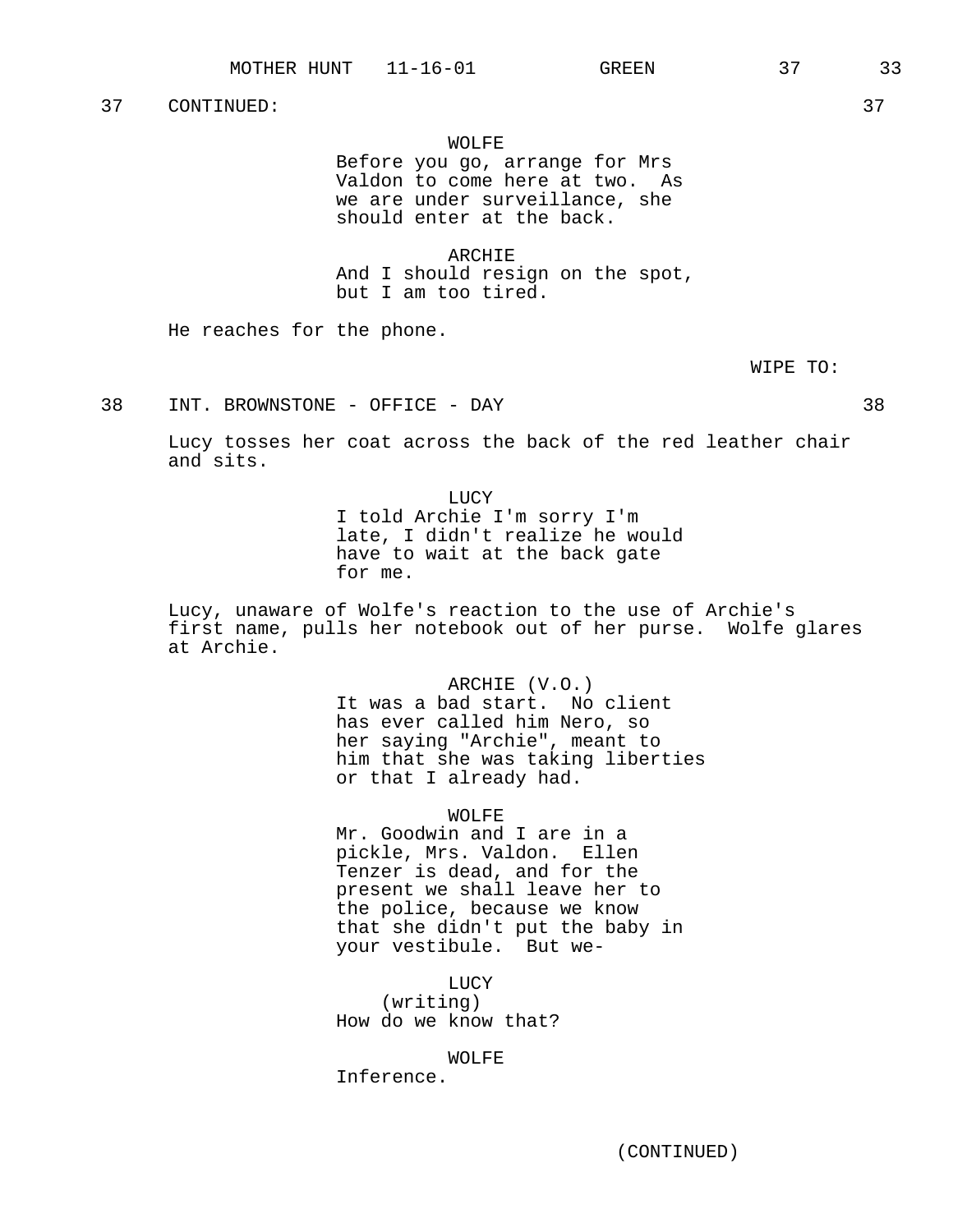LUCY

A nurse wouldn't use a bare pin.

#### WOLFE

Yes. The point is that if we assume that Ellen Tenzer was killed to prevent her from revealing the origin of the baby, and continue to conceal her connection to you, Mr. Goodwin and I are withholding evidence of a homicide, which is a felony.

#### LUCY

So you assume that's why she was killed?

WOLFE It would be vacuous not to.

# LUCY

Why?

#### WOLFE

Focus on my point, if you can. If we continue to conceal what we know to prevent you from being badgered by the police, it won't do merely to find the mother, we must now find the murderer.

#### LUCY

Why?

#### WOLFE

Archie.

LUCY I don't want to have anything to do with a murderer.

ARCHIE

You don't, Mrs. Valdon, but we do. What he's saying is that if you drop us, we have to open up to the cops. (MORE)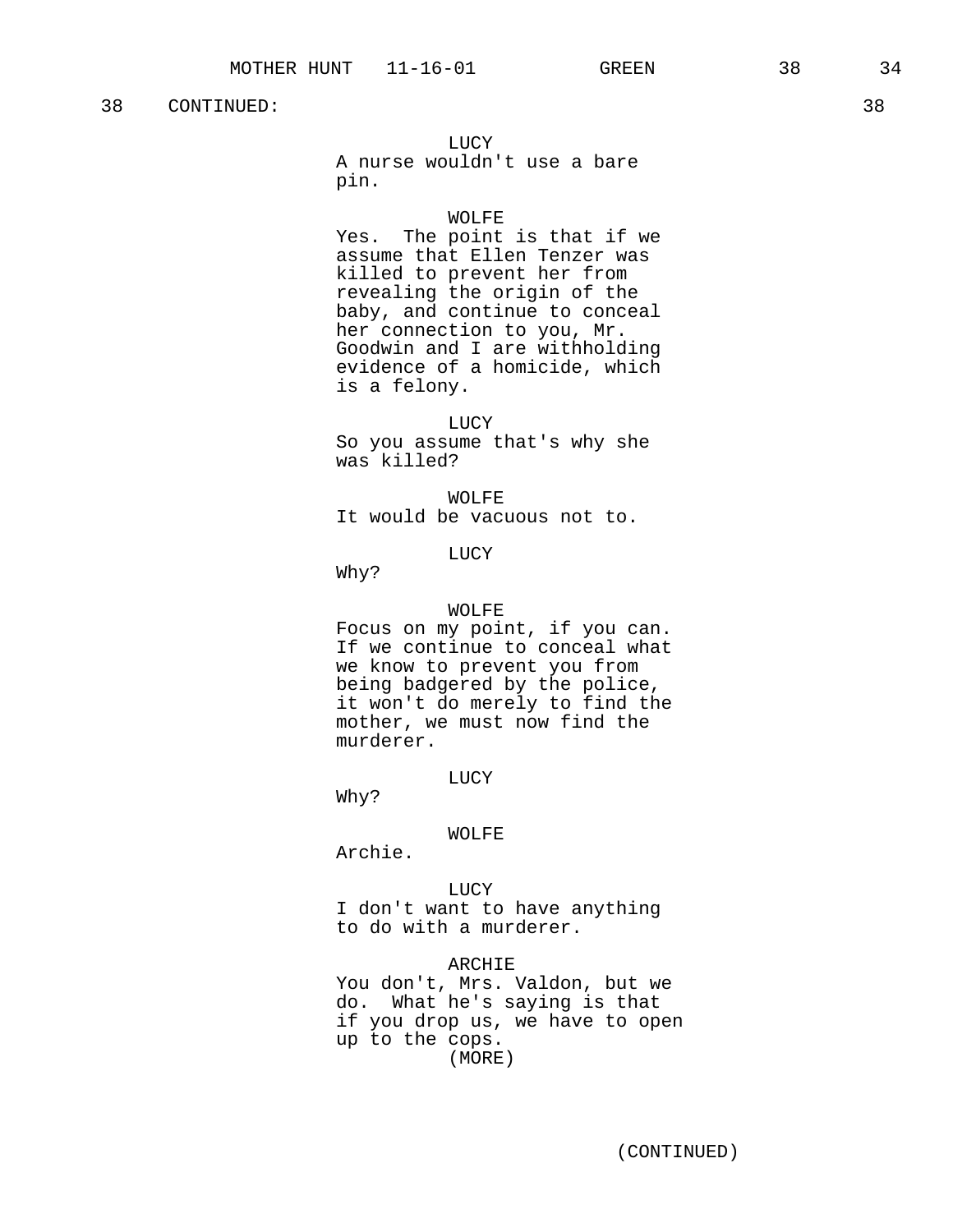ARCHIE (CONT'D) Then cops and reporters will be on your doorstep, asking you and your friends and your family about the baby. But if you stick, the police won't ever have to know about your connection to Ellen Tenzer, provided you don't tell them.

She opens her mouth, and closes it again. She reaches into her purse and pulls out a nicely folded note on a nice lady notecard.

**INSERT NOTE**: MEMO: To Archie Goodwin: Call me Lucy. Lucy Valdon

Archie looks up at Wolfe to see how he is taking it. He is not taking it well.

> ARCHIE (CONT'D) Not if you're no longer a client.

LUCY I am. Of course, I am.

ARCHIE

Mrs. Valdon...Lucy...prefers us to the cops. Good for our selfesteem.

WOLFE So I proceed?

LUCY

Yes.

#### WOLFE

Then you'll have to help. We must expand the list of names of women with whom your husband might have consorted last fall. I want to meet with four men who knew more than you of his escapades.

LUCY That would be Leo, Julian, Willis and I suppose, Manny Upton.

38 CONTINUED: (2) 38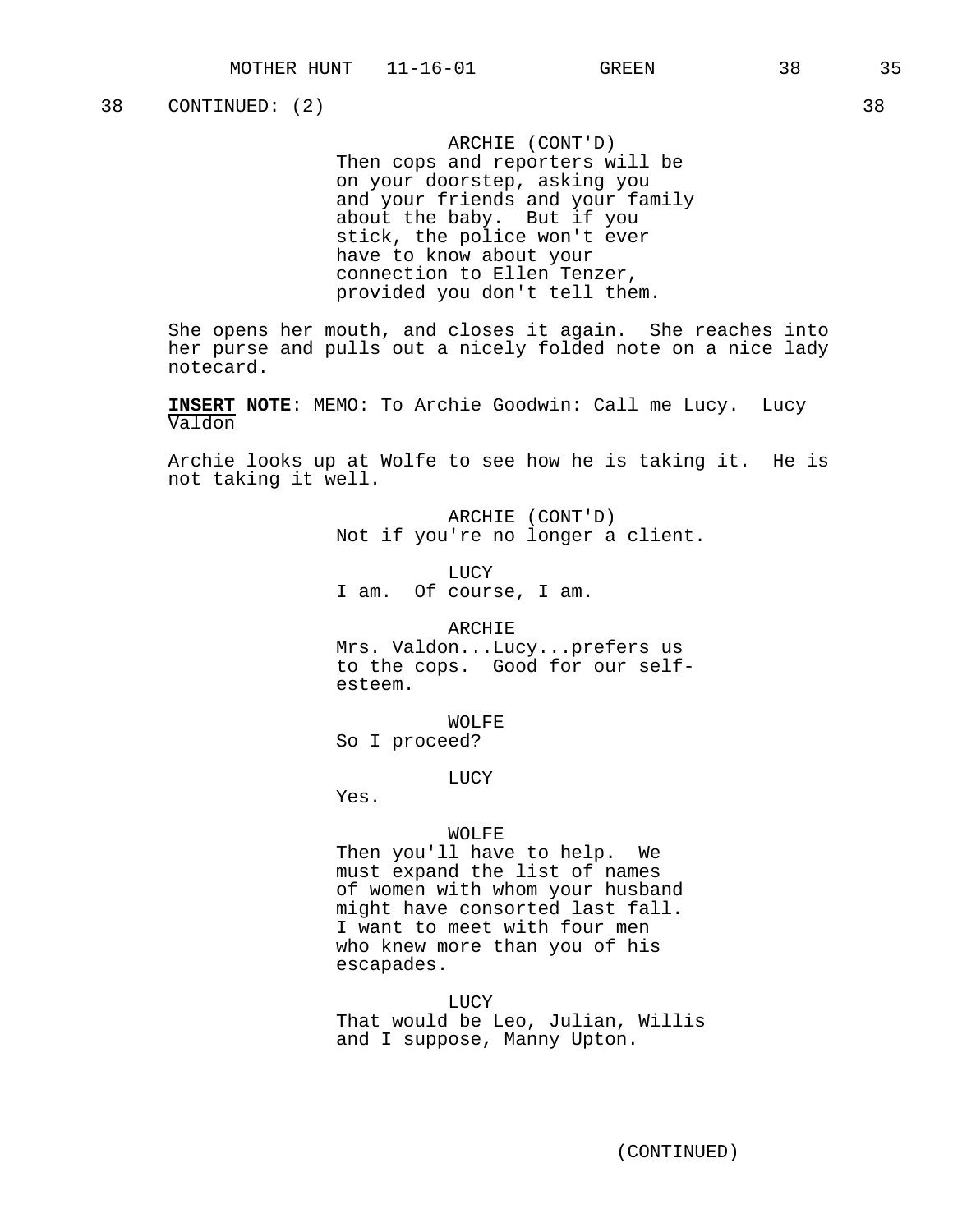38 CONTINUED: (3) 38

## WOLFE

And I have your promise that if you are contacted by the police you will stand mute?

#### LUCY

Yes.

Wolfe notes the time: 3:55.

WOLFE

One last question: Where were you last Friday evening from eight o'clock on?

LUCY

The night she was murdered? You can't mean that.

## WOLFE

You should be gratified I consider it imaginable.

#### LUCY

You have a strange idea of what gratifies people. I had dinner with the governor to talk about Killer Fog and was home for the ten o'clock feeding.

WOLFE

Are you referring to the London event?

## ARCHIE

Yes, it seems Mrs. Valdon suspects the air is poison. I don't know how she sleeps at night.

LUCY

Archie, it's sulphur dioxide. We are going to poison ourselves to get home from the office five minutes sooner. (to Wolfe) It's utter nonsense to suspect me.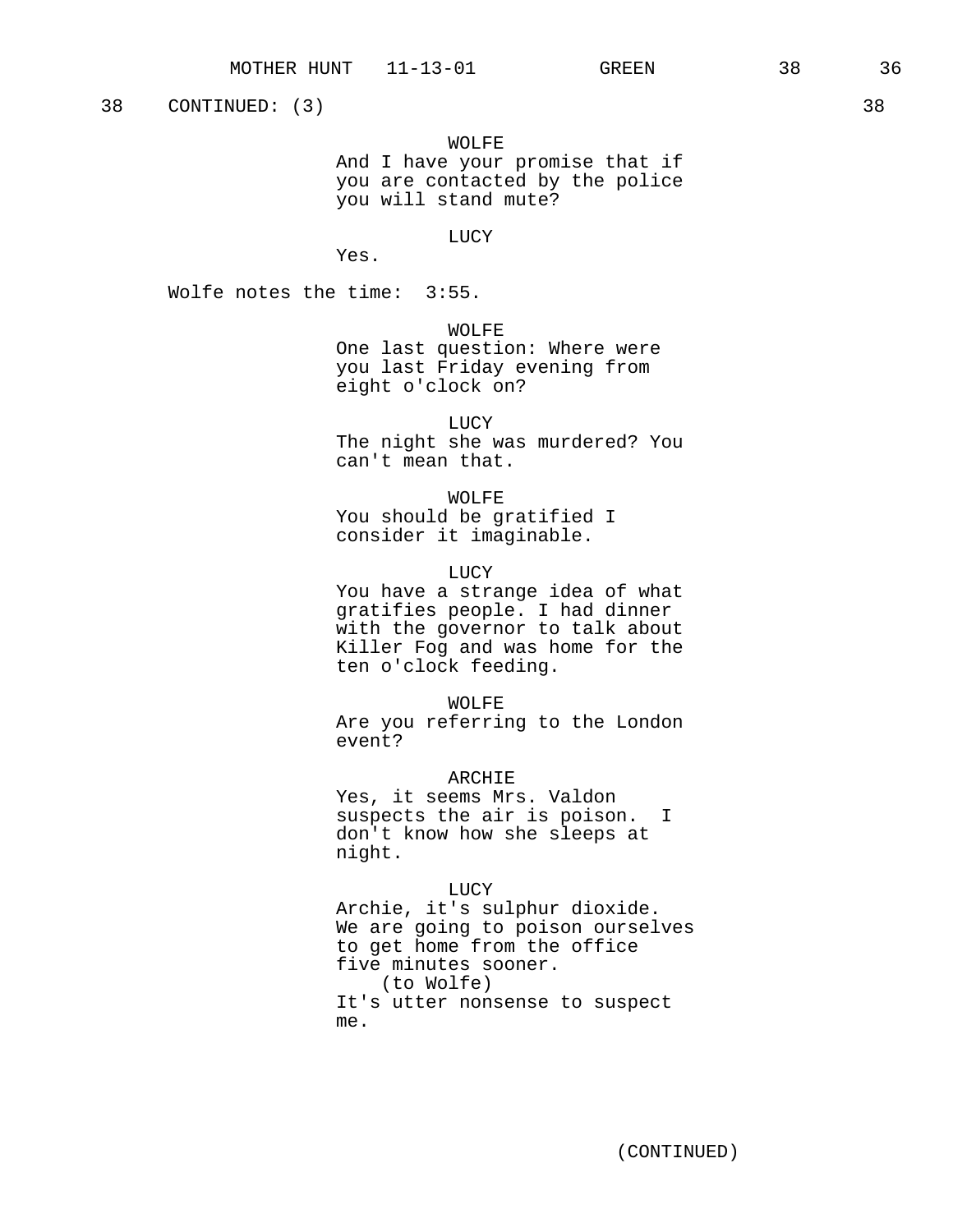38 CONTINUED: (4) 38

WOLFE

Nothing is nonsense that concerns the vagaries of human conduct. Good day, Mrs. Valdon.

And he leaves. Lucy looks at Archie, and smiles.

ARCHIE (V.O.)

For the next two hours, we arranged a very different social event from the ones Mrs. Valdon was used to. I called her Lucy once and she called me Archie twice.

WIPE TO:

39 OMITTED 39

40 INT. BROWNSTONE - HALLWAY - DAY 40

ARCHIE (V.O.) When the time came for Lucy to depart, a major development occurred. Since she was now committed as a client, there was no reason for her to use the back door.

Fritz is dusting. Archie helps her on with her coat. At the door, Lucy turns.

> LUCY Thank you for a lovely afternoon.

She holds out her hand. Archie takes it. They shake but they don't let go. They hold for a moment, just enough to establish the connection and let go at the same time. They smile. He opens the door and ushers her out. Fritz reacts, worried. The SOUND of the elevator. As Archie comes back in, Wolfe emerges from the elevator, returning from the plant rooms. Archie smiles at him.

> ARCHIE The party is arranged for 9:00.

> WOLFE You're aware that I'm not going to ask you what was on that paper that woman handed you.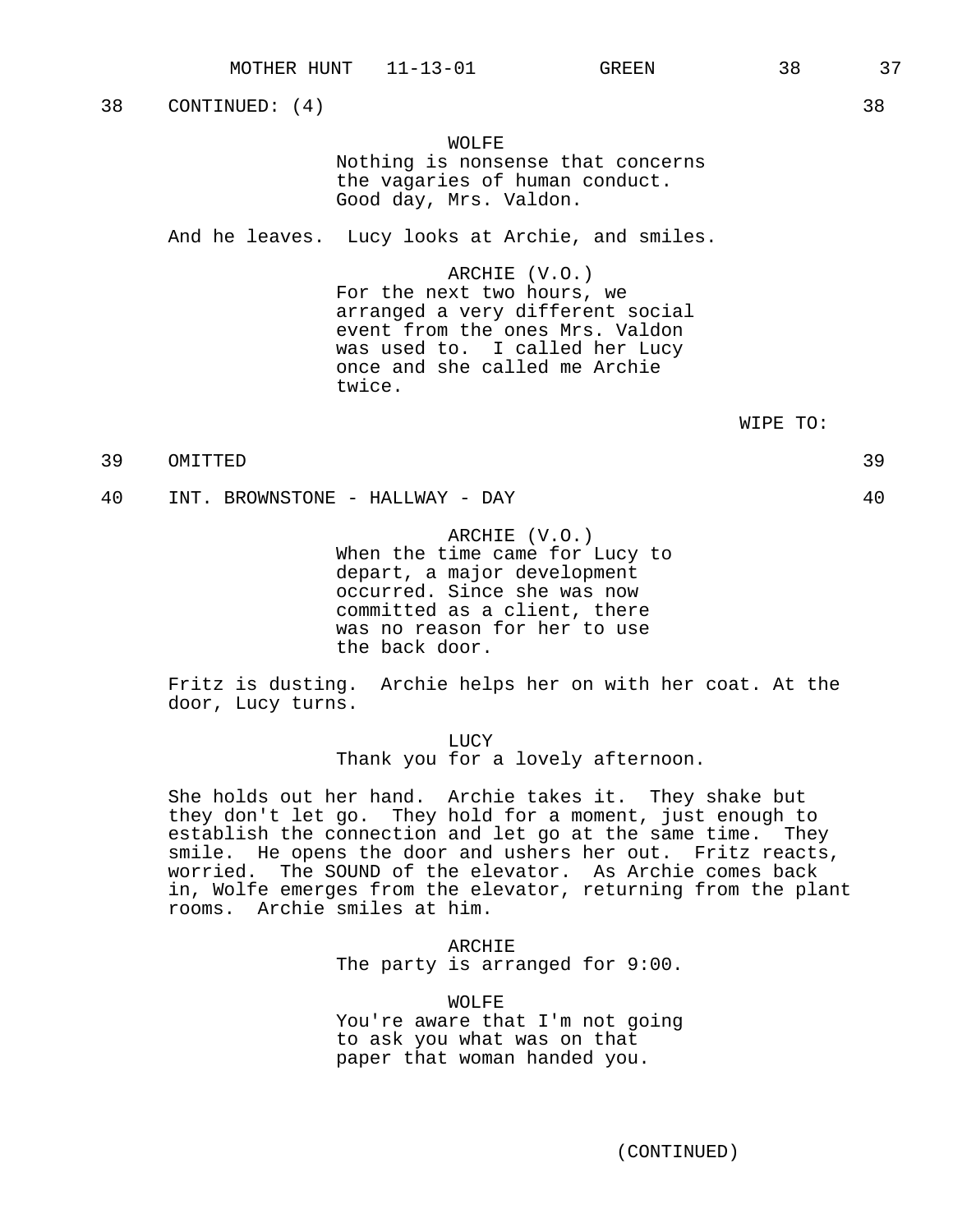## ARCHIE

It has to be mentioned sooner or later. She wrote in longhand: 'Dearest Archie, Lizzie Borden took an ax, and gave her mother forty whacks. Your loving Lucy. In case you wonder-

## WOLFE

Shut up.

He stalks off. Archie looks at Felix, who dusts industriously.

ARCHIE

You don't dust, Fritz.

Fritz maintains his dignity and stalks off as well. Archie checks himself out in the mirror. He can't help it. He's pleased with what he sees.

 ${A@E: END ACT THEN}$ 

40A OMITTED 40A

41 INT. BROWNSTONE - OFFICE - NIGHT 41

As Fritz serves the guests, Wolfe sits at his desk studying 3x5 cards that Archie has handed him. He looks up.

> ARCHIE (V.O.) The party began on time. I profiled them neatly for Wolfe, and will do so for you.

SHOT OF MANUEL UPTON - taking a pill with a glass of water.

ARCHIE (V.O.) (CONT'D) Manual Upton, the Editor of the Distaff Magazine, discovered Dick Valdon and published his first stories.

SHOT of WILLIS KRUG -

ARCHIE (V.O.) (CONT'D) Willis Krug was Valdon's agent and anxious to get back to work.

SHOT OF JULIAN HAFT - in his fifties, balding, shaped like a pear on toothpicks, polishes his balloon-tired cheaters.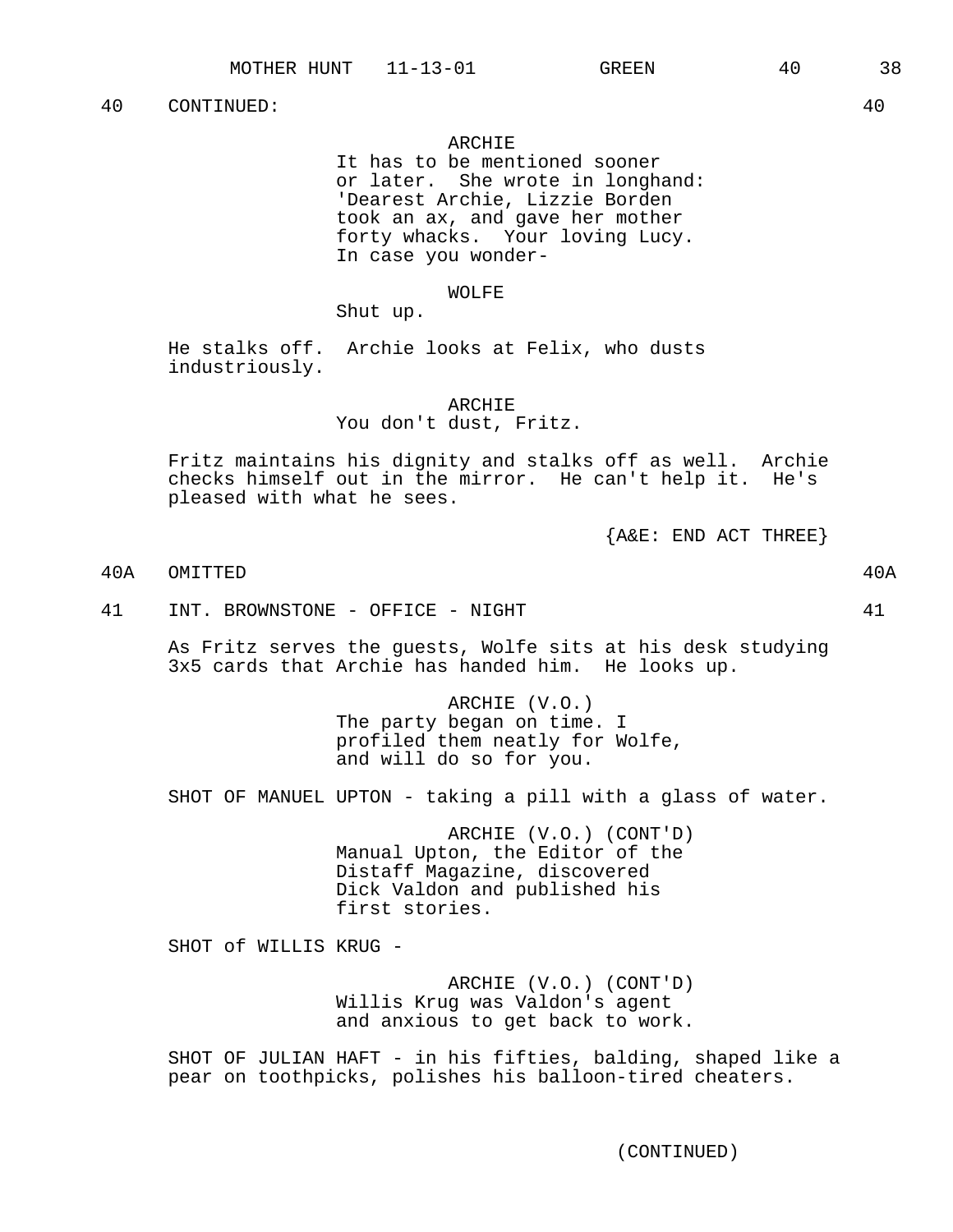ARCHIE (CONT'D) The distinguished Julian Haft published Mr. Valdon's novels and claimed to be his good friend.

HANDSOME LEO BINGHAM - puts down his glass after a sip of the brandy and looks at Wolfe with astonishment.

> ARCHIE (V.O.) (CONT'D) Leo Bingham was Dick Valdon's oldest friend and fellow connoisseur of the female of the species.

> BINGHAM Incredible. Serving this elixir offhand - and to a stranger!

> WOLFE In my house, a guest is a guest, stranger or not. You are a

radio producer, are you not?

Bingham gives Wolfe his neon smile.

#### BINGHAM

And glad of the chance to meet you. I've often thought you'd have enormous possibilities for radio and now that I've heard your voice, my God, it would be stupendous!

HAFT

This is the way it goes, Mr. Wolfe. Mass culture. He's interested in your voice. I'm interested in your mind. Have you ever written a book?

WOLFE

Unthinkable, Mr. Haft. Nothing corrupts a man so deeply as writing a book. I wouldn't presume.

KRUG

Can we get started? I got calls to make.

Wolfe orates; the men listen, ask questions.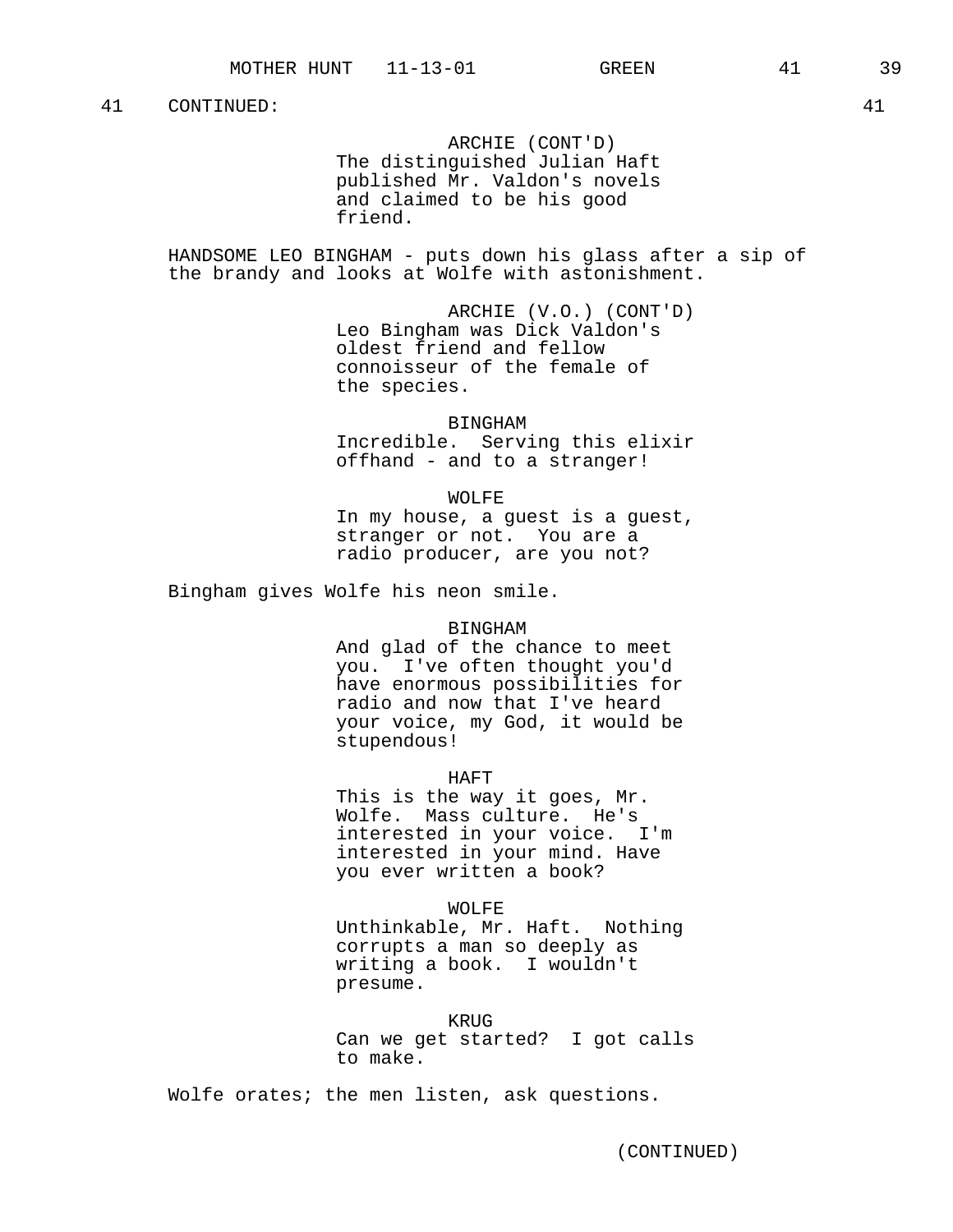## 41 CONTINUED: (2) 41

## ARCHIE (V.O.)

Wolfe spun them a tale about Lucy hiring him to track down anonymous letters she had received from a lover of her husband. If they wanted to save Lucy from blackmail, they had to agree to name every woman they thought Valdon might have been with the year before.

WOLFE More brandy, Mr. Bingham?

BINGHAM Payola. He pours. A bribe. He sips. But what a bribe! The big smile.

UPTON What exactly does this lover say?

WOLFE That would violate a firm assurance I have given my client.

LEO Hell, I'm hooked. I've been bribed.

KRUG

I'm against anyone who sends anonymous letters, no matter who. I'll call my list in later. Can I go now?

#### UPTON

You should be looking into that baby she's got up there. If you don't you're going hash it up. If Lucy Valdon wants a favor from me, she can ask me.

Upton heads for the door. The others talk with Wolfe.

ARCHIE (V.O.) Upton was the only one who refused.

WIPE TO: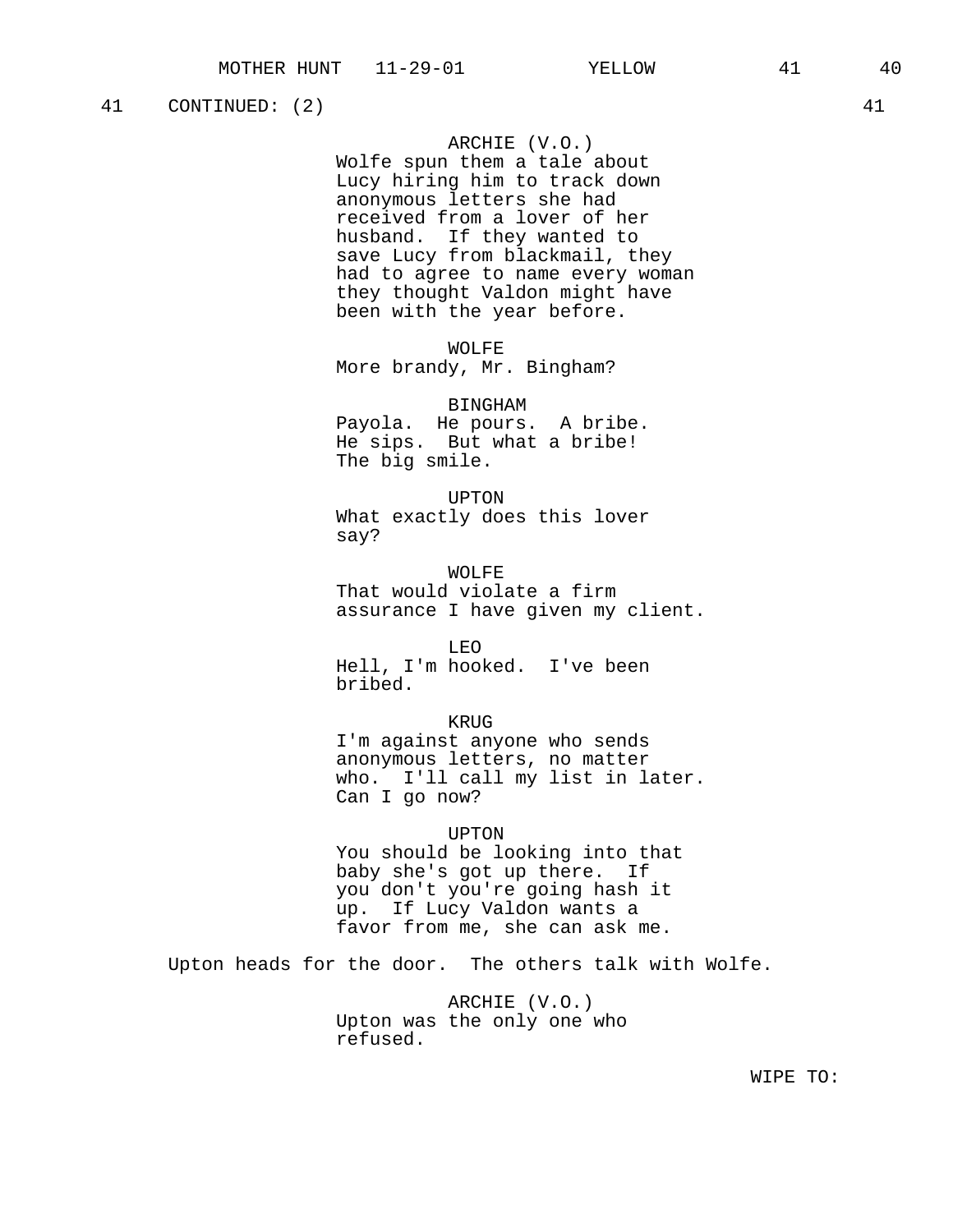41A INT. BROWNSTONE - OFFICE - NIGHT 41A CLOSE ON TYPED LISTS as Archie pulls them from the typewriter. ARCHIE (V.O.) (CONT'D) And when the lists were gathered and cross-referenced, we had 148 names. He hands the lists to Saul, Orrie and Fred, along with packets of money. ARCHIE (V.O.) (CONT'D) And so - conceived by Wolfe, executed by Goodwin and fueled by the client's hard-earned inherited cash - the Great Mother Hunt began, INTERCUT: 41B -A CALENDAR PEELING OFF DAYS IN NOVEMBER 41B 41C INT. BROWNSTONE OFFICE - DAY 41C A chart with WOMEN'S NAMES - Name after name is checked off by Fritz. 41D VARIOUS 41D - Saul questions young couple at the beach. - Saul questions Mexican woman - Fat woman slams door in Orrie's face. - Orrie questions pretty Russian woman. - Fred talks to kids on the street. - Fred questions lady of the night 41E INT. BROWNSTONE - OFFICE - DAY 41E LUCY hands Archie another check. 41F INT. BROWNSTONE - OFFICE - DAY 41F WOLFE reads a succession of books.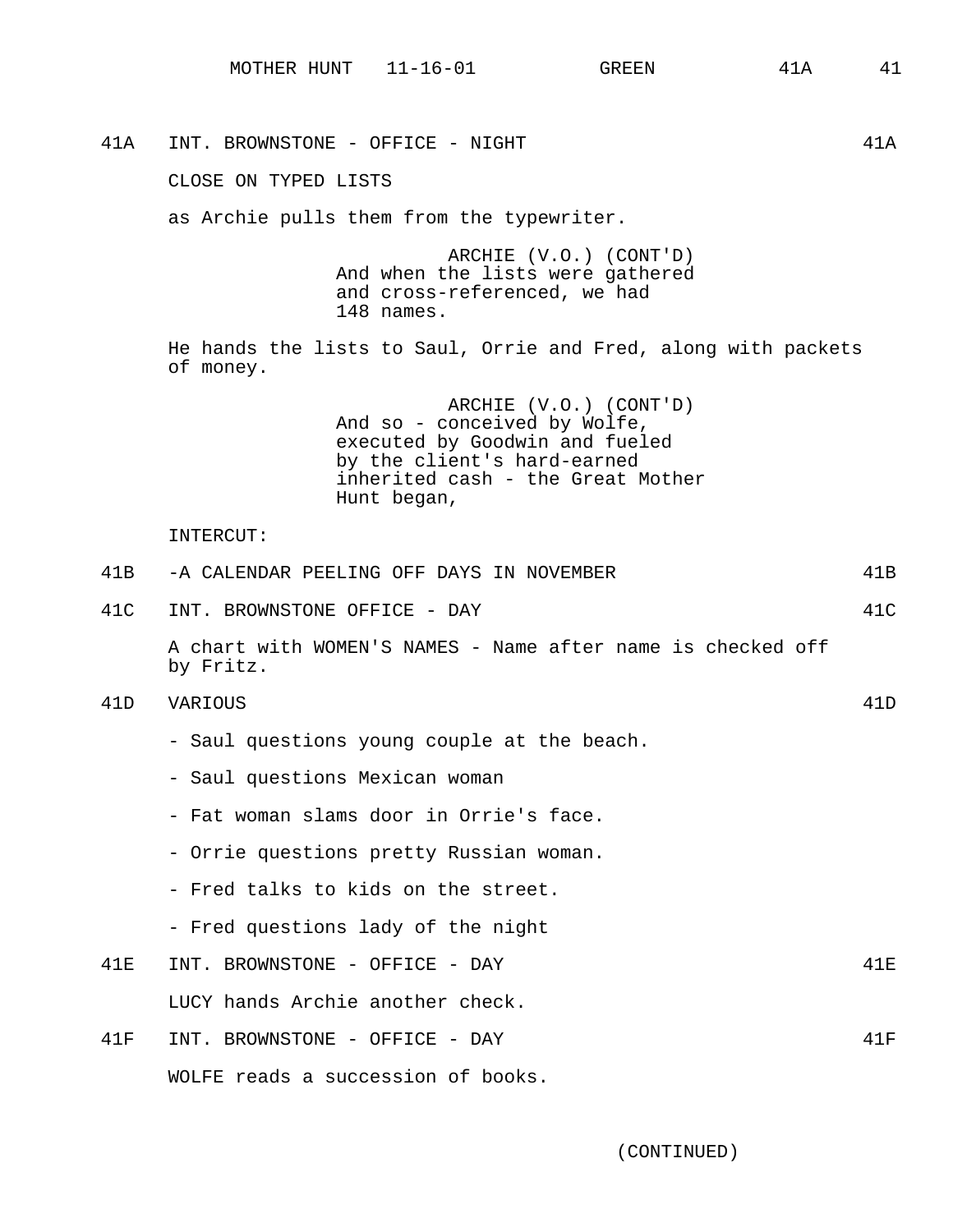41F CONTINUED: 41F

## ARCHIE (V.O.)

When the results were in, four mystery babies had been accounted for and seven women who had been away in June had been tracked down. Orrie had flown to the Riviera and Fred to Arizona. When Saul phoned in to report that he had closed the last gap twenty six days and 8670 dollars later, we were precisely where we had been when we had started: Nowhere. There were, however, two significant developments.

## 42 INT. VALDON MANSION - DAY 42

Lucy watches as Archie puts a record on a large console record player.

> ARCHIE (V.O.) The first was that my relationship with the client had grown increasingly cordial.

They start dancing.

ARCHIE (V.O.) (CONT'D) When a client is shelling out 3 C's a day and getting nothing for her dough, the least you can do is drop in and say hello.

Archie gets fancy and Lucy follows him easily.

ARCHIE (V.O.) (CONT'D) I discovered that as a dancer, she was no slouch. She was good enough to take to the Flamingo Club.

They improvise a bit and end up in a kiss.

IRIS IN/IRIS OUT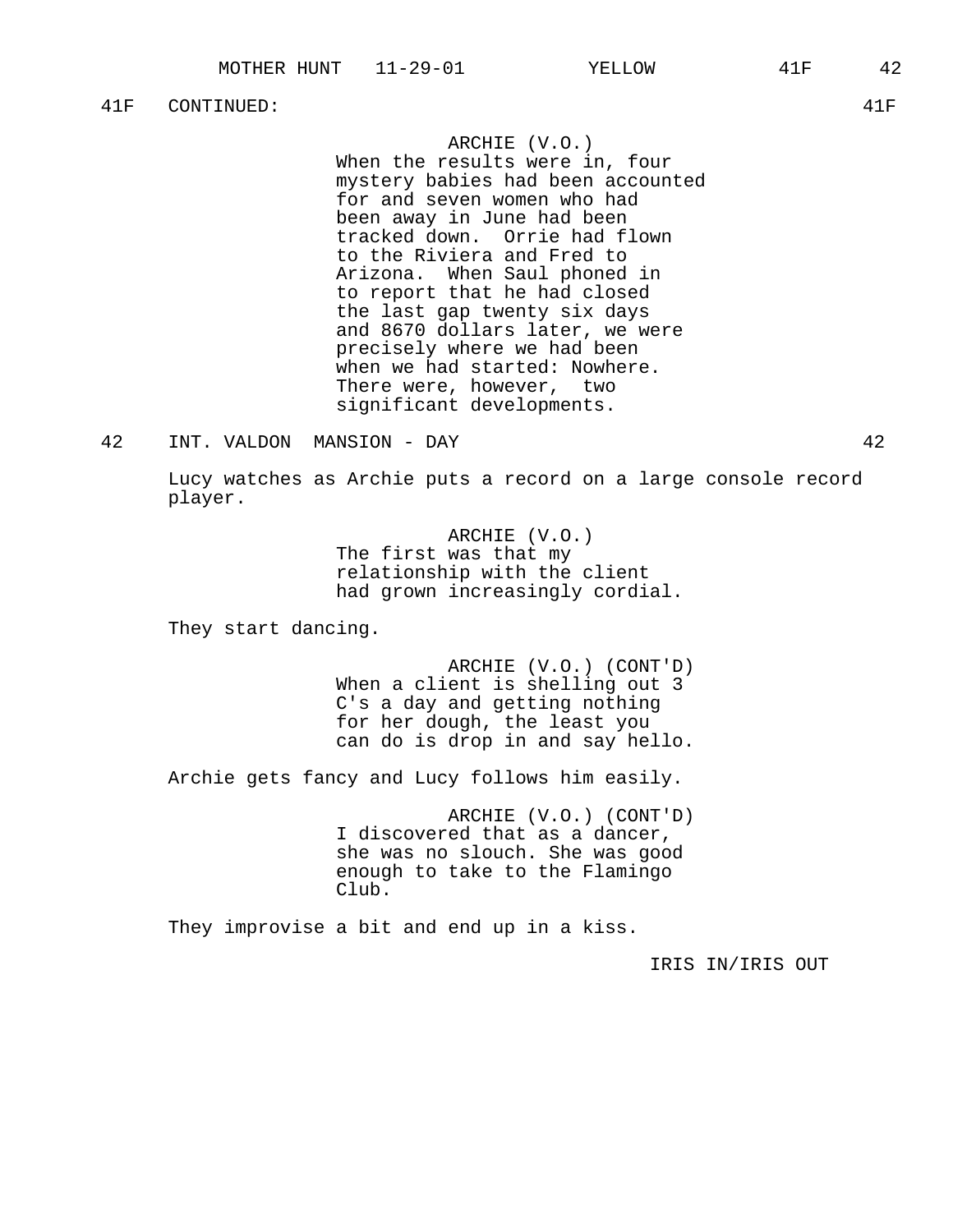## 43 INT. VALDON MANSION - VESTIBULE - DAY 43

ARCHIE (V.O.) The second development was that Lucy came within an ace of quitting as a client. Cramer put two and two together and got four and sent Stebbins to do the counting.

Lucy opens the door to Purley Stebbins. They greet each other and the SOUND COMES UP on....

> STEBBINS Did you know Ellen Tenzer?

LUCY What business is that of yours?

STEBBINS I'm here on the people's business.

LUCY Do you have a writ or a warrant or whatever it is that you need?

STEBBINS Do you have papers for the foundling you've taken in?

LUCY

Of course.

### STEBBINS

I want to warn you, Mrs. Valdon. If we make the connection between you and Tenzer and Nero Wolfe on our own, our next interview will be down at headquarters.

LUCY

Good. I've always wanted to see them. My grandfather's company poured the foundations.

ARCHIE (V.O.) After Purley left, the queen \* stormed out of her castle and \* paid a visit to the peasant.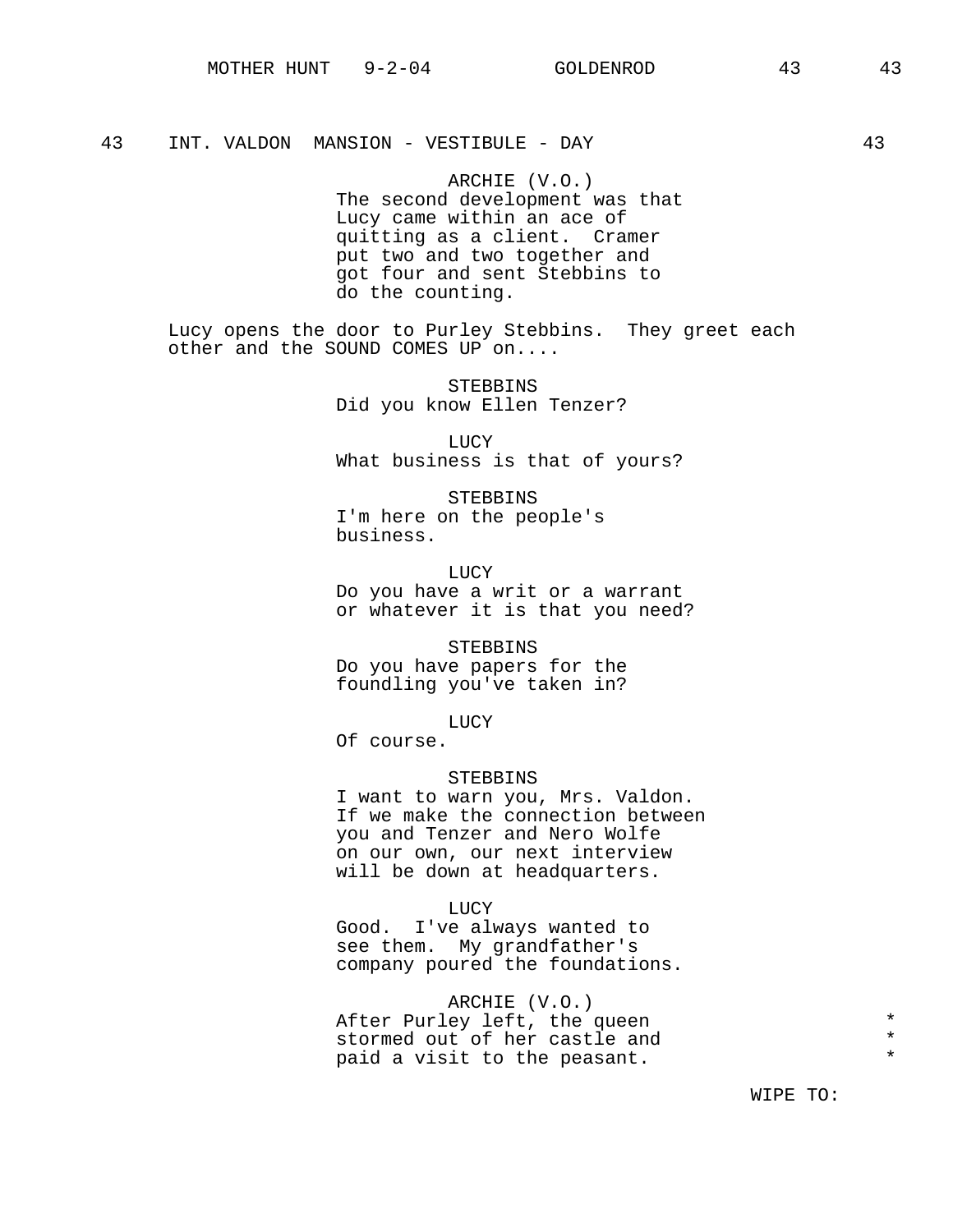| 44 | INT. BROWNSTONE - KITCHEN - DAY                  | $44*$   |
|----|--------------------------------------------------|---------|
|    | Archie and Lucy are head to head in the kitchen. | $\star$ |
|    | ARCHIE                                           | $\star$ |
|    | You want to hold hands, fine.                    | $\star$ |
|    | You want to be a huffy client,                   | $\star$ |
|    | fine. But it's not fair for a                    | $\star$ |
|    | huffy client to call me Archie.                  | $\star$ |
|    | LUCY                                             |         |
|    | I'm not huffy!                                   | $\star$ |
|    | ARCHIE                                           |         |
|    | My point is mixing personal and                  | $\star$ |
|    | business relations is bad for                    |         |
|    | both.                                            |         |
|    | LUCY                                             | $\star$ |
|    | Don't be silly. We've been                       | $\star$ |
|    | mixing personal and business                     | $\star$ |
|    | relations for a month.                           |         |
|    | ARCHIE                                           | $\star$ |
|    | Why are you here, Mrs. Valdon?                   | $\star$ |
|    |                                                  |         |
|    | LUCY                                             | $\star$ |
|    | I'm going to tell the police                     | $\star$ |
|    | everything. Tell me where to go                  | $\star$ |
|    | and who to see.                                  | $\star$ |
|    | ARCHIE                                           |         |
|    | You promised Mr. Wolfe you                       | $\star$ |
|    |                                                  |         |
|    |                                                  |         |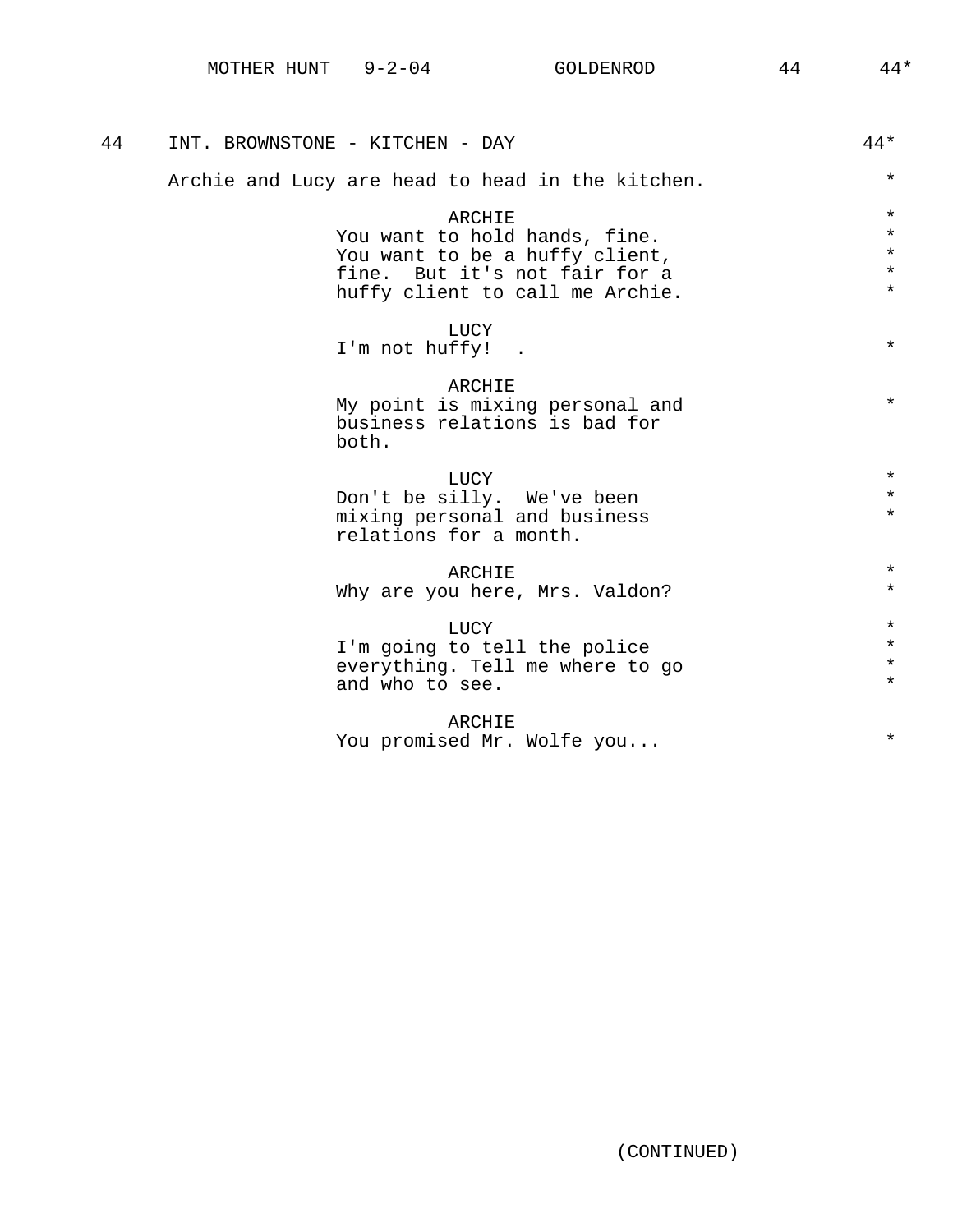| 44 | CONTINUED: |                                  | 44      |
|----|------------|----------------------------------|---------|
|    |            | LUCY                             | $\star$ |
|    |            | They know about the baby. They   | $\star$ |
|    |            | know I'm your client.            | $\star$ |
|    |            | ARCHIE                           | $\star$ |
|    |            | Are you going to keep your mouth | $\star$ |
|    |            | shut?                            | $\star$ |
|    |            | <b>LUCY</b>                      | $\star$ |
|    |            | He came to my house! He just     | $\star$ |
|    |            | started asking questions!        | $\star$ |
|    |            | ARCHIE                           | $\star$ |
|    |            | Are you?                         | $\star$ |
|    | Impasse.   |                                  | $\star$ |
|    |            | END HOUR: A&E}                   | $\star$ |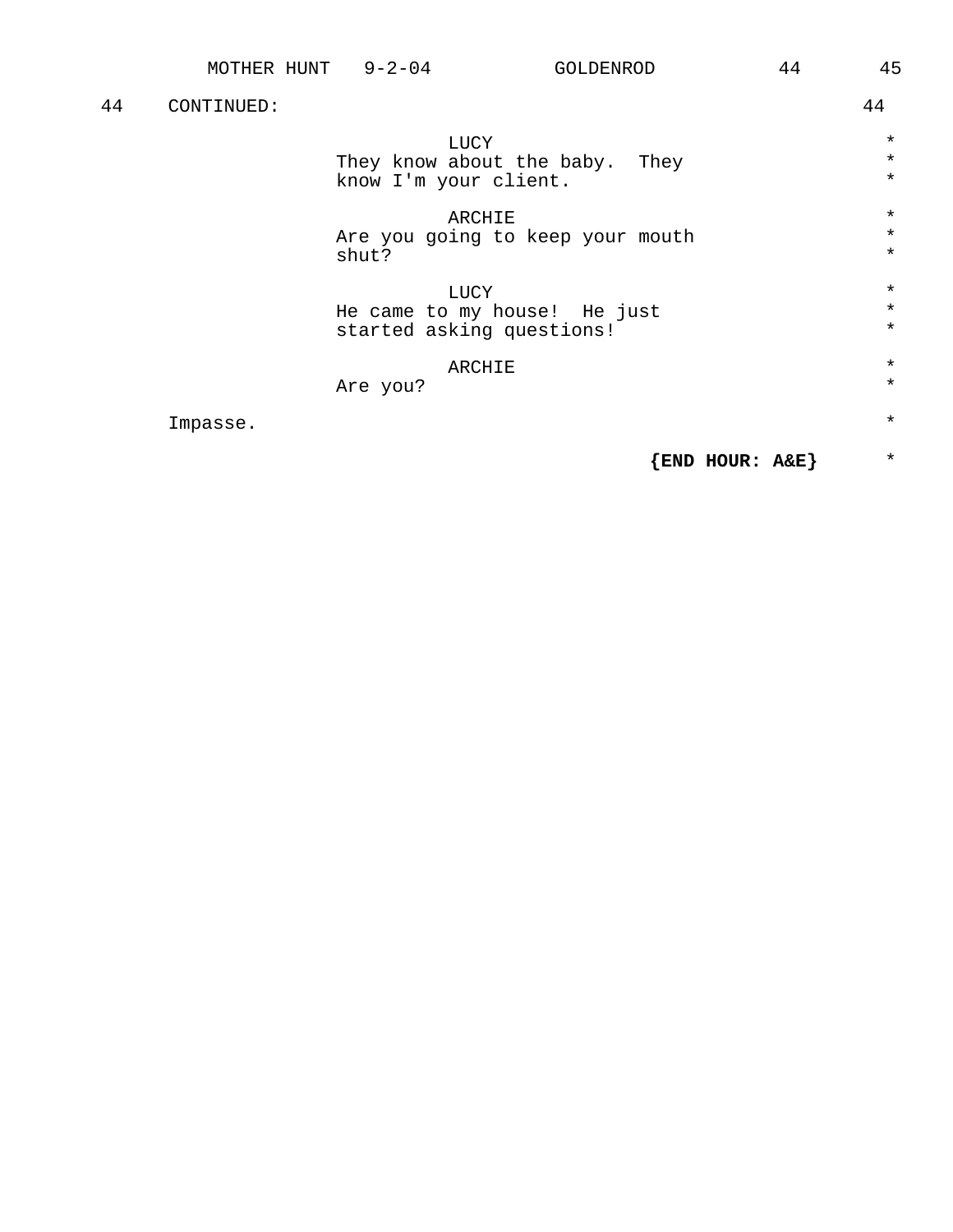## 45 INT. BROWNSTONE - OFFICE - NIGHT 45\* 45\*

Archie and Wolfe come in after dinner. Wolfe goes to the globe and spins it slowly inspecting the continents. Fritz enters with the coffee.

## ARCHIE

I won't join you for coffee. I have a date. Of sorts. I know we are expecting Mr. Cramer but<br>he almost never comes after  $*$ he almost never comes after \* dinner. He'll probably be here at 11:02 tomorrow morning.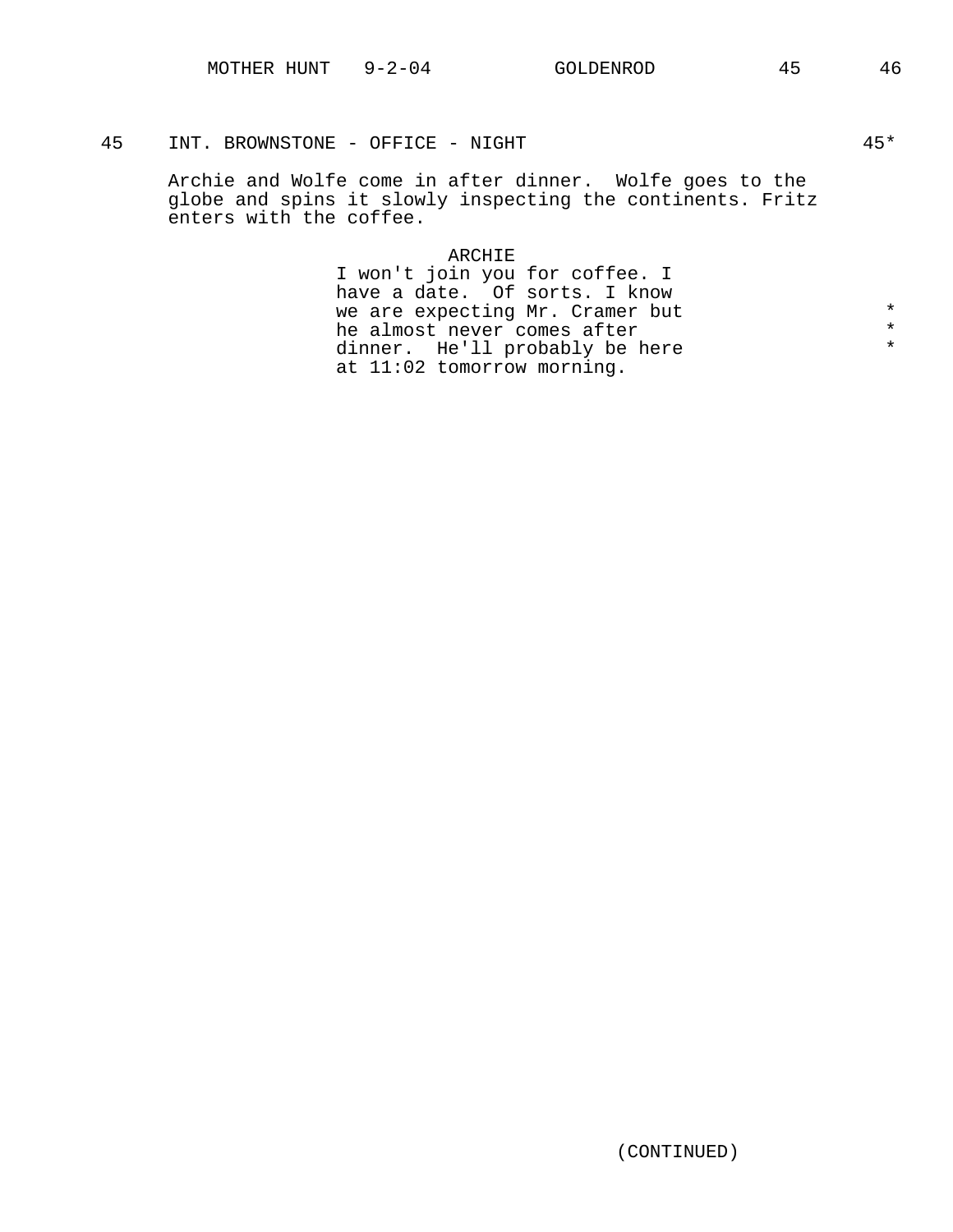WOLFE Can I reach you?

ARCHIE Sure. At Mrs. Valdon's number.

WOLFF. She came here this afternoon.  $*$ 

 $ARCHIE$  \*  $*$ Yes. She was shying a little. \* She wanted some assurance you could stay in the saddle and I supplied it.

WOLFE

Is she, in fact, in a pucker?

#### ARCHIE

She was afraid that you might  $*$ pull out. She asked me to come back and report what you said.

## WOLFE

Flummery.

## ARCHIE \*

# Oh. I'll tell her that.

He leaves. Fritz sighs. Wolfe glowers.

ARCHIE (V.O.) (CONT'D) I was off by three minutes.<br>Cramer arrived at 11:05 the  $*$ Cramer arrived at  $11:05$  the next morning.

46 OMITTED 46 THRU THRU 48 48

49 INT. BROWNSTONE - OFFICE - DAY 49

Cramer is about to bounce out of his chair. There is a towering stack of books on the desk and Wolfe is sorting through them.

> CRAMER What's the matter? You blocked?

## WOLFE

Yes.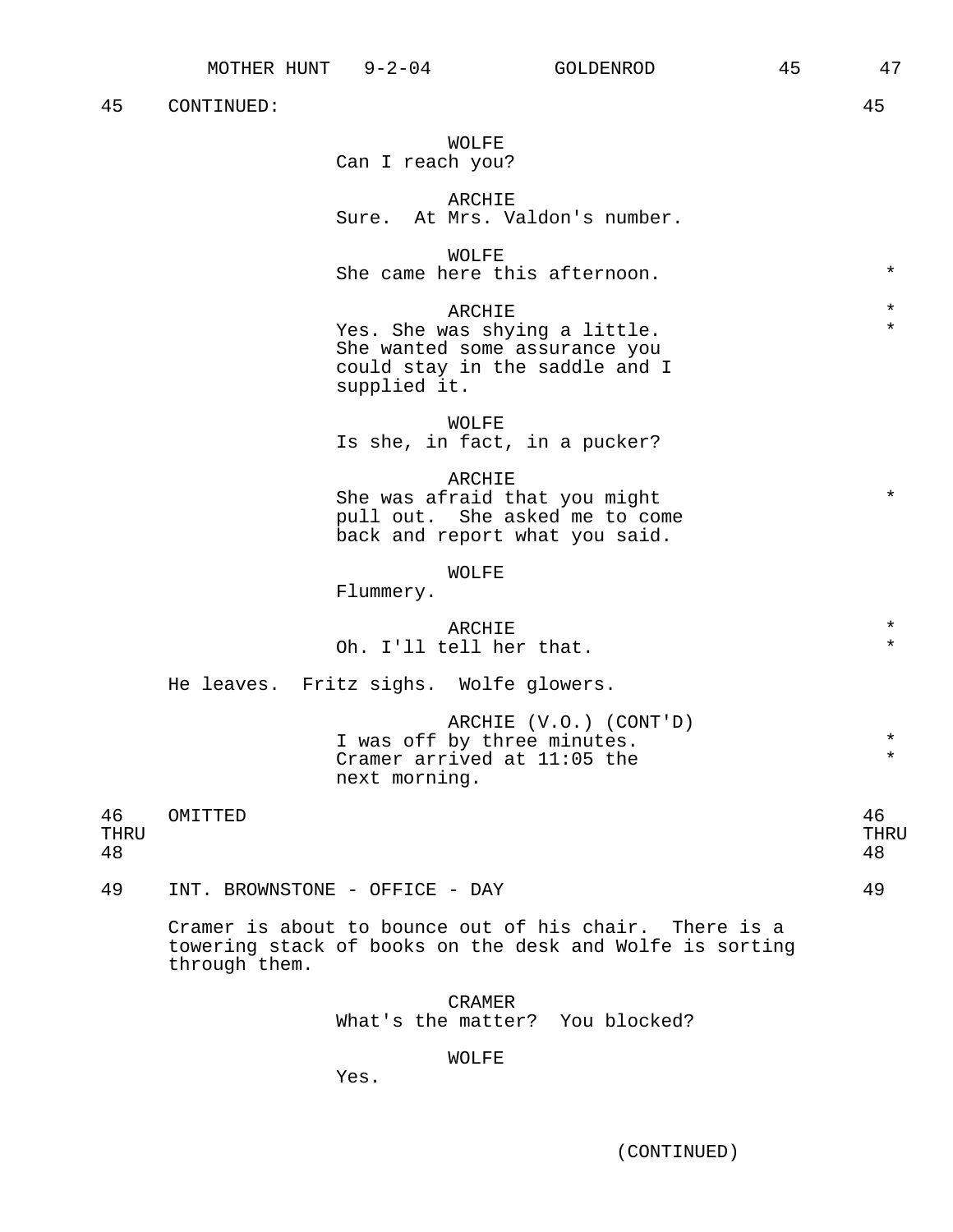CRAMER The hell you are.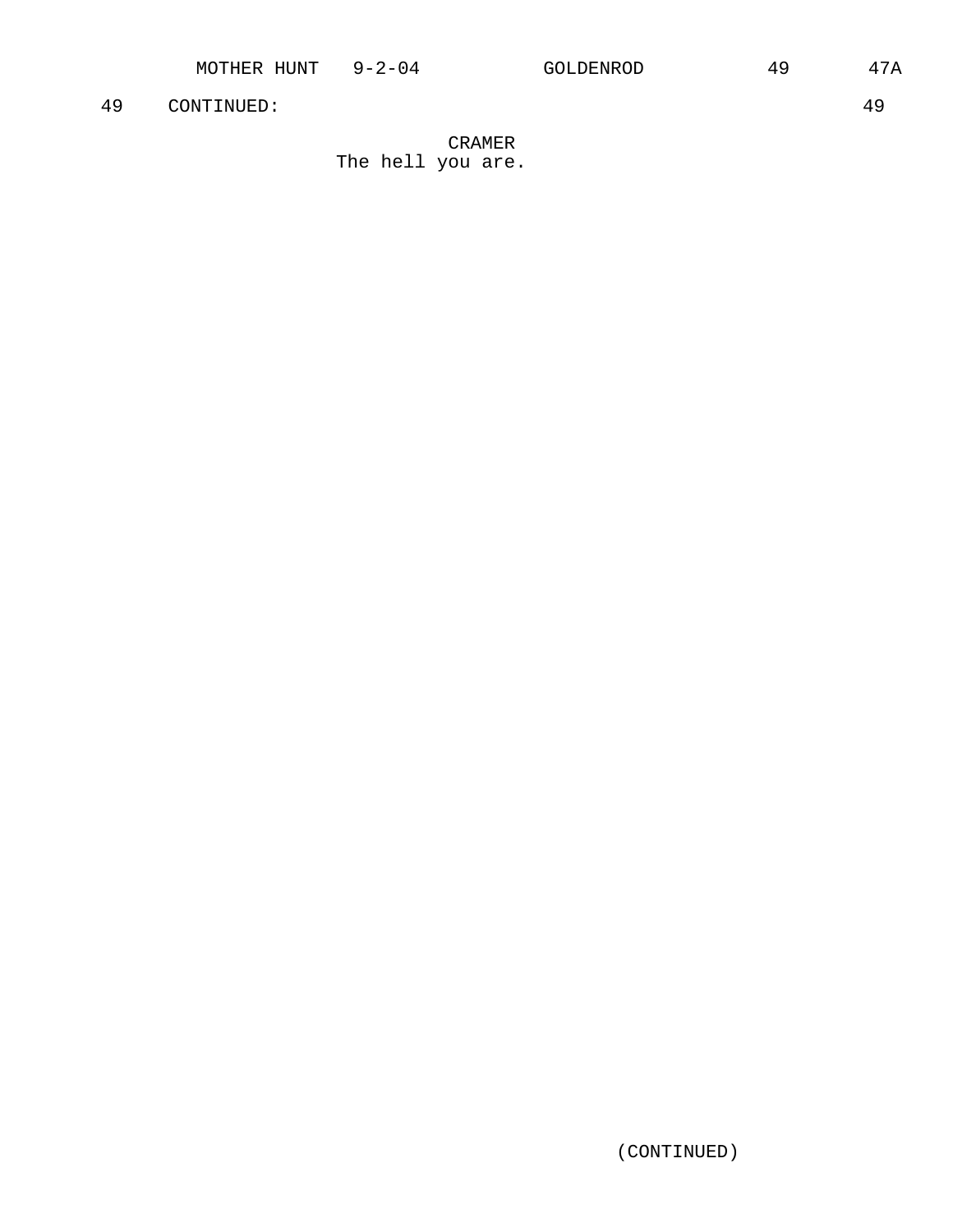CRAMER (CONT'D)

Do you deny that there is a direct connection between Goodwin's seeing Ellen Tenzer and the murder?

#### WOLFF.

No. Nor affirm it. I don't know. And neither do you...

#### CRAMER

Nuts. You can add as well as I can. You're spending Mrs. Valdon's money like water. I don't know what Panzer, Durkin and Cather are doing, but I know what they're not doing. They're not investigating the death of Ellen Tenzer. Therefore, you already know who killed her.

## WOLFE

As reasoning, that is admirably specious. Mr. Cramer, I give you my word that I haven't the faintest notion of who killed Ellen Tenzer.

## CRAMER

Your word?

## WOLFE

My word.

CRAMER Then what the hell are Goodwin and his monkeys doing?

WOLFE They're not investigating a homicide.

Cramer growls, chomps his cigar and takes on Archie.

CRAMER What time did you leave Lucy Valdon's house last night?

ARCHIE What's that got to do with the price of eggs in Reykjavik?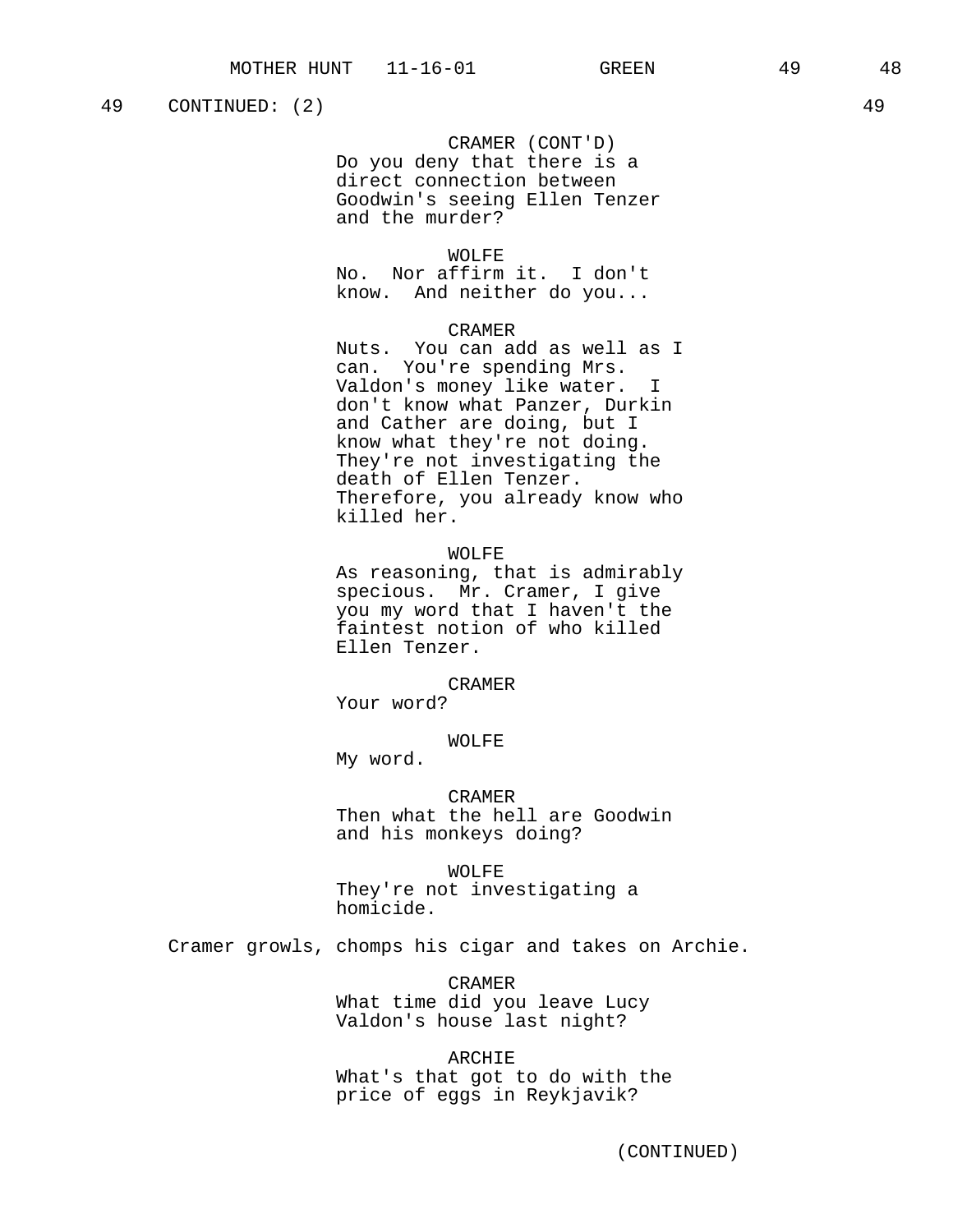49 CONTINUED: (3) 49

## CRAMER

The eight-to-two man says you entered at nine and didn't come out. The two-to-eight man says you didn't come out either. You spent the night there.

Archie looks for something to do to avoid Wolfe's glance.

ARCHIE (V.O.) This was all Wolfe needed. First a woman passes a note to me under his nose. Now Cramer was taking notes under my window. (out loud) At a quarter to two Mrs. Valdon and I were somewhat high, and went out to dance on the sidewalk. At a quarter past two, she went back in and I left. So they both missed me

## CRAMER

You're a liar. (to Wolfe) And you're pigheaded. I want the real reason Mrs. Valdon is spending a fortune on a stray baby, and keeping her lip buttoned, and if I don't get it from you, by God, I'll get it from her.

WOLFE After all this? After I have indulged you to the utmost? You would molest my client?

CRAMER You're damn right I would. I don't care what her name is.

Cramer grabs his hat and marches out. Archie goes to the door and shuts it.

> ARCHIE (V.O.) Cramer's bark was worse than the DA's bite. They only kept Lucy downtown for four hours. For an Armstead, that was enough and she went to recover at her country cottage...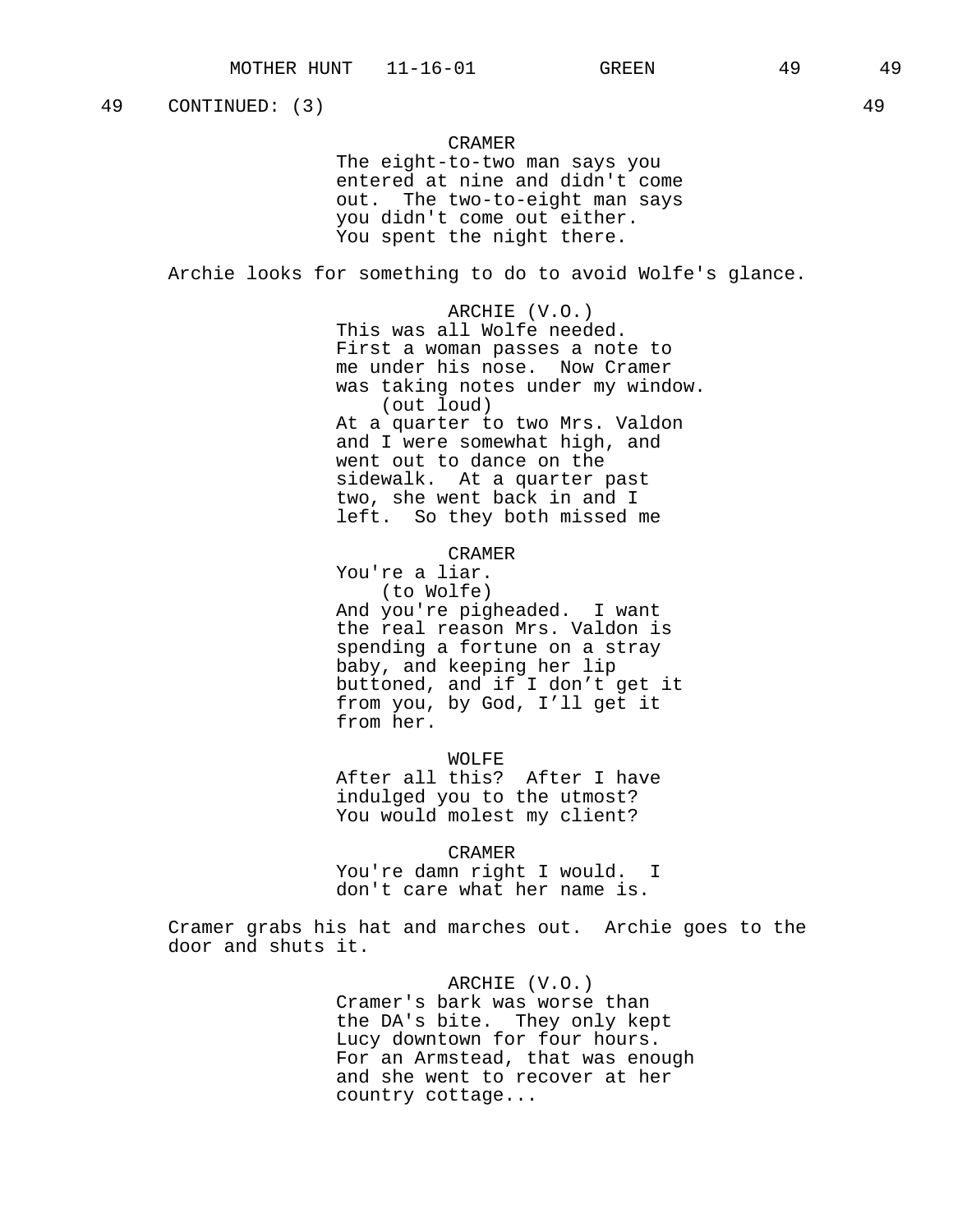with an overnight bag.

50 OMITTED 50

52 EXT. COUNTRY COTTAGE - FRONT - DAY 62

Russian army.

Archie emerges, dressed for the country. He takes an appreciative breath of air. Lucy comes out.

> LUCY Won't Mr. Wolfe object to your being here with me? The client.

A WOODIE pulls up to the estate, honks, and starts to disgorge

ARCHIE (V.O.) She took the baby, the nurse, the maid, and the cook and me.

Archie pulls up just behind in the studebaker. Archie emerges

It was a modest little cottage with just enough room for the

ARCHIE (V.O.) (CONT'D)

its human occupants. TWO GARDENERS are planting a tree.

The HOUSEKEEPER and her HUSBAND come out waving.

ARCHIE Yes, but he can't fire me.

LUCY

Why not?

## ARCHIE

Because if I wasn't around he'd be sleeping under a bridge and eating scraps. (on her look) He hates to work and half my salary comes from poking him.

LUCY Sounds dangerous.

#### ARCHIE

Yeah.

(MORE)

WIPE TO:

51 EXT. COUNTRY COTTAGE - FRONT -- DAY 51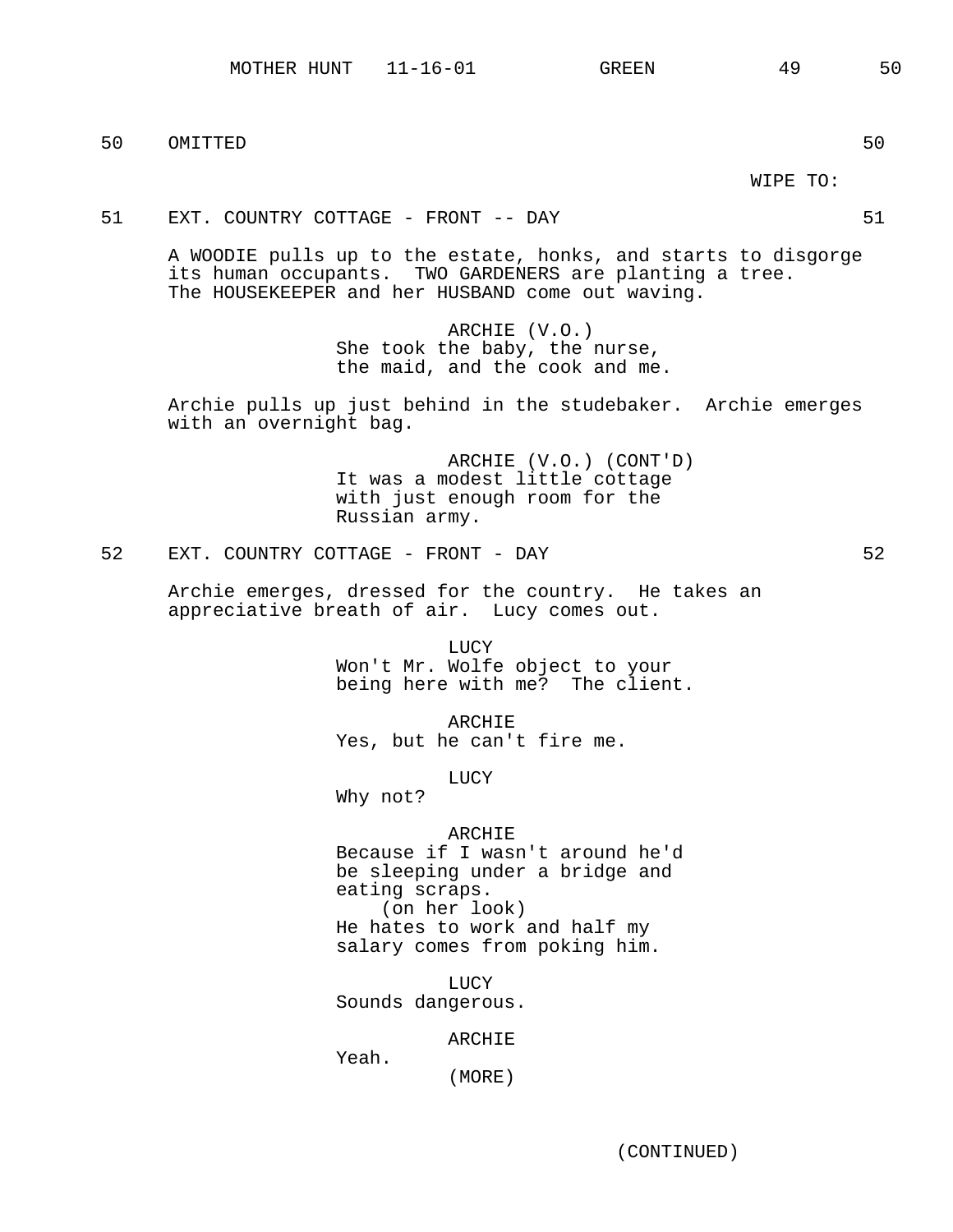ARCHIE (CONT'D)

When I poke hard, he asks for suggestions and then avoids work by dismissing my ideas. So my strategy this weekend has been to prod him along by being unavailable to scowl at.

LUCY

# Will it work?

## ARCHIE We shall see in a few hours.

- 53 OMITTED 53
- 54 INT. BROWNSTONE OFFICE -- DAY 54

Archie comes in and goes to his desk, still in country clothes.

#### ARCHIE

Good morning, good morning. Ah, you should have joined us this weekend. Tramping the moors, the fresh air, the late night fires, the beautiful baby...

WOLFE Get your notebook.

Archie takes his time getting his notebook.

ARCHIE (V.O.) Thus started the second stage of the Mother Hunt. And it was elaborate even by Wolfe's standards.

WIPE TO:

55 INT. COUNTRY COTTAGE - DAY 55

Lucy looks out of sorts. Archie looks out of place in city clothes.

> LUCY But I don't want to come back to town. It's not so much going back I object to. It's publicity, period. I'm...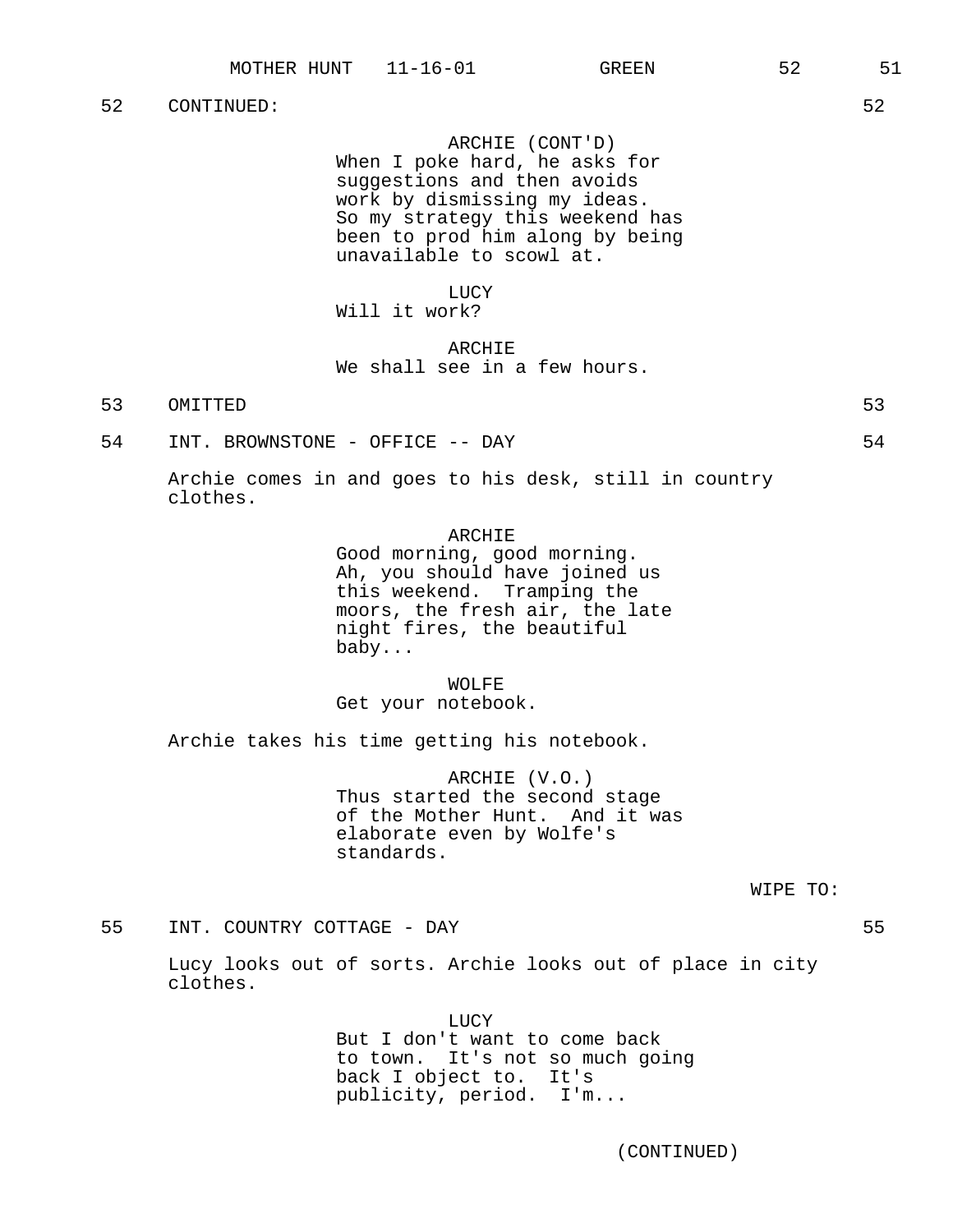## ARCHIE

An Armstead. I thought you were tired of being an Armstead and that's why you'd taken up with a raffish character like me.

LUCY True. Oh, all right.

ARCHIE I'll see you tomorrow. I have to go plant a story.

56 INT. LON COHEN'S OFFICE - DAY 56

Lon eats at his desk. Archie talks.

#### LON

I'm listening.

#### ARCHIE

See it. A Sunday feature. A good wholesome title, WOMEN LIKE BABIES. Mostly pictures. What text there is will tell how Mrs. Lucy Valdon, beautiful widow of Richard Valdon, has taken a baby into her luxurious home. How she has hired a nurse who is devoted to the little lambkin and takes it out every day around Washington Square, so it can enjoy the beauties of nature.

LON

Lambkin?

#### ARCHIE

Angelpie. You choose, I'm not writing it.

LON You have the nerve of a onelegged man at an ass-kicking convention.

ARCHIE That's not only vulgar, it's irrelevant.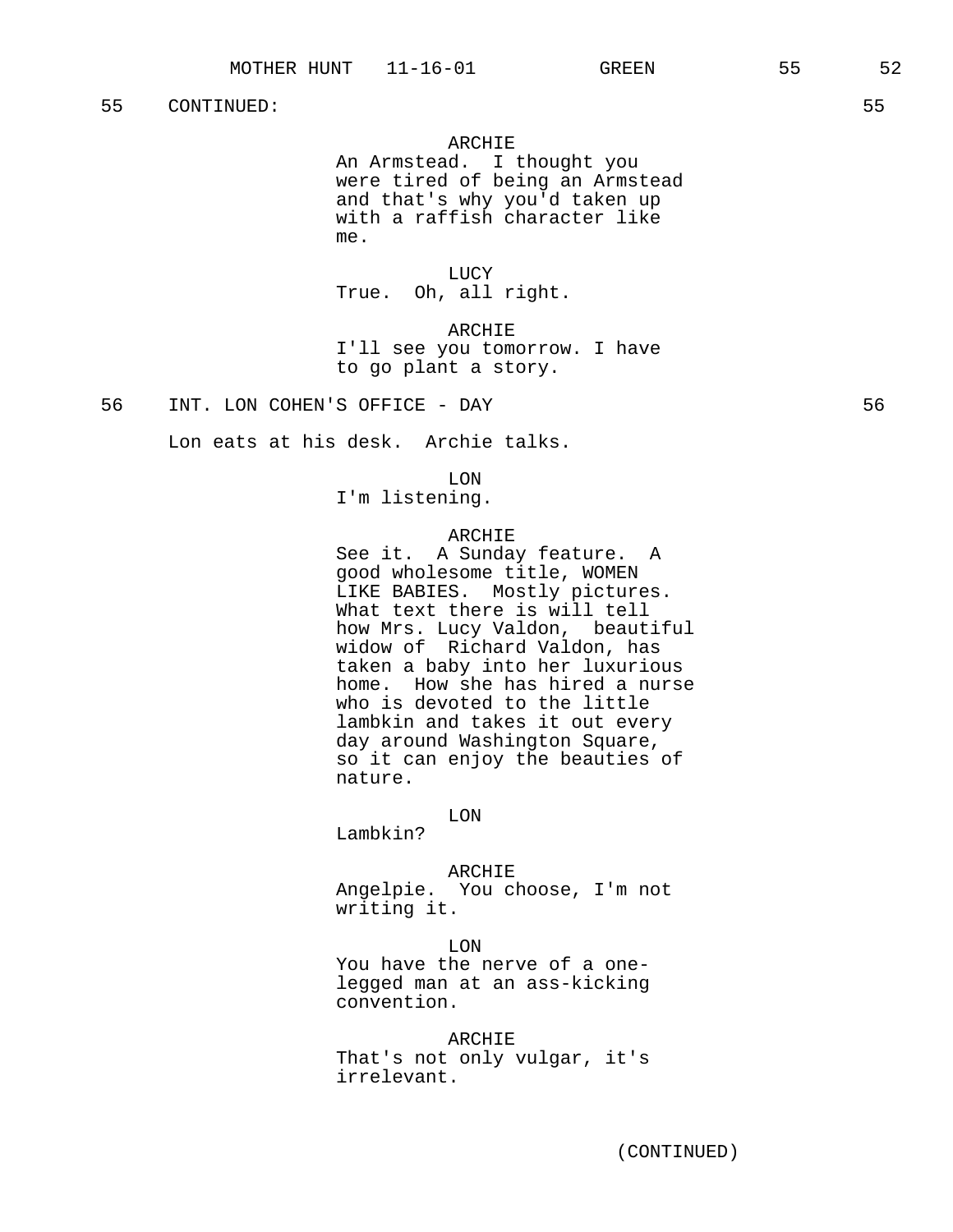Ellen Tenzer got murdered on account of that baby. And you want me to put a spotlight on it? The next day, it gets snatched, and the Gazette gets the blame. I pass.

## ARCHIE

Did I mention the nurse will be a detective, Sally Corbett the best female op around aside from Dol Bonner? Saul Panzer and Fred Durkin and Orrie Cather will be within range.

LON Who killed Ellen Tenzer?

## ARCHIE

Ask the cops.

Lon rubs his nose with his finger. The phone starts ringing again. Another phone starts ringing. He is unperturbed. Then.

> LON All right. The picture deadline for Sunday is Thursday 6 pm.

He chooses a phone.

 ${A\&E: END ACT FIVE}$ 

- 57 OMITTED 57
- 58 INT. SALLY'S LOFT -- NIGHT

ARCHIE (V.O.) I spent the next stage of the Mother Hunt with Sally Corbett, who had made it necessary for me to revise my prejudice against female ops. And I held it against her, like Wolfe held it against Jane Austen for proving women could write.

SALLY CORBETT shows Archie around her digs, which is full of gadgets and investigative gear. There is a very female bed, decked out in satin cushions, however. Sally goes to get the perambulator. Archie tests the bed.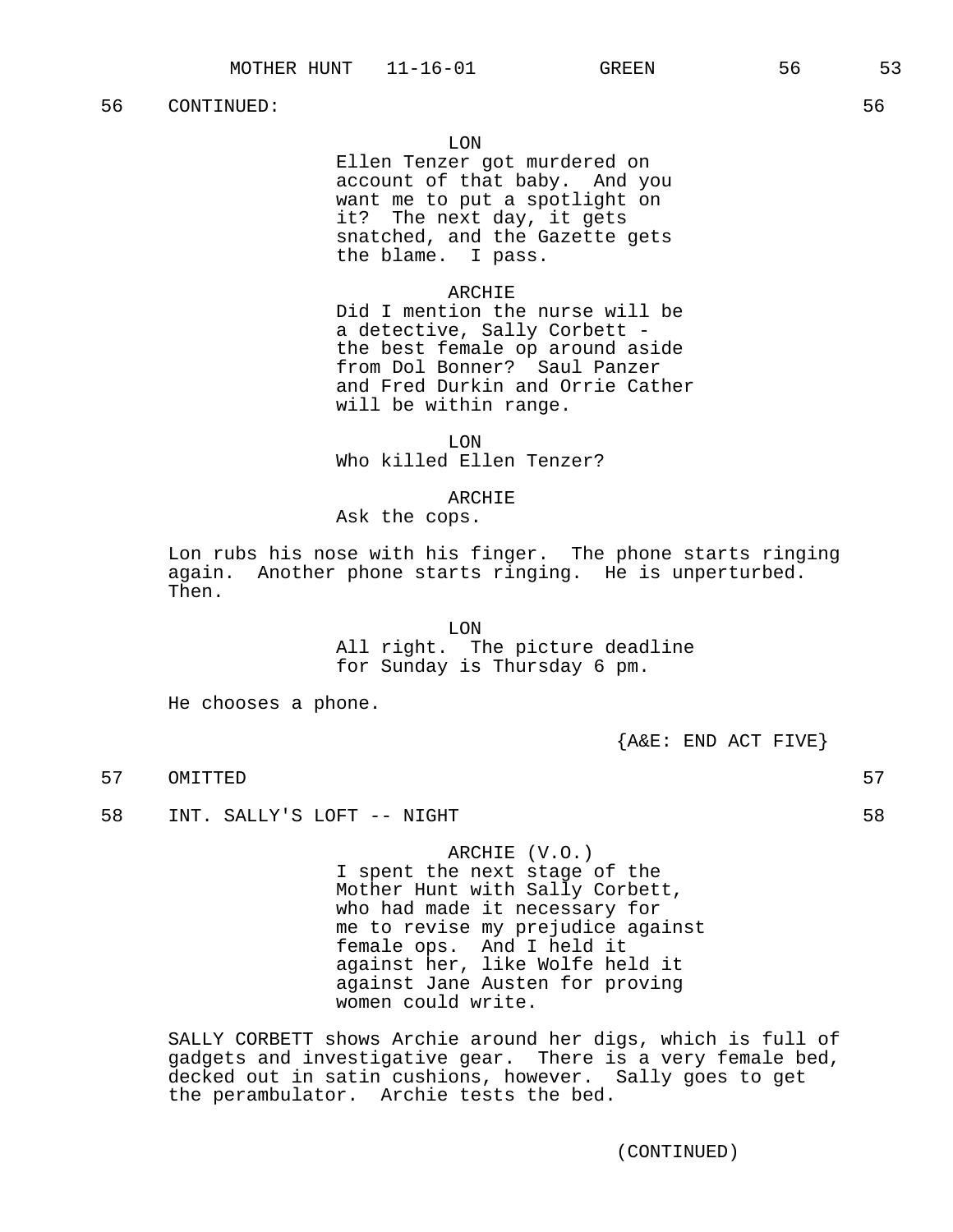ARCHIE (CONT'D) Did you ever find my hat?

SALLY (O.S.) (looking him over) I don't remember you in a hat.

She turns to a shelf, pulls down the hat. Hands it to him. He pulls a pair of socks out of it. She's into the perambulator.

> SALLY (CONT'D) Here we are. I tried the fish eye lens but the aperture is too big. So I'm trying the 16 millimeter, but I'm concerned about the distortion. The remote cable shutter release works like a charm.

ARCHIE You say the most poetic things. How soon will you be ready for the shoot?

SALLY Gotta get glamorous first.

ANGLE ON SALLY

as she sits in front of her vanity, leaning in to apply the the first prosthetic of her age makeup.

59 OMITTED 59 THRU THRU 60 60 A60 INSERT: NEWSPAPER SPINNING - A60

It stops. We see the headline: WOMEN LOVE BABIES. Below it are pictures of Lucy and the baby and Sally, looking 50, walking the baby in the park.

MATCHED DISSOLVE TO:

61 INT. VALDON MANSION - KITCHEN - MORNING 61

Archie, holding the article in his hand. He is in his shirtsleeves. He folds back the paper and shows it to Lucy who is pouring coffee, dressed in a peignoir.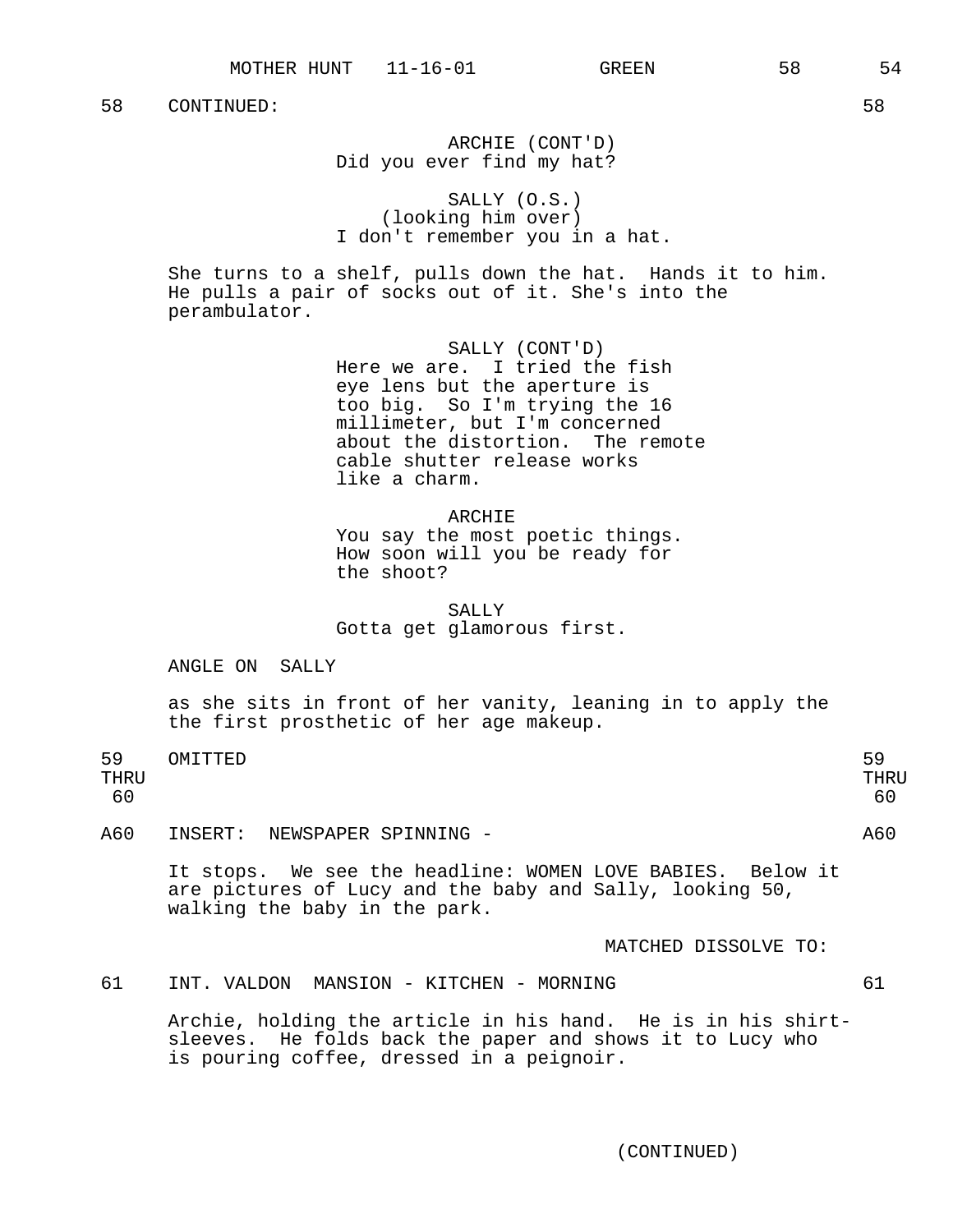ARCHIE

WOMEN LOVE BABIES. It's a matter of taste. In my opinion, WOMEN LIKE BABIES would have been more subtle.

**LUCY** Lucy Armstead. In the Gazette. I've had calls from three friends, Uncle Wimmie and my sister in Boston.

Lucy shudders at the exposure. Archie steals a kiss.

62 EXT. UNIVERSITY PLACE PARK - DAY 62

Sally and the baby cruise the park. They pass FRED DURKIN who looks busy feeding pigeons. TWO WOMEN stop and point. As Sally pauses, they come up to look at the baby from the front of the carriage. Sally smiles and makes a movement on the handle.

CUT TO:

**INSERT**: BLACK AND WHITE PHOTO OF THE TWO WOMEN

Peering down at the baby.

Sally smiles at the women, and quietly advances the camera. Another WOMAN comes up, from the side. Sally smiles at her and makes a movement adjusting the hood of the carriage.

**INSERT**: BLACK AND WHITE PHOTO OF WOMAN

Smiling at the baby from the side of the carriage.

Sally extracts herself from the WOMAN and goes down the path. A policeman nods at her. So does Orrie Cather.

AN OMINOUS LOOKING MAN strolls towards the carriage. Fred and Orrie close in behind. Sally turns the carriage in preparation to flee. But when the man gets there, he starts making goofy faces.

**INSERT**: Beginning with the man, a series of photos of people staring down into the carriage.

DISSOLVE THROUGH TO: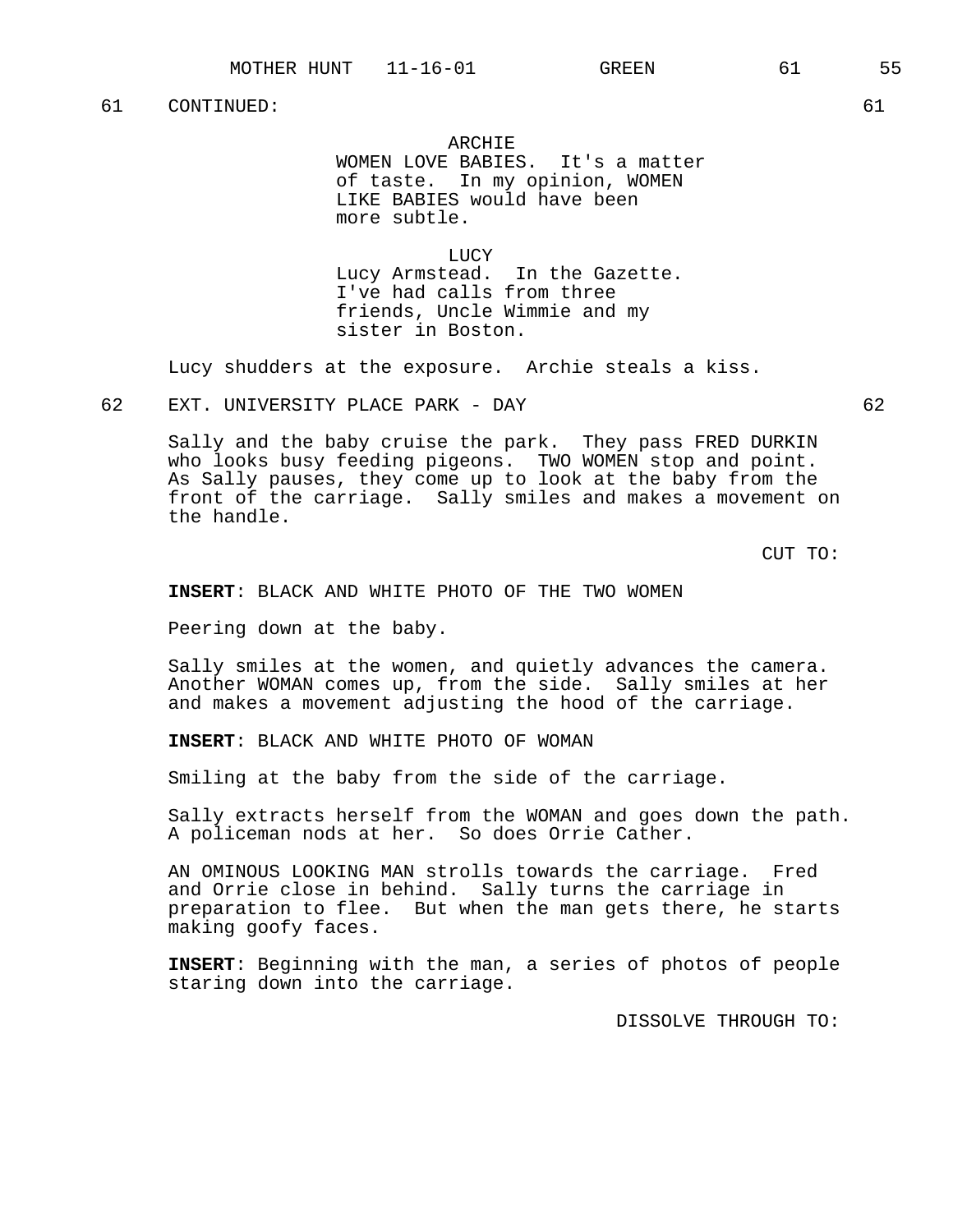63 INT. SALLY'S LOFT - DAY 63

SALLY AND ARCHIE hang up photos to dry.

WIPE TO:

64 INT. BROWNSTONE - OFFICE - DAY 64

A STACK OF PHOTOS

as Wolfe and Archie go through them. Sally hovers in the b.g, dressed in oddly sexy outfit.

> ARCHIE The camera is concealed in the Teddy Bear. See the eye - it's a lens.

WOLFE And it works by remote control?

SALLY I got the focusing down pat yesterday. Anyone looking at the baby from a distance of six yards or less is going to get shot in focus. I had a 16 mm lens but because of the distort...

WOLFE Madam. If you would focus. (to Archie) Did Mrs. Valdon recognize any of these?

ARCHIE Nope. But we're waiting on reports from her husband's friends.

WIPE TO:

64A ANGLE ON JULIAN HAFT - DAY 64A

who frowns and opens a packet of pictures.

WIPE TO: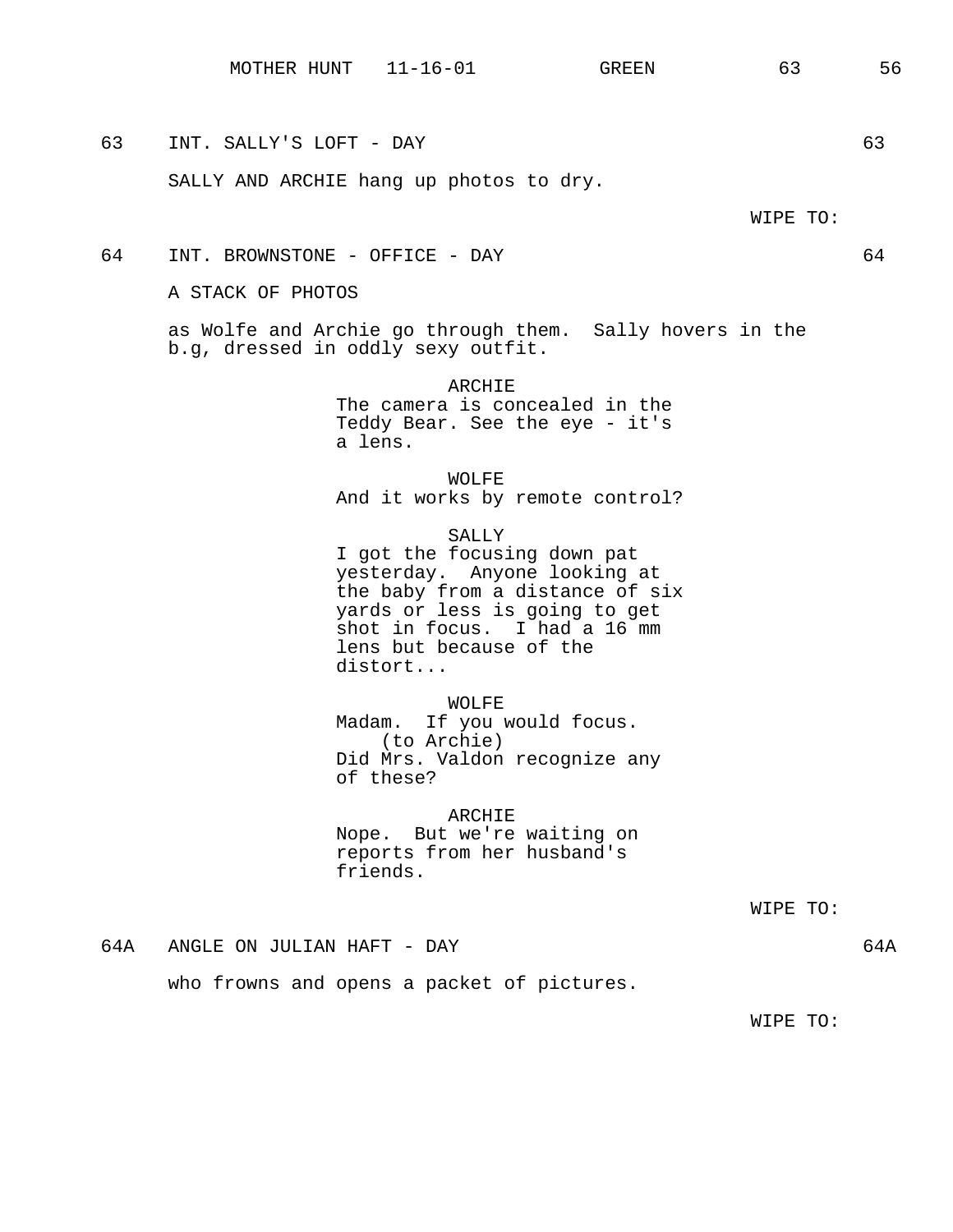64B ANGLE ON BINGHAM - DAY 64B looks at the stack of picture. Then he smiles his electric smile, and begins to flip through them.

WIPE TO:

64C ANGLE ON WILLIS KRUG - DAY 64C pondering a last picture, shaking his head. He reaches for the phone.

WIPE TO:

64D ANGLE ON ARCHIE - DAY 64D

hanging up the phone. He turns to Wolfe.

ARCHIE Nope. Not one. Let's hope today's crop is better.

Wolfe nods absently as he compares the passages in two books. His desk is covered in books.

65 EXT. UNIVERSITY PLACE PARK - DAY 65

Sally strolls past Saul who is reading a paper. He hears a CAR STOP and looks over at the sound.

CLOSE ON A TAXI which has stopped at the curb. A woman, CAROLE MARDUS, gets out and tells the cab to wait. She looks and spies the carriage and walks towards it with purpose. She is a professional woman, walks with brisk assurance.

Saul watches her go past and casually slips in behind her.

Carol Mardus gets near Sally and the baby carriage. She stops dead. Ten yards behind her, Saul notices that his shoe needs tying and stops to tie it.

Carol walks up the baby carriage, stops. Sally smiles and wheels the carriage around so she can take her picture. Carol looks blankly at the baby and turns and goes quickly. Saul watches her go.

She gets in the taxi and takes off. Saul steps into the street and notes the license plate.

66 INT. BROWNSTONE - OFFICE - DAY 66

Archie is on the phone.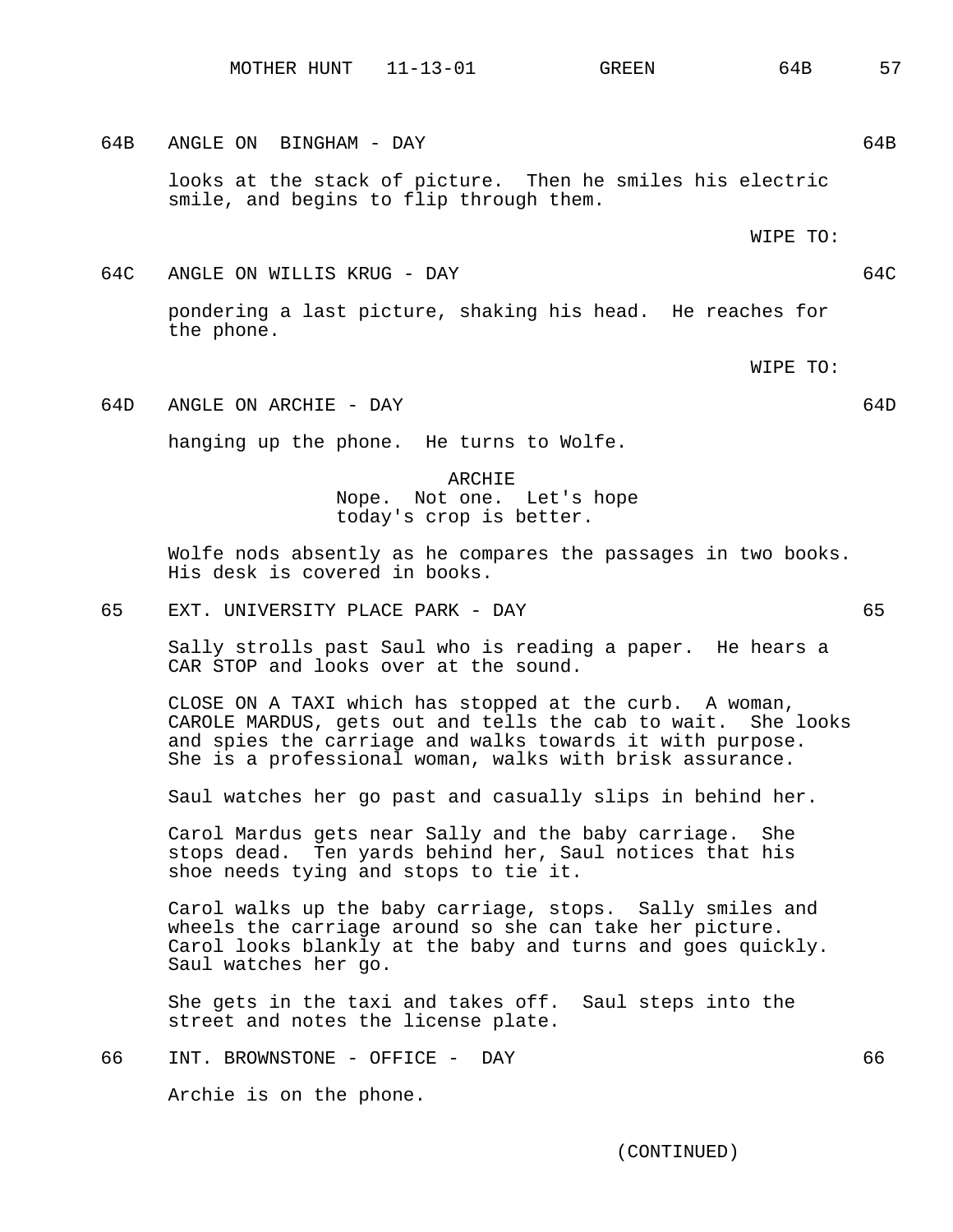ARCHIE She took a cab there just to see the baby? Let's find that hackie.

He hangs up. Then he jumps up.

67 INT. BROWNSTONE - KITCHEN - DAY 67

Archie appears as Fritz and Wolfe confer over the newest creation in shad roe.

> FRITZ If you cannot abide onion, we must have something to cut the oil.

> > WOLFE

Parsley. (Fritz shakes his head) Sorrel.

They look at each other - Eureka!

ARCHIE

Congratulations. Your theory that a woman who had a baby six months ago might like to see what it looks like was sound. Two to one, we have hooked the mother.

WOLFE

Satisfactory.

Archie helps Sally take down pictures which have been drying and make a stack. Carol Mardus stares at us - but Archie doesn't know that as he takes her down and adds her to the stack.

> ARCHIE (V.O.) Monday mornings's crop was three rolls. Twenty-six exposures altogether, and one of them was worth its weight in rubies.

69 INT. BROWNSTONE - OFFICE - DAY 69

Wolfe and Saul sit in the couch area. Wolfe has beer and Saul has a bottle of Montrachet. They've been discussing

<sup>68</sup> INT. SALLY'S LOFT - DAY 68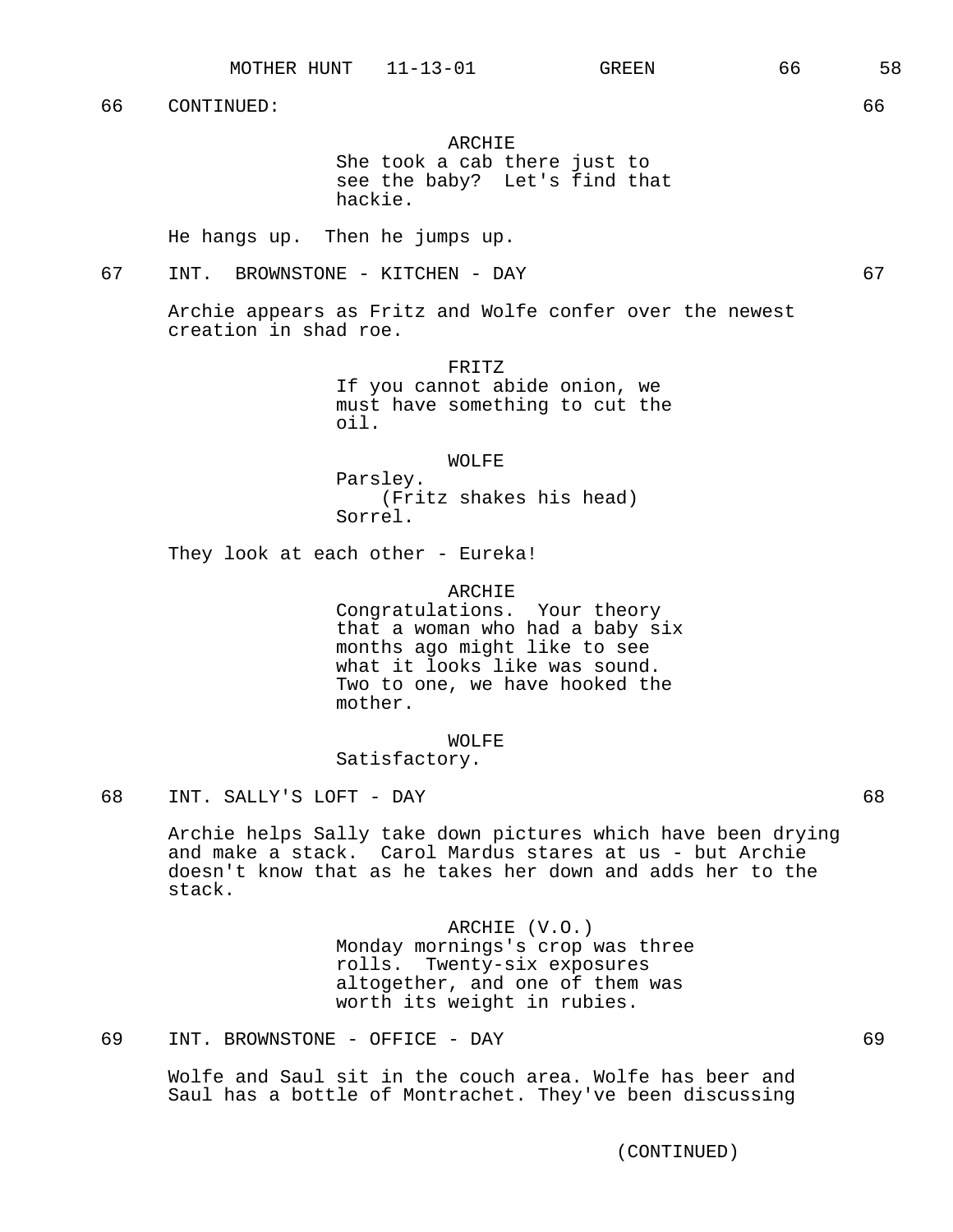books and are surrounded by them. Archie waits impatiently as Saul deals the pictures onto the desk deftly, then stops.

#### SAUL

## There. That's her.

Archie takes it, shows Carol Mardus to Wolfe, then puts them in an envelope.

#### ARCHIE

I'm sorry I had to interrupt you gentlemen. If you need me you know Mrs. Valdon's number. \* Maybe she knows who this woman is. Stay out of my desk, Saul.

He leaves. Wolfe and Saul look at each other.

SAUL When he first described her, he

said she was too thin for the best curves.

WOLFE Perhaps it is a variable standard. Where were we?

SAUL Heart of Darkness, the descent into chaos.

70 OMITTED 70 71 INT. VALDON MANSION - DAY 71 Close on a picture of Carol Mardus.  $*$ 

. The contract of the contract of the contract of the contract of the contract of the contract of the contract of the contract of the contract of the contract of the contract of the contract of the contract of the contrac

ARCHIE (V.O.) \* After the strain of appearing  $*$ <br>in the press I thought it would  $*$ in the press, I thought it would  $*$ <br>cheer the client up to know the  $*$ cheer the client up to know the \* Mother Hunt might be over.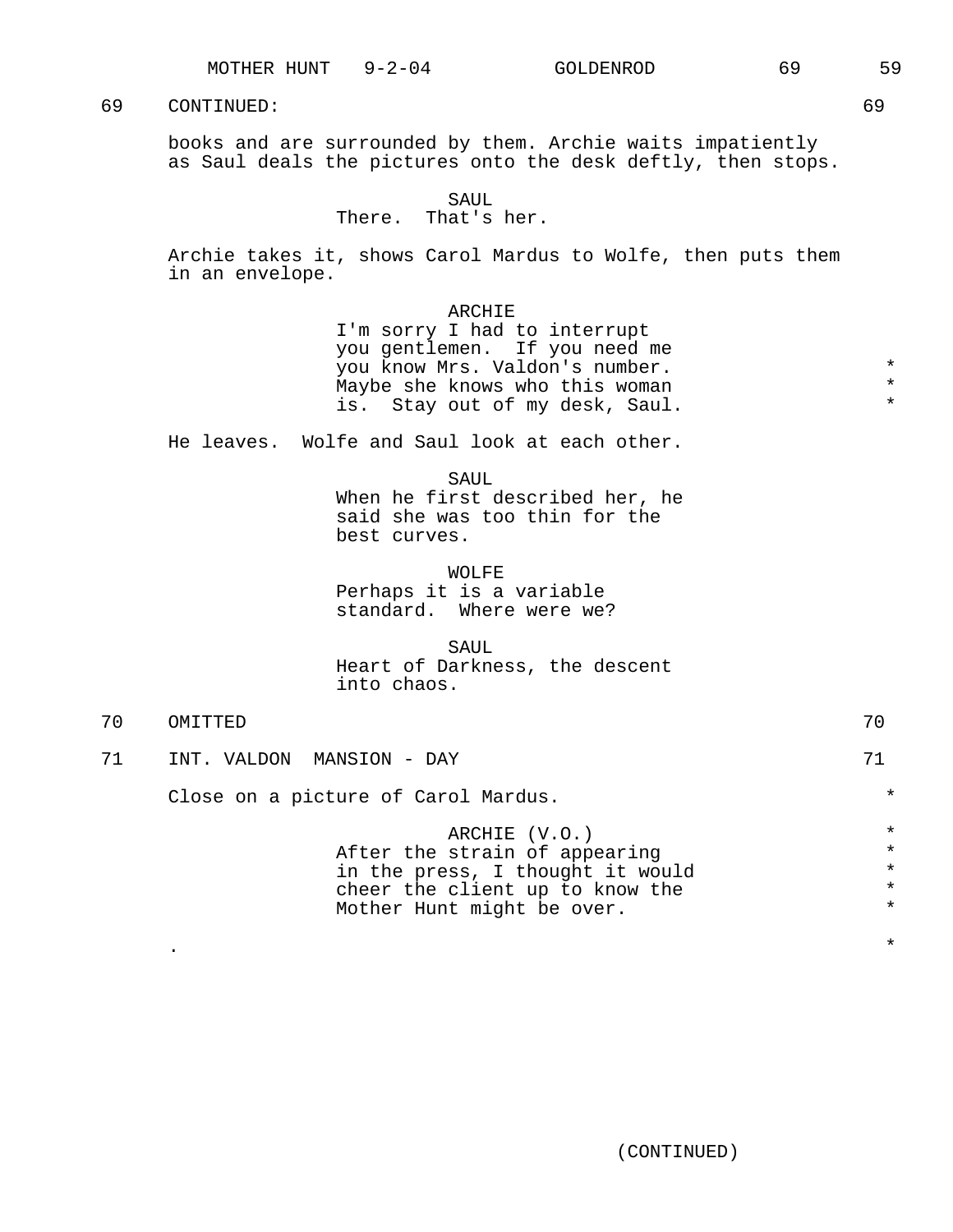| 71 | CONTINUED: |                                                                                                                                   | 71                                       |
|----|------------|-----------------------------------------------------------------------------------------------------------------------------------|------------------------------------------|
|    |            | <b>LUCY</b><br>Carol Mardus. I should have<br>known.                                                                              | $\star$<br>$\star$                       |
|    |            | ARCHIE<br>I have never seen you look beat<br>until now.                                                                           | $\star$                                  |
|    |            | LUCY<br>Dick told me it was all in the<br>past, butwhen they were<br>together, you could still see<br>it. They weren'ttame.       | $\star$<br>$\star$<br>$\star$<br>$\star$ |
|    |            | ARCHIE<br>But it ended.                                                                                                           | $\star$                                  |
|    |            | LUCY<br>Yes, when she got Manny Upton<br>to take Dick's stories. Manny<br>made her fiction editor and<br>then she was with Manny. | $\star$<br>$\star$<br>$\star$<br>$\star$ |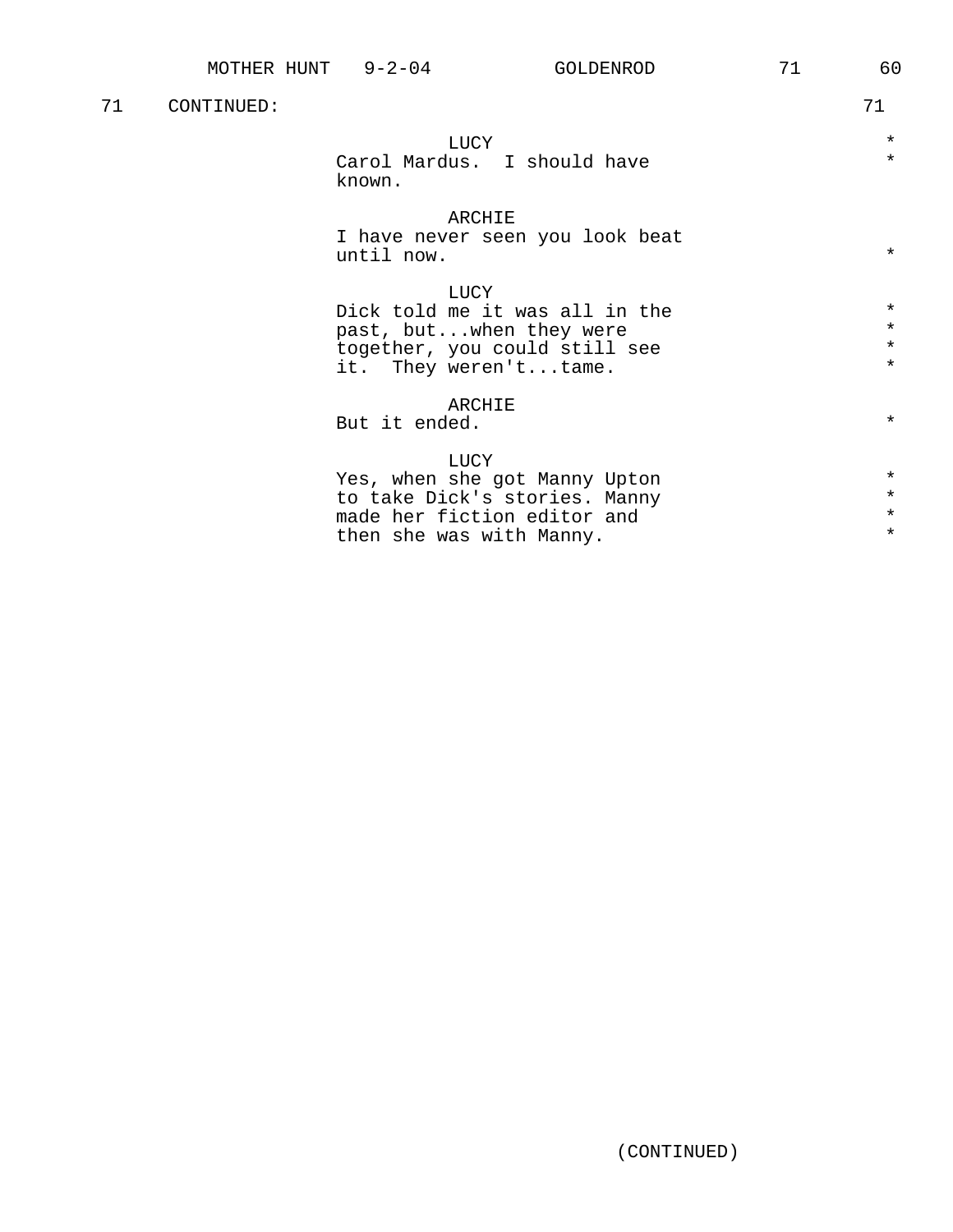| 71 | CONTINUED: (2) |                                                                                                                                                           | 71                                                  |
|----|----------------|-----------------------------------------------------------------------------------------------------------------------------------------------------------|-----------------------------------------------------|
|    |                | LUCY (CONT'D)<br>She left him to marry Willis<br>Krug. That didn't last either.                                                                           | $\star$<br>$\star$<br>$\star$                       |
|    |                | ARCHIE<br>She wasn't on your list.                                                                                                                        | $\star$                                             |
|    |                | LUCY<br>I didn't think of her, not with<br>a baby. She actually told me<br>that when she was married to<br>Willis, she got pregnant and<br>got rid of it. | $\star$<br>$\star$<br>$\star$<br>$\star$<br>$\star$ |
|    |                | ARCHIE<br>But if she didn't want a baby,<br>why?                                                                                                          | $\star$<br>$\star$                                  |
|    |                | LUCY<br>Because it was Dick's. I am<br>beat, Archie. Carol Mardus.                                                                                        | $\star$<br>$\star$                                  |

 $\begin{array}{ccc} \hline \hline \hline \hline \end{array}$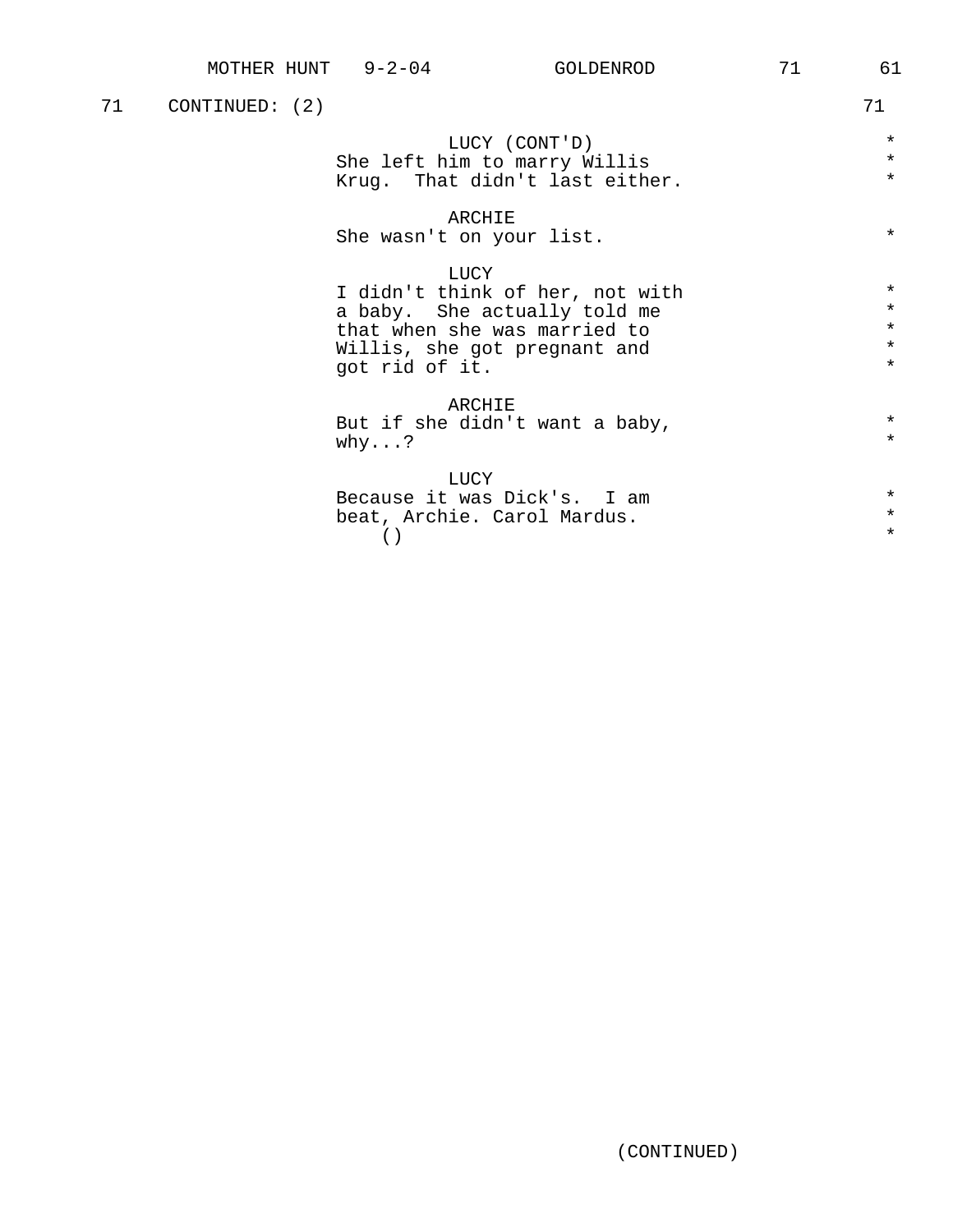|     | MOTHER HUNT                              | $9 - 2 - 04$                                | GOLDENROD                                                                | 72       | 62      |
|-----|------------------------------------------|---------------------------------------------|--------------------------------------------------------------------------|----------|---------|
| 71  | CONTINUED: (3)                           |                                             |                                                                          |          | 71      |
|     | He comforts her.                         |                                             |                                                                          |          | $\star$ |
| 72  | ANGLE ON JULIAN HAFT - DAY               |                                             |                                                                          |          | 72      |
|     |                                          |                                             | Opening a packet. He starts looking, frowning.                           |          |         |
|     |                                          |                                             |                                                                          | WIPE TO: |         |
| 73  | ANGLE ON BINGHAM - DAY                   |                                             |                                                                          |          | 73      |
|     | shakes his head as he looks at pictures. |                                             |                                                                          |          |         |
|     |                                          |                                             |                                                                          | WIPE TO: |         |
| 74  | ANGLE ON WILLIS KRUG - DAY               |                                             |                                                                          |          | 74      |
|     |                                          |                                             | Packages up the pictures, frowning. He reaches for the phone.            |          |         |
|     |                                          |                                             |                                                                          | WIPE TO: |         |
| 74A | INT. BROWNSTONE - OFFICE - DAY           |                                             |                                                                          |          | 74A     |
|     | reporting.                               |                                             | Archie hangs up the phone and turns to Wolfe. Saul is there,             |          |         |
|     |                                          | them knew her, probably<br>out of the pile. | ARCHIE<br>Despite the fact that all of<br>biblically, not one picked her |          |         |
|     |                                          | <b>WOLFE</b>                                | She must inspire either great<br>fear or the instinct to protect.        |          |         |
|     |                                          | in deep.                                    | ARCHIE<br>I think she just got her hooks                                 |          |         |
|     |                                          | <b>WOLFE</b>                                | Continue your report, Saul.                                              |          |         |
|     |                                          |                                             |                                                                          |          |         |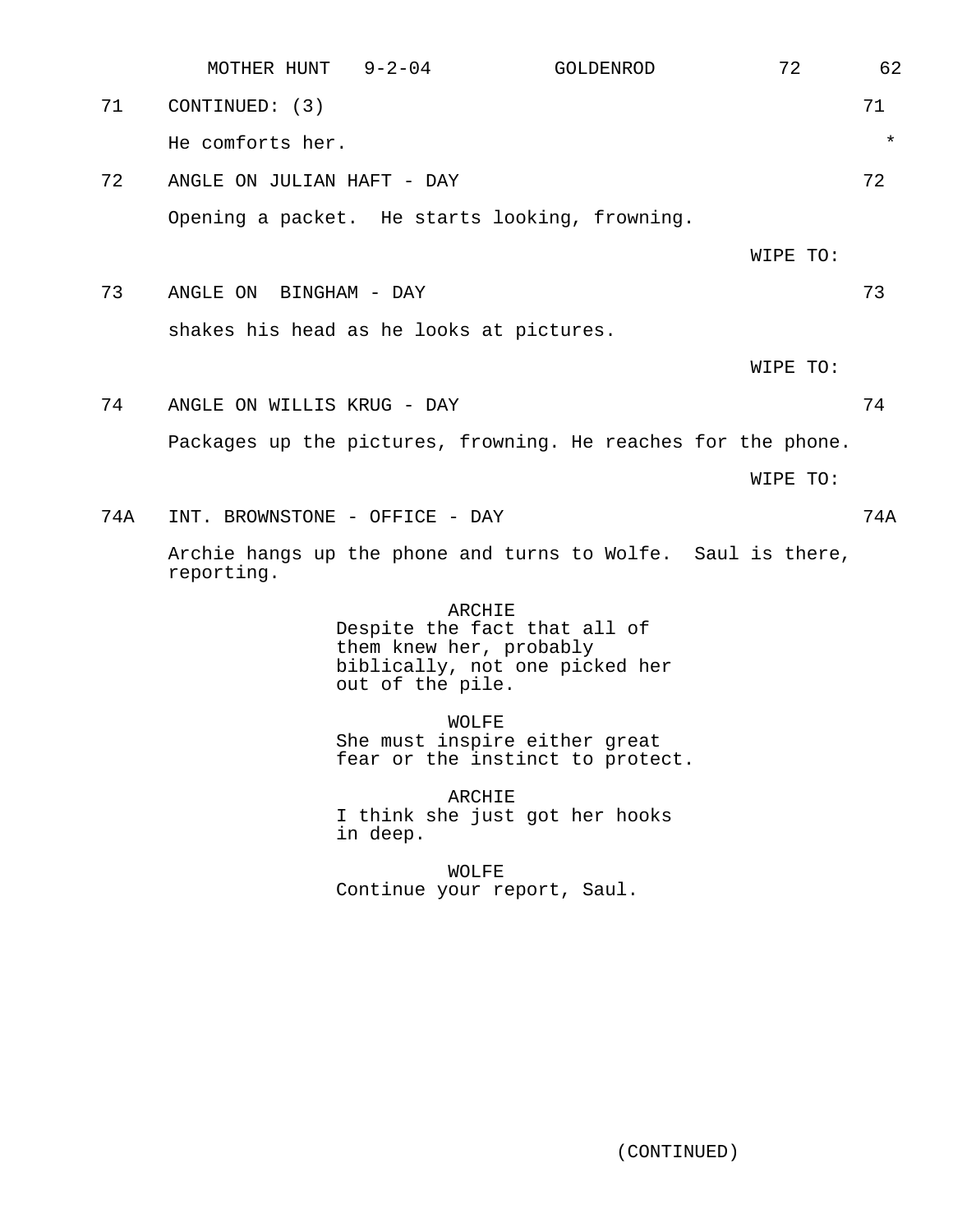## 74A CONTINUED: 74A

## SAUL

Carol Mardus was absent from her job at the Distaff for nearly six months last year - on vacation in Sarasota Florida. On June 16th, she was admitted to Sarasota General Hospital, under the name of Clara Waldron, and gave birth to a baby boy.

WOLFE

Satisfactory.

ARCHIE So the mother hunt is over.

#### WOLFE

It is not. It could be over. But for that woman. The dead one. The one who gave you a drink of water.

ARCHIE Well, if Carol Mardus is the mother, she either killed her or knows who did.

WOLFE How much of Mrs. Valdon's money have we spent?

ARCHIE Around fourteen grand.

WOLFE Pfui. You will see Carol Mardus.

## ARCHIE

No, sir, I won't. You will. I saw Ellen Tenzer. I saw Anne Tenzer. I have seen Mrs. Valdon twenty times to your once.

WOLFE Was this not as you preferred it?

The PHONE RINGS. Archie picks up.

ARCHIE Nero Wolfe's office...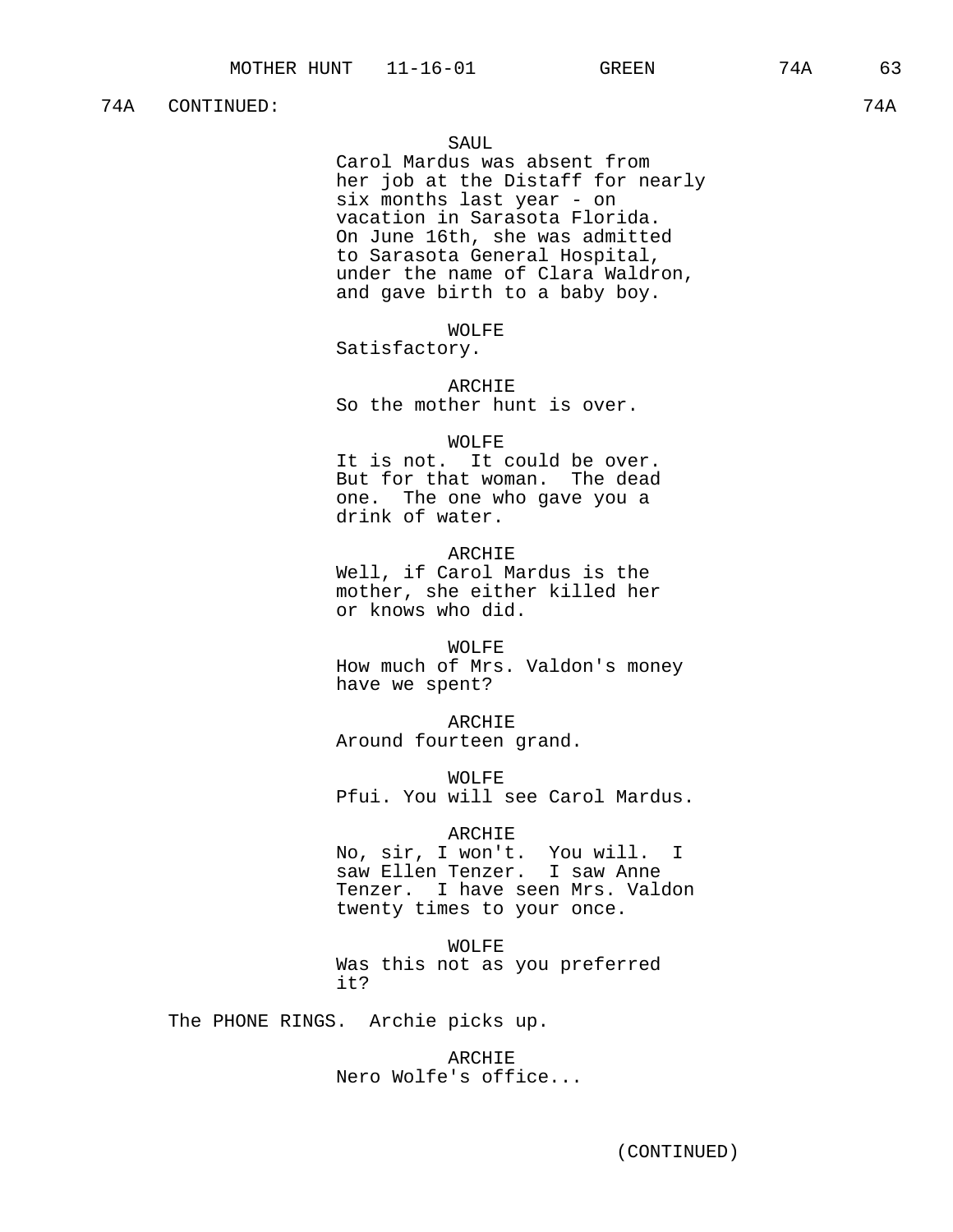74A CONTINUED: (2) 74A

CAROL (O.S.) You're Archie Goodwin?

## ARCHIE

Right.

CAROL (O.S.) You may have heard my name. Carol Mardus.

ARCHIE Carol Mardus? (on Wolfe's look) Yes, I have.

WIPE TO:

 ${A&E: END ACT SLX}$ 

75 INT. BROWNSTONE - OFFICE - DAY 75

Carol sits seductively in the red leather chair. Wolfe leans back, regarding her. Saul is gone.

CAROL

When Leo told me the great Nero Wolfe was making inquiries about me, I had to come and hear them for myself.

WOLFE You went to a lot of trouble to keep the baby strictly private...

CAROL Baby? What baby?

WOLFE

Archie?

Archie gets the pic and hands it to her.

CAROLE What is this? Where...

WOLFE

There was a camera attached to the baby carriage in Washington Square. We used it to trace you to Sarasota General Hospital.

She tears the print into little pieces.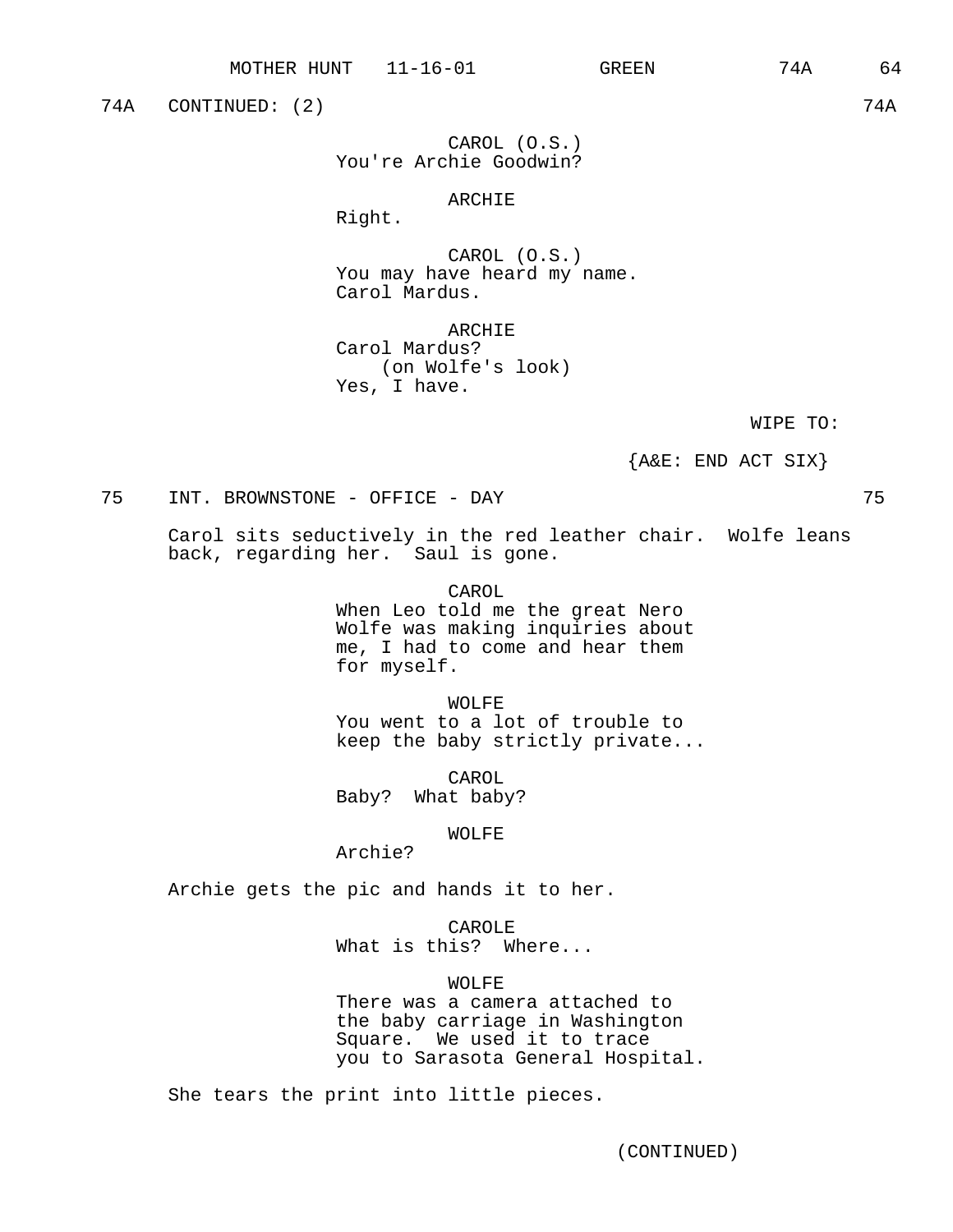CAROL

My God! That's why she did that. I knew she couldn't have thought of it herself. You did it.

WOLFE Do you know Mr. Leo Bingham?

CAROL Of course. And he loves me because I'm a tramp.

WOLFE Mr. Julian Haft?

CAROL We dine together occasionally.

WOLFE Are you intimate?

CAROL He's the only man in New York I can eat with and then go home and read manuscripts.

WOLFE Mr. Willis Krug.

CAROL So? I thought I wanted to go tame for awhile and tried marriage.

WOLFE All of the pictures taken were shown to those three men. Yet none of them identified you.

CAROL Yeah? What touching loyalty.

WOLFE Is one of them the father of your baby?

CAROL

No.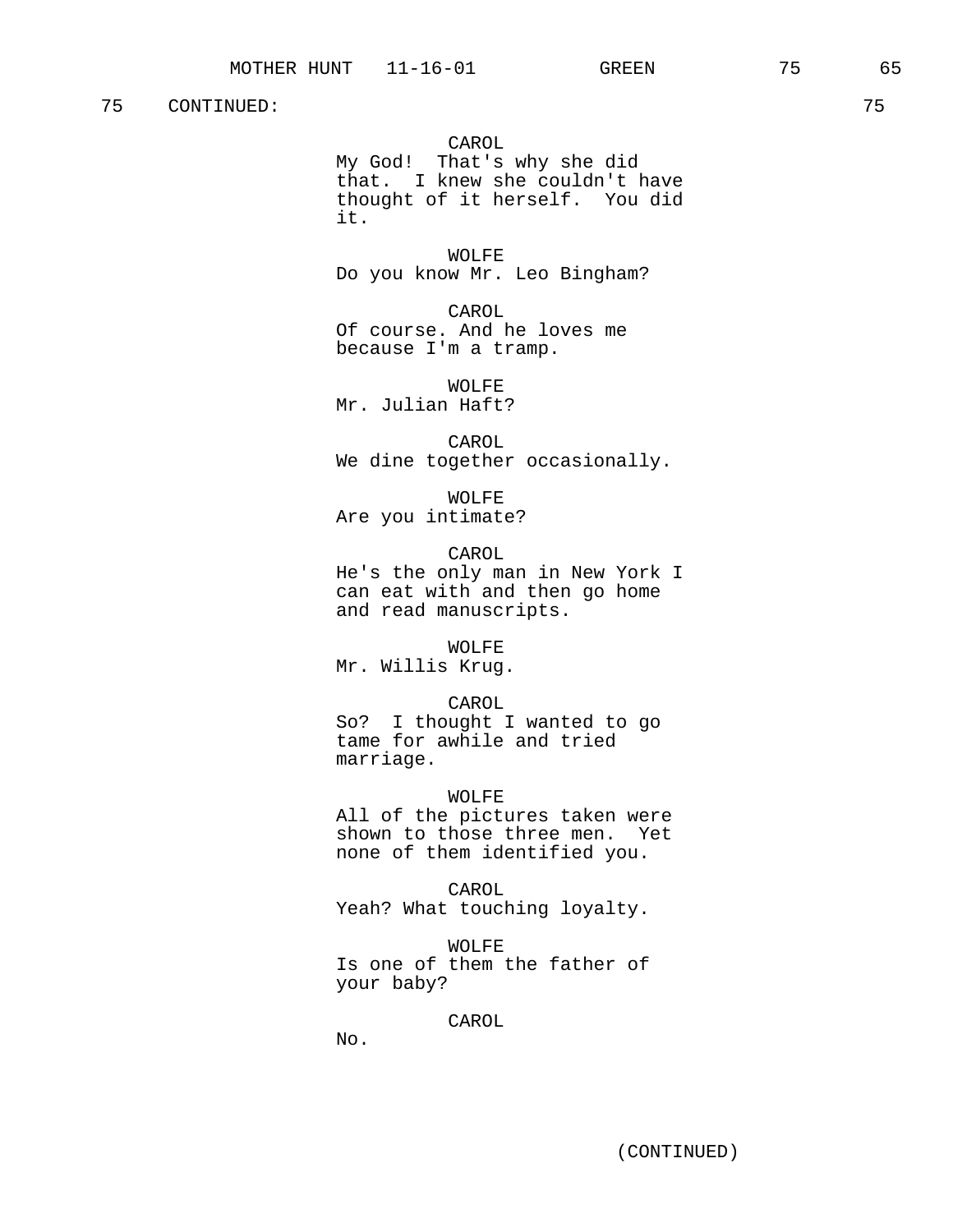75 CONTINUED: (2) 75

WOLFE Was Richard Valdon the father? (No reply.) Will you answer me, madam?

CAROL

No.

WOLFE Did you leave the baby in the vestibule of Mrs. Valdon's house on Eleventh Street? (No reply.) Will you answer?

#### CAROL

No.

WOLFE Where were you the night of Ellen Tenzer was killed? Will you answer?

She gets up and walks out. Archie jumps to open the door for her. Then he looks at Wolfe.

WOLFE (CONT'D)

Grrrr.

ARCHIE That last question. It may have been a little - uh - direct?

WOLFE

If she's the killer, it is as well to inform her that we have connected the baby with the death of Ellen Tenzer. Is Mrs. Valdon in danger? Or the baby? Is Miss Mardus on her way there now with murderous intent?

#### ARCHIE

No. I can't see it. But if Leo Bingham told Carol about you, he may get the bright idea to call Cramer. And if Cramer connects Carol to Aunt Ellen, we lose our licenses, which won't matter cause you can't detect anything from jail.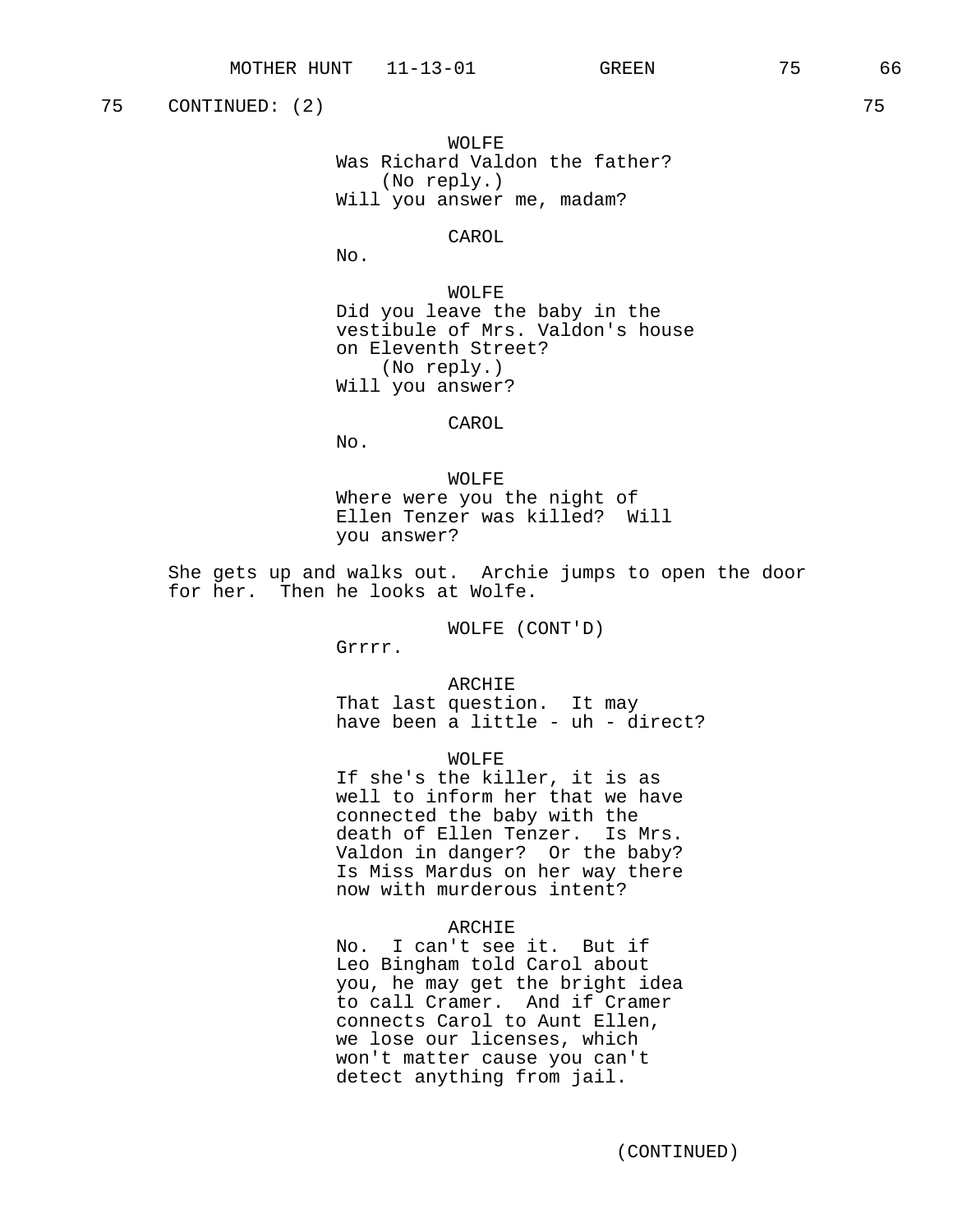75 CONTINUED: (3) 75

## WOLFE

Tell Mrs. Valdon to return to the country. Escort her. Come back this evening. Tomorrow we'll do something, I don't know what.

#### ARCHIE

What about checking on Carol Mardus for the night in question.

WOLFE No! A jackass could do that. Have I no imagination? No wit? Am I a dolt?

ARCHIE Don't ask me. I might answer.

76 INT. COUNTRY COTTAGE - NIGHT 76

Archie and Lucy lie side by side and watch a fire.

ARCHIE So there I was, all tied up while the killer slips a cord around my neck, trying to convince her two goons that she wasn't a man.

LUCY What else did Carol say?

ARCHIE I've given it to you word for word. Twice.

LUCY

Well, what was she wearing?

#### ARCHIE

Does that have some bearing on the question of whether Richard Valdon is the father?

LUCY I just want to know. I just...

She trails off. Archie starts to speak. Doesn't.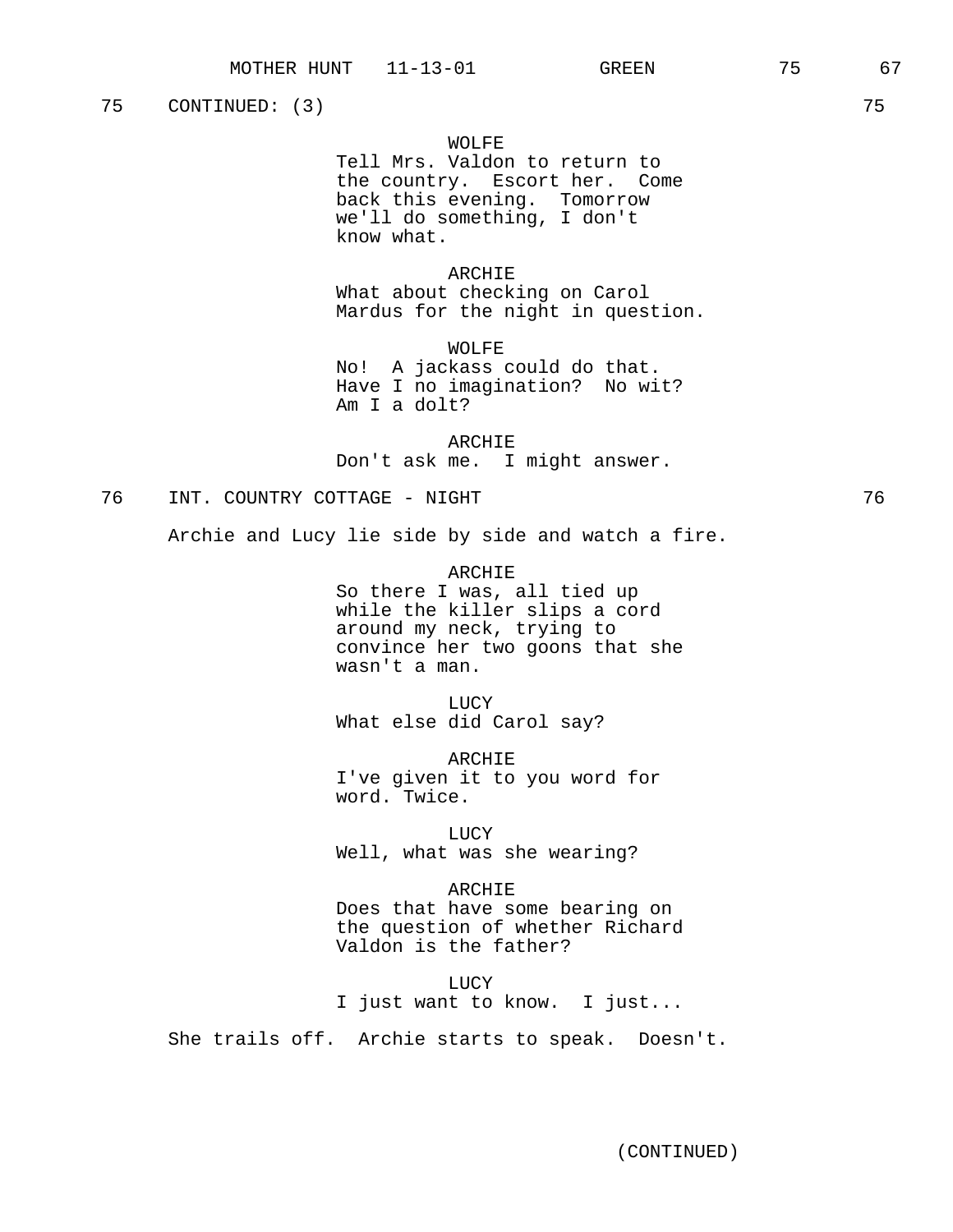ARCHIE (V.O.)

I let it slide. No man with any sense assumes that a woman's words mean to her exactly what they mean to him.

77 INT. BROWNSTONE - KITCHEN -- DAY 77

Fritz is placidly making breakfast and Archie comes in.

ARCHIE No word from upstairs?

FRITZ

No, Archie.

ARCHIE I guess I am going to have to poke him.

FRITZ Courage, mon vieux.

The PHONE RINGS. Archie grabs it.

ARCHIE Nero Wolfe's kitchen.

SAUL (V.O.) Archie. It's Saul. Are you listening to the radio?

ARCHIE The radio? No. I was brooding.

SAUL (V.O.) Then I'm bad news.

78 INT. BROWNSTONE - WOLFE'S BEDROOM - DAY 78

Wolfe is knotting his tie and has just picked up his jacket when Archie knocks and comes in. Wolfe is ruffled by this.

WOLFE

Yes.

Archie sighs. Wolfe glares.

ARCHIE Saul just phoned an item from the eight-thirty news. (MORE)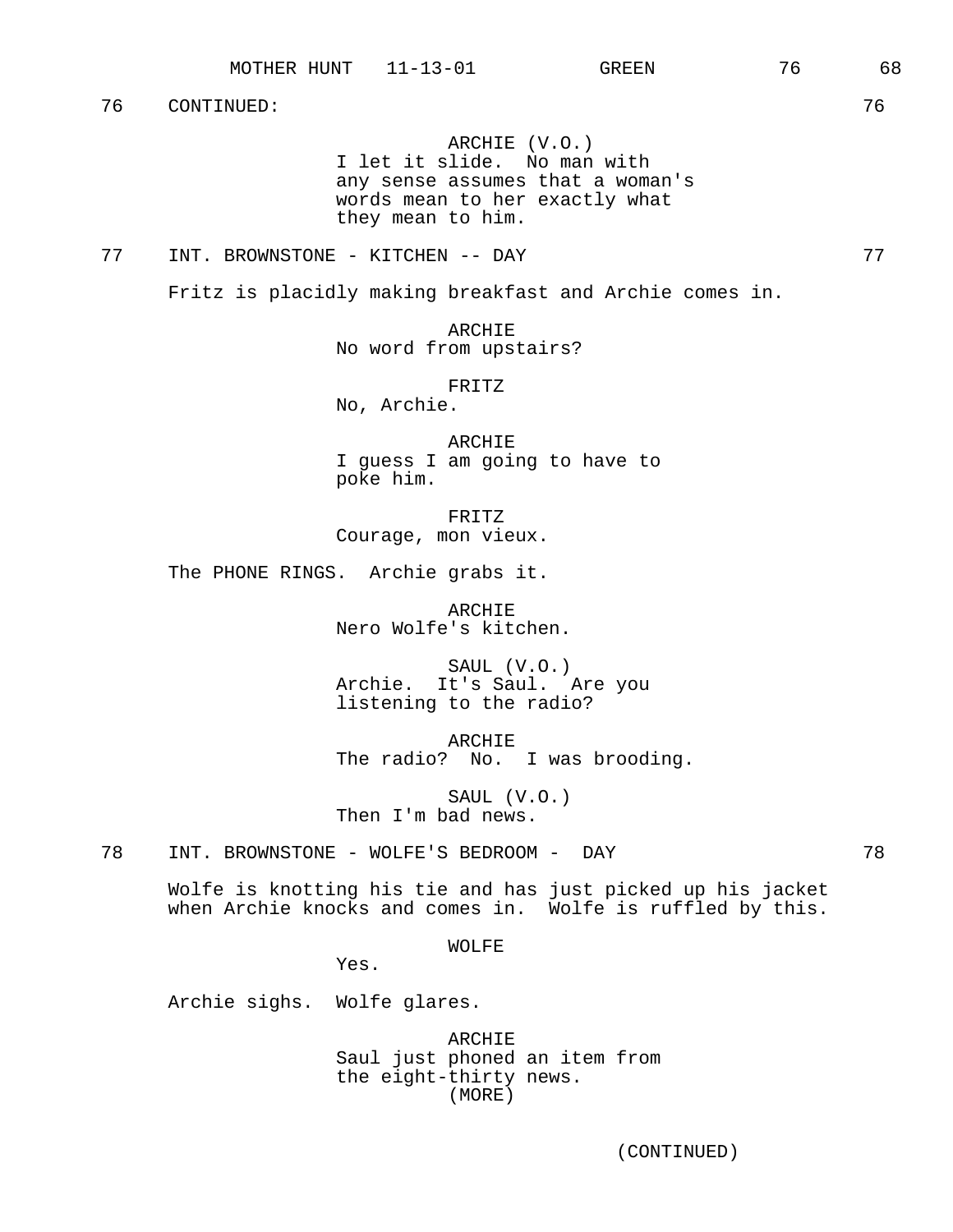ARCHIE (CONT'D) The body of Carol Mardus was found in an alley by a cop. Strangled with a cord around her neck, just like Aunt Ellen.

# WOLFE

No.

## ARCHIE

Yes.

Beat. Then Wolfe throws his jacket at Archie. Archie is so surprised he doesn't catch it. He stares at Wolfe, who paces, agitated. Wolfe goes to the house phone, lifts the receiver.

> WOLFE Theodore. Good Morning. I won't be with you in the plant rooms this morning.

He slams it down. He paces again. After half a dozen turns, he picks up the jacket and stuffs his arms into it.

> ARCHIE Where are you bound for?

WOLFE The plant rooms, of course.

He heads for the door. Archie gets in his way.

ARCHIE If Cramer shows up here, we can no longer say we have no evidence of a murder, because our mother hunt has now caused two.

#### WOLFE

Pfui.

ARCHIE (V.O.) Wolfe went to his plants. I phoned Lon Cohen for details.

79 EXT. STREET - DAY 79

ARCHIE (V.O.) Carol Mardus was murdered less than a block from her exhusband's apartment.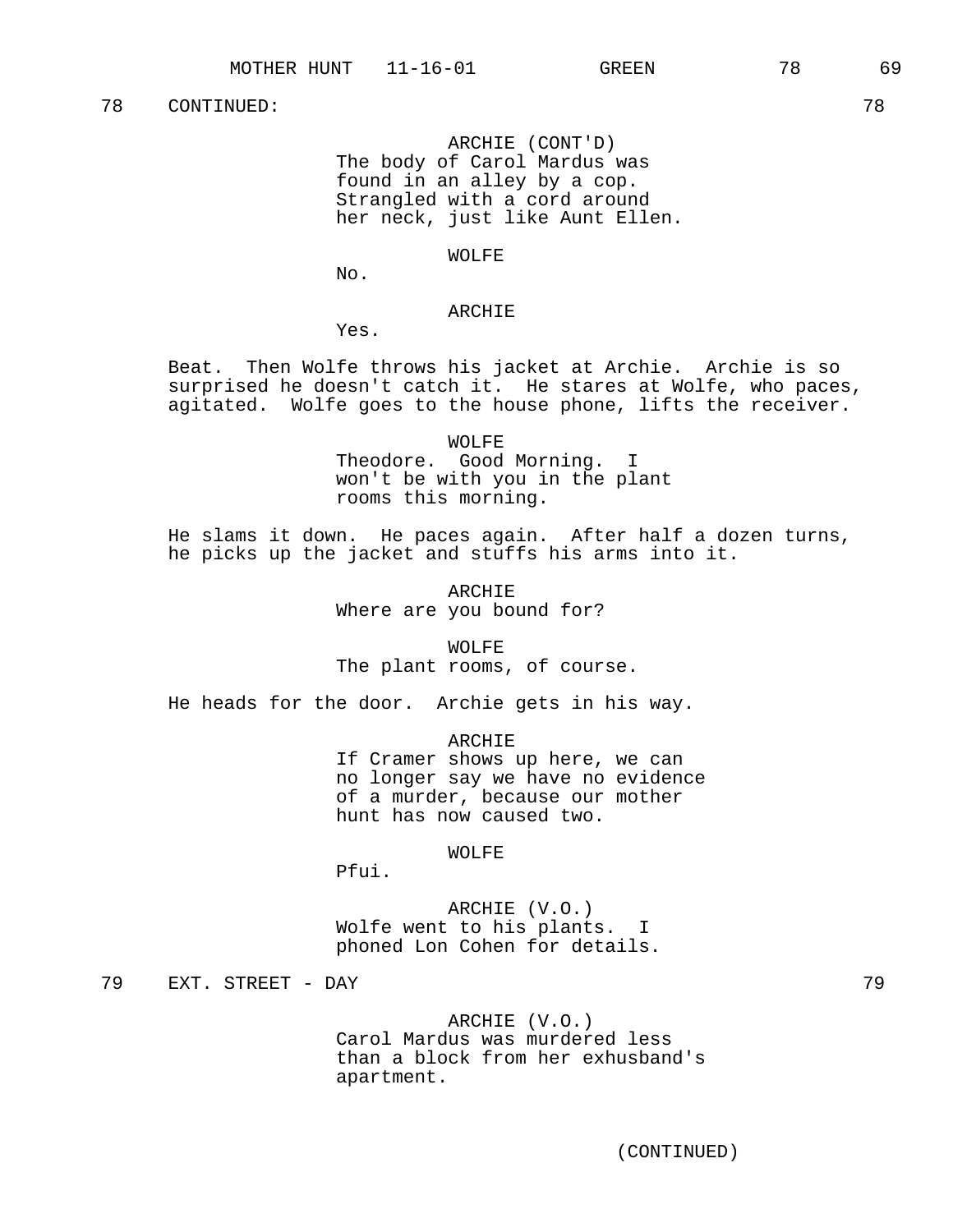|     |                                        | MOTHER HUNT 11-16-01                                                                                                     | GREEN                                                      | 79 | 70  |
|-----|----------------------------------------|--------------------------------------------------------------------------------------------------------------------------|------------------------------------------------------------|----|-----|
| 79  | CONTINUED:                             |                                                                                                                          |                                                            |    | 79  |
|     | tarp for him to see.                   |                                                                                                                          | Manny Upton is brought to see the body. A COP pulls back a |    |     |
|     | CAROL MARDUS                           |                                                                                                                          |                                                            |    |     |
|     | neck.                                  |                                                                                                                          | Is not lovely in death. Strangled with a cord around her   |    |     |
|     |                                        | Her employer came to identify<br>her.                                                                                    | ARCHIE (V.O.) (CONT'D)                                     |    |     |
| 79A | OMITTED                                |                                                                                                                          |                                                            |    | 79A |
| 80  | EXT. BROWNSTONE - STOOP (STUDIO) - DAY |                                                                                                                          |                                                            |    | 80  |
|     | Archie leaves.                         |                                                                                                                          |                                                            |    |     |
|     |                                        | ARCHIE (V.O.)<br>As soon as I knew the facts, I<br>want Lucy to find out from the<br>radio.                              | headed for the cottage. I didn't                           |    |     |
| 81  | EXT. COUNTRY COTTAGE - FRONT - DAY     |                                                                                                                          |                                                            |    | 81  |
|     |                                        |                                                                                                                          | Lucy bolts out of house. Archie comes after her.           |    |     |
|     |                                        | <b>LUCY</b><br>No.<br>No !                                                                                               |                                                            |    |     |
|     |                                        | ARCHIE<br>Okay, it's tough. It's damn<br>tough. All the ifs. But now<br>there are risks. So if you<br>want to turn loose |                                                            |    |     |
|     |                                        | LUCY<br>I don't want to turn loose.                                                                                      |                                                            |    |     |
|     |                                        | ARCHIE<br>You don't?                                                                                                     |                                                            |    |     |
|     |                                        | LUCY<br>The man who killed them, he put<br>he?                                                                           | the baby in my vestibule, didn't                           |    |     |
|     |                                        | ARCHIE<br>Yes.                                                                                                           |                                                            |    |     |
|     |                                        |                                                                                                                          |                                                            |    |     |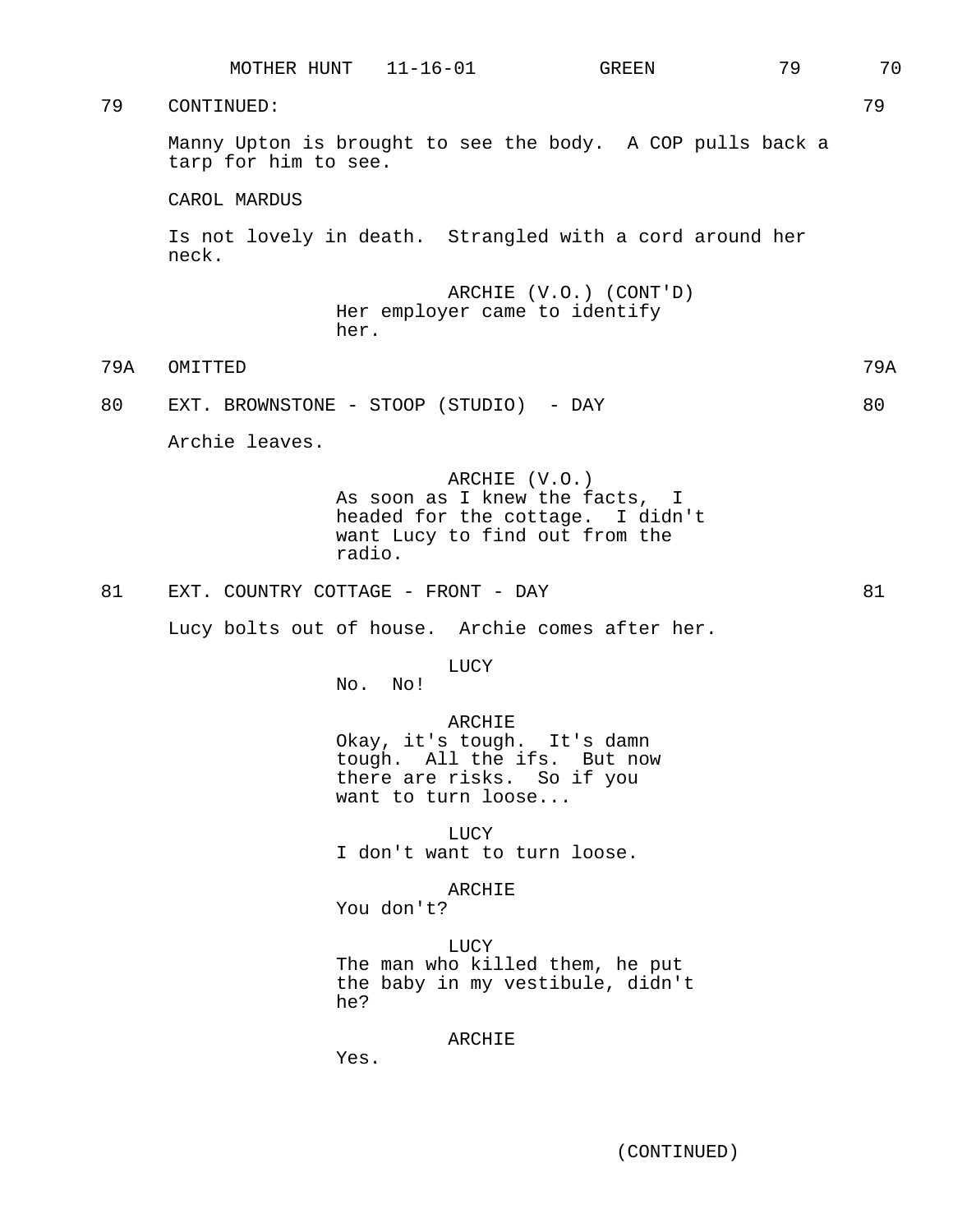him.

later.

ARCHIE All right. He will. I'll go back to help him. (he turns to go. Then he stops.) I just had an idea. I have one a year. I might possibly be walking past the house and feel like dropping in. May I have a key? Lucy reaches in her pocket and produces a key. ARCHIE (CONT'D)

LUCY

ARCHIE

LUCY

Then I want Nero Wolfe to get

The cops will get him sooner or

I want Nero Wolfe to get him.

Nine hundred and ninety-nine women out of a thousand would have asked me "Why?".

She hands it to him. They try hard to smile at each other.

| 82<br><b>AND</b><br>83 | OMITTED                   |                               | 82<br><b>AND</b><br>83 |
|------------------------|---------------------------|-------------------------------|------------------------|
| 84<br><b>AND</b><br>85 | OMITTED                   |                               | 84<br><b>AND</b><br>85 |
| $\sim$                 | T2T<br><b>DDALBIODAID</b> | TTR T T T.TR TT<br>$\sqrt{2}$ | $\sim$                 |

86 INT. BROWNSTONE - HALLWAY - DAY 86

Archie is camped by the elevator waiting for Wolfe to come down from the plant rooms. The elevator opens. Wolfe looks at him: What?

> ARCHIE All right, boss. I call you "boss" because I know it irritates you, but that's part of my job.

- -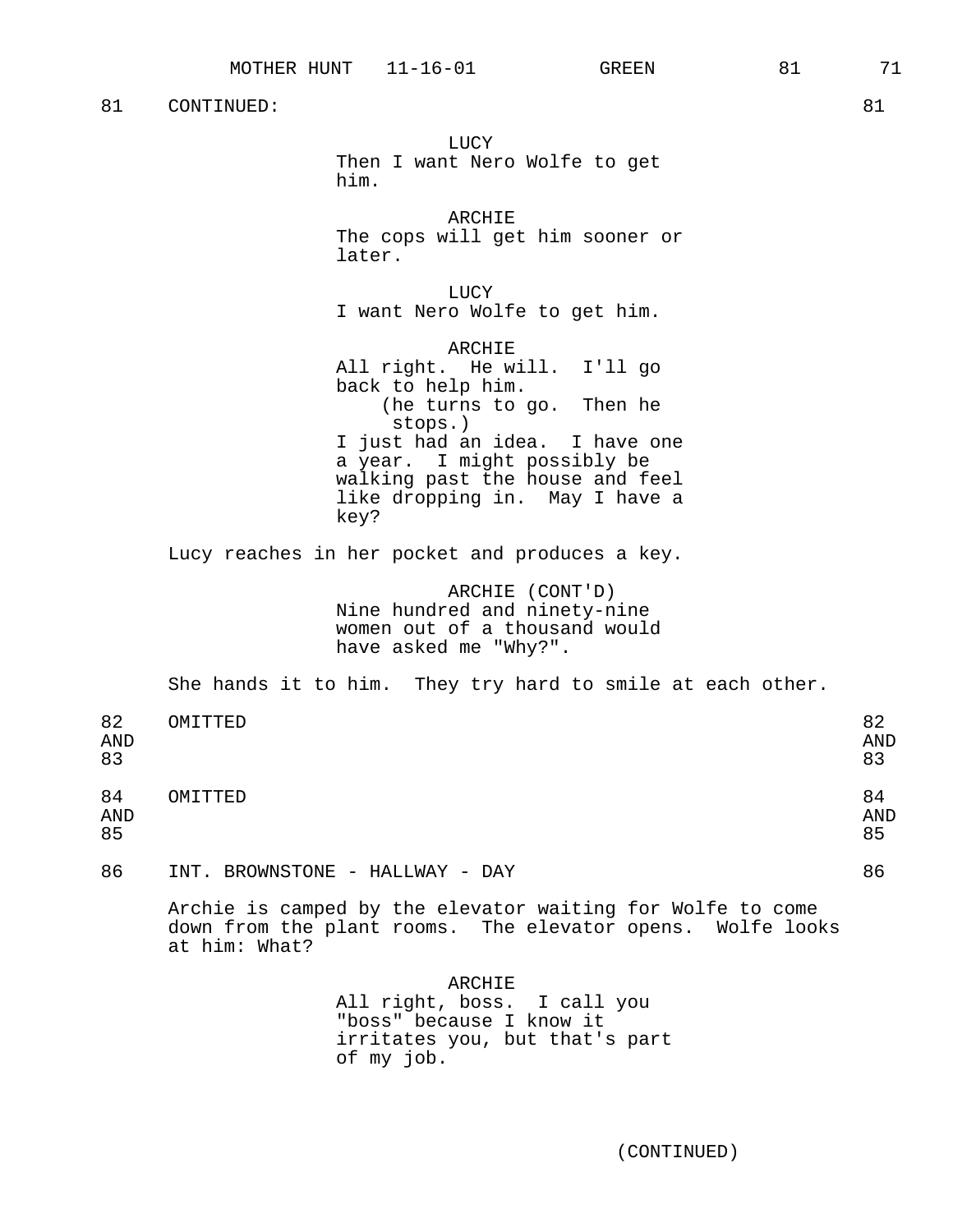## WOLFE

Archie.

## ARCHIE Either get your genius to work or call Cramer and empty the bag.

WOLFE Impossible. This murderer has dared me with flagrant impudence and I, not the police, will be the instrument of his doom!

The DOORBELL RINGS. They look down the hall.

INSPECTOR CRAMER works a cigar on the other side of the glass. Their heads jerk back and their eyes meet. They skedaddle to the kitchen.

87 INT. BROWNSTONE - KITCHEN - DAY 87

Archie and Wolfe make their way past Fritz who is sprinkling sorrel with ice water He sees something is up. The DOORBELL RINGS again. Wolfe turns at the back door.

#### WOLFF.

Mr. Cramer is at the door and I cannot talk with him without revealing that which I do not want him to know. Put the chain bolt on. Archie and I have left and you don't know when we'll return. If he returns with a search warrant you'll have to admit him, but tell him nothing.

The DOORBELL RINGS. Fritz is frozen on the spot.

## FRITZ But the shad roe...

## WOLFE

Go.

FRITZ You realize this is the last day of the season? There will be no more until next year?

Wolfe growls and goes out. Archie follows.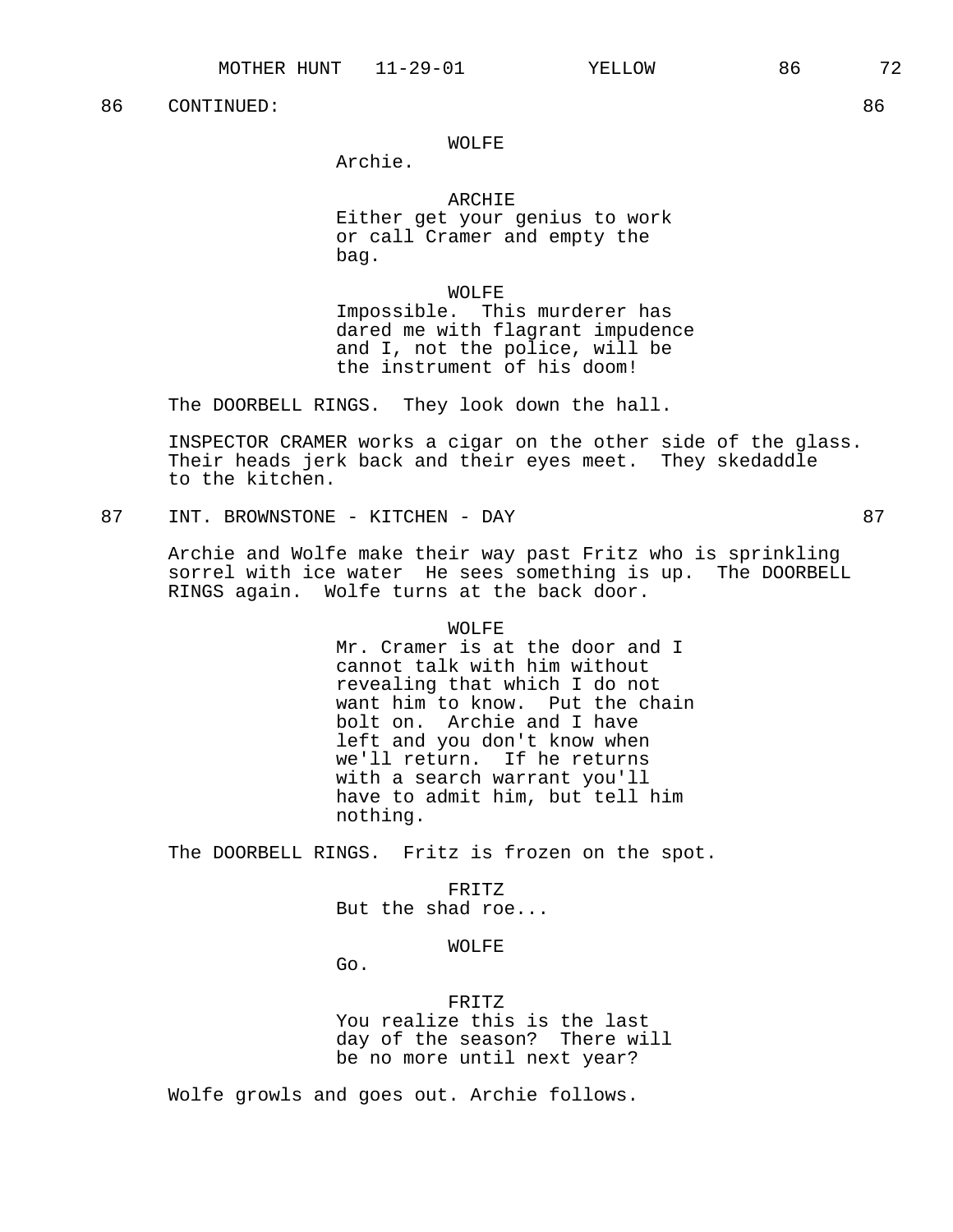88 EXT. STREET - DAY 88

Wolfe and Archie emerge from the alley. Wolfe takes to the street. Archie follows.

> ARCHIE (V.O.) He didn't know where he was going, but he did it with style.

WOLFE Are we followed?

ARCHIE We wouldn't be followed, we'd be stopped.

WOLFE Must it be a hotel?

ARCHIE (pulling out key) No. I had an idea we might need a dugout, so I asked Mrs. Valdon for a key to her house. It's two miles that way.

WOLFE

We will stop on the way for accouterments.

They walk on.

89 OMITTED 89

- 90 OMITTED 90
- 91 INT. VALDON MANSION DAY 91

Archie lets himself in. He signals to Wolfe and he comes in carrying one small bag. Archie looks at him in disgust and goes out again. He comes back, carrying four bags.

> ARCHIE. Four cheeses, corned beef, sturgeon, anchovies, radishes, scallions, lemons, peaches, plums, crackers, cream, butter, olives, and twelve bottles of beer. Just enough to make it through the night.

> > (CONTINUED)

WIPE TO: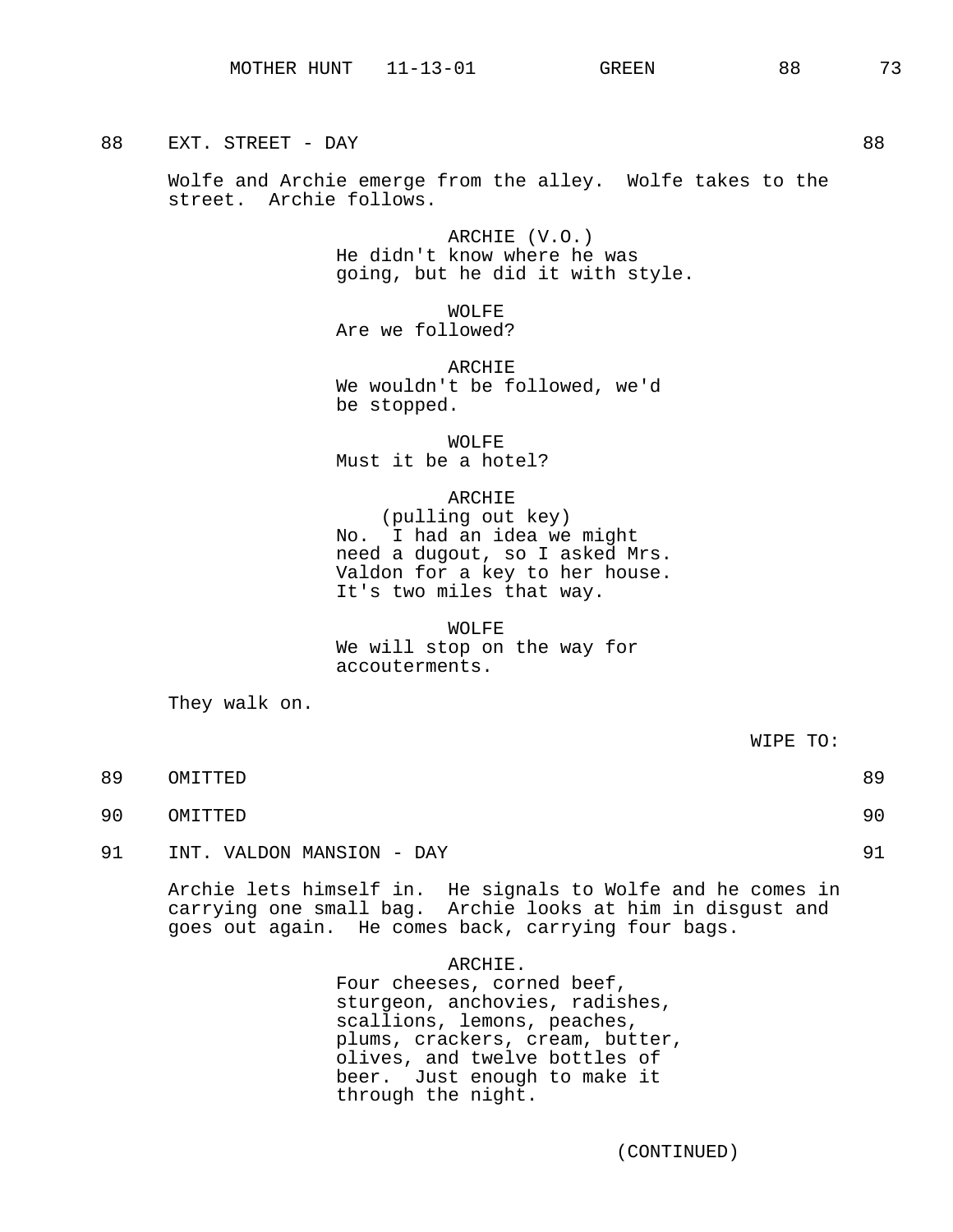# WOLFE Is this the Salor rug?

ARCHIE I doubt if you'll find any clues there.

Wolfe gets down with a rug in the hall.

### WOLFE

Archie. This is not a Salor. It's an Agra using Salor designs.<br>Iate 18th Century With an an \* \* \* \* \* Late 18th Century. With an an asymetrical knot. Not a Salor!

ARCHIE (V.O.) Wolfe spent the next two hours making a tour of every rug in the house. He knew there was only one way to get home to his orchids and his chair and his unfinished book. Why wasn't he working?

92 INT. VALDON MANSION - KITCHEN - DAY 92

Archie waits as Wolfe fusses over an elaborate platter of cold cuts and crackers.

> ARCHIE You're playing house. (Wolfe ignores him) Look, sir. There are times to be eccentric...

Wolfe seats himself. He doesn't want to spoil the meal with business, but he does.

### WOLFE

Archie, tomorrow is Sunday, and we are boxed up here. We can't even change our socks. Despite this, I have been considering Mrs. Valdon. Please ask her to come this evening, alone. And since you're fuming - get Saul here tomorrow morning.

### ARCHIE

Right. What for?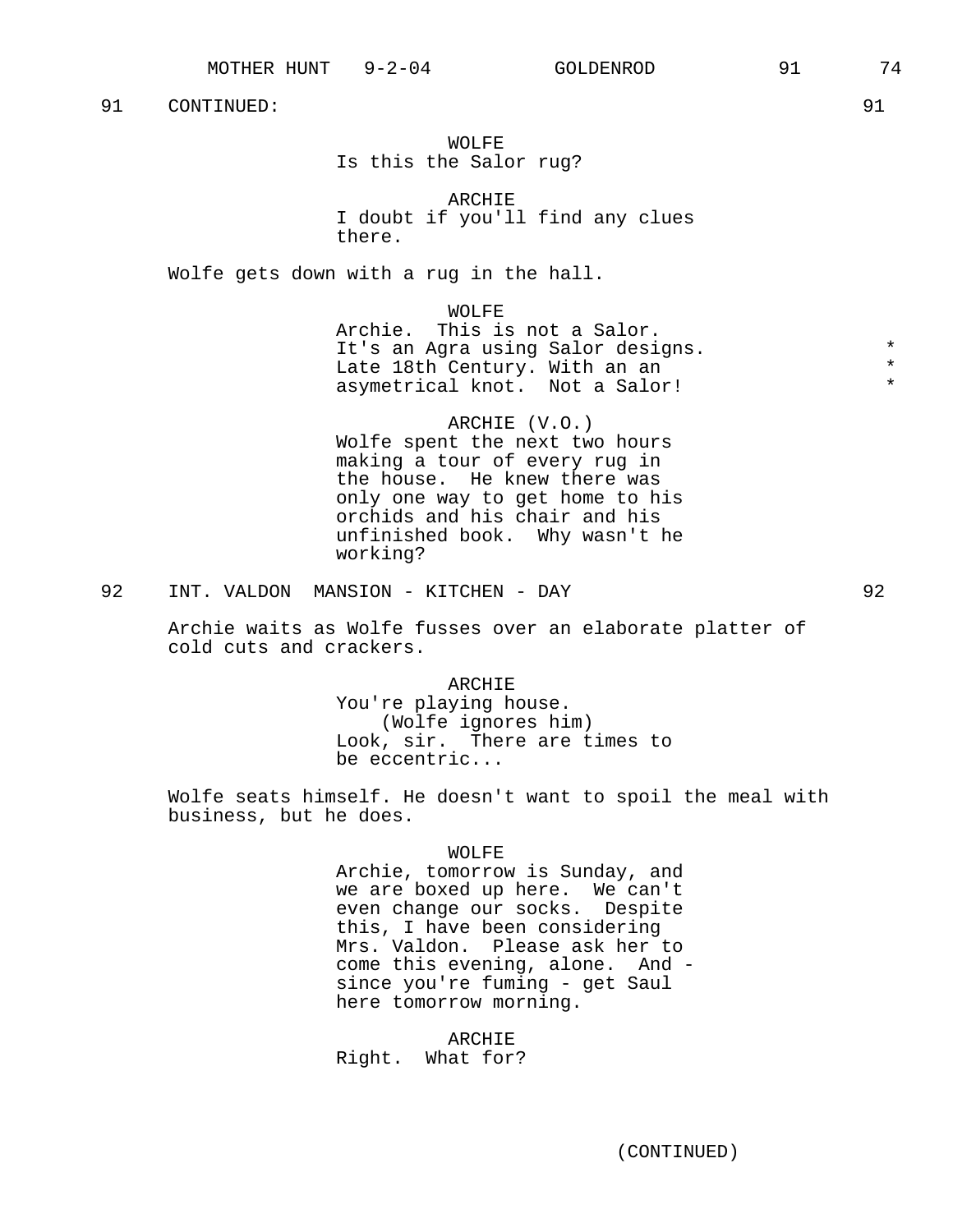## WOLFE

I am considering Ellen Tenzer's niece. Anne, is it? If I properly understood her métier, she replaces office workers who are temporarily absent?

### ARCHIE

Right. It was called Stopgap... (then) I'll be damned. I should have thought of it myself.

WOLFE You were too busy fuming.

Wolfe returns to his coldcuts.

 ${A\&E: END ACT SEVEN}$ 

WIPE TO:

# 93 OMITTED 93

94 INT. VALDON MANSION - PARLOR - NIGHT 94

Wolfe reads a book by Dunne. Archie is listening to a ball game on the radio, much to Wolfe's annoyance. Lucy comes to the door and watches them. Archie sees her.

> ARCHIE You're astonished that your house is not a mess with two men loose in it.

**LUCY** You are conceited, but I like you anyway.

WOLFE (taking over) Madam. I thank you heartily for this haven.

LUCY I hope, Sir, you have been comfortable.

WOLFE I have never been more uncomfortable in my life. (MORE)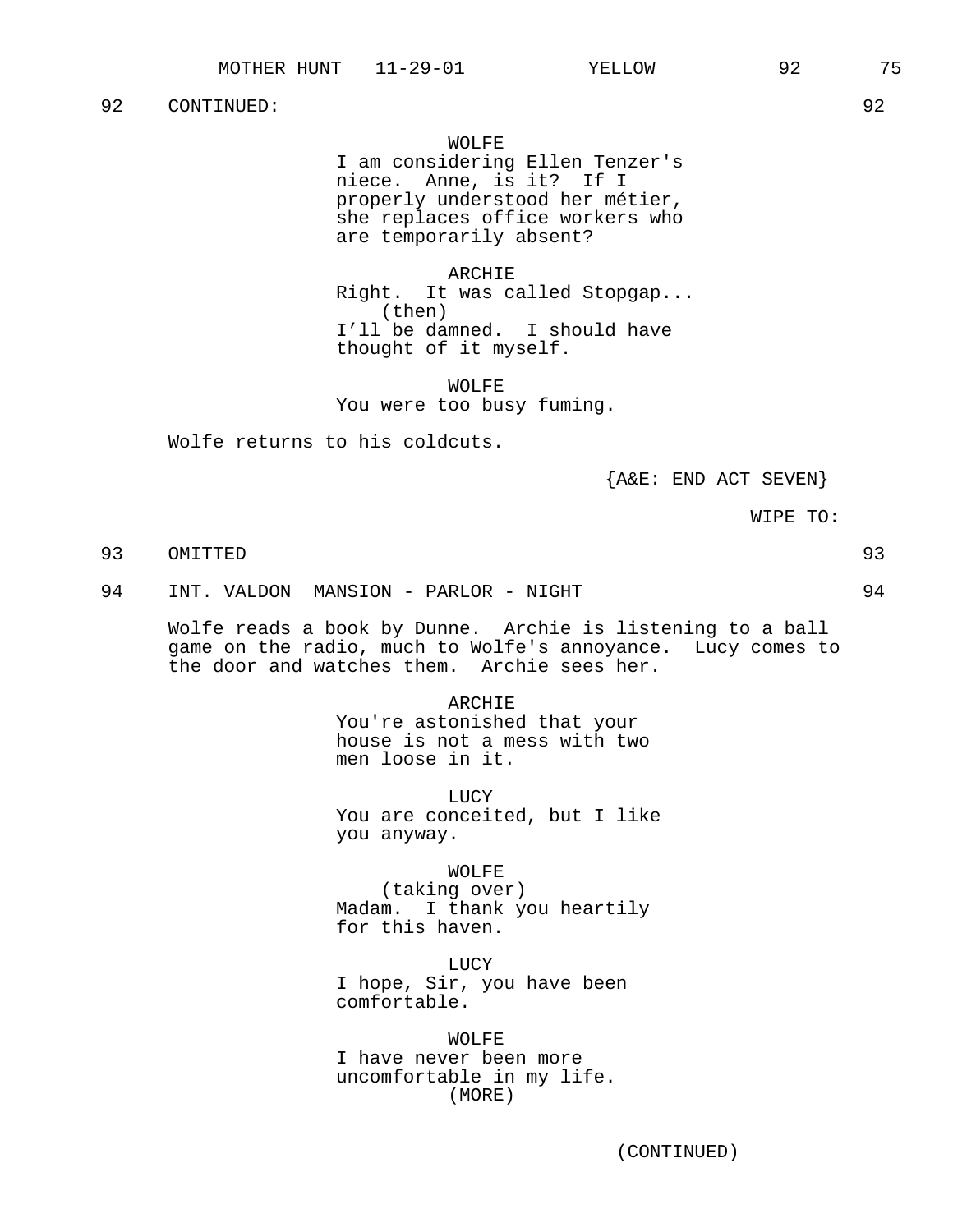WOLFE (CONT'D) No reflection on your hospitality is intended; but Mr. Goodwin and I are in a pickle.

### LUCY

Again?

## WOLFE

I need to see your husband's friends. Can you get them here tomorrow - without revealing that I am here? Mr. Upton may need persuading, but he is essential. And Mr. Cramer. If you would invite him as well. Do you like eggs?

Lucy laughs at the incongruity. Wolfe scowls.

WOLFE (CONT'D) Confound it, are eggs comical? Do you know how to scramble eggs, Mrs. Valdon?

LUCY

Yes, of course.

# WOLFE

To use Mr. Goodwin's favorite locution, one will get you ten that you don't. I'll scramble eggs for your breakfast in the morning and we'll see. Tell me forty minutes before you're ready.

LUCY

Forty minutes?

WOLFE Yes. I knew you didn't know.

Archie stretches and yawns. They exchange a look.

LUCY (to Wolfe) Mr. Wolfe. You must be exhausted.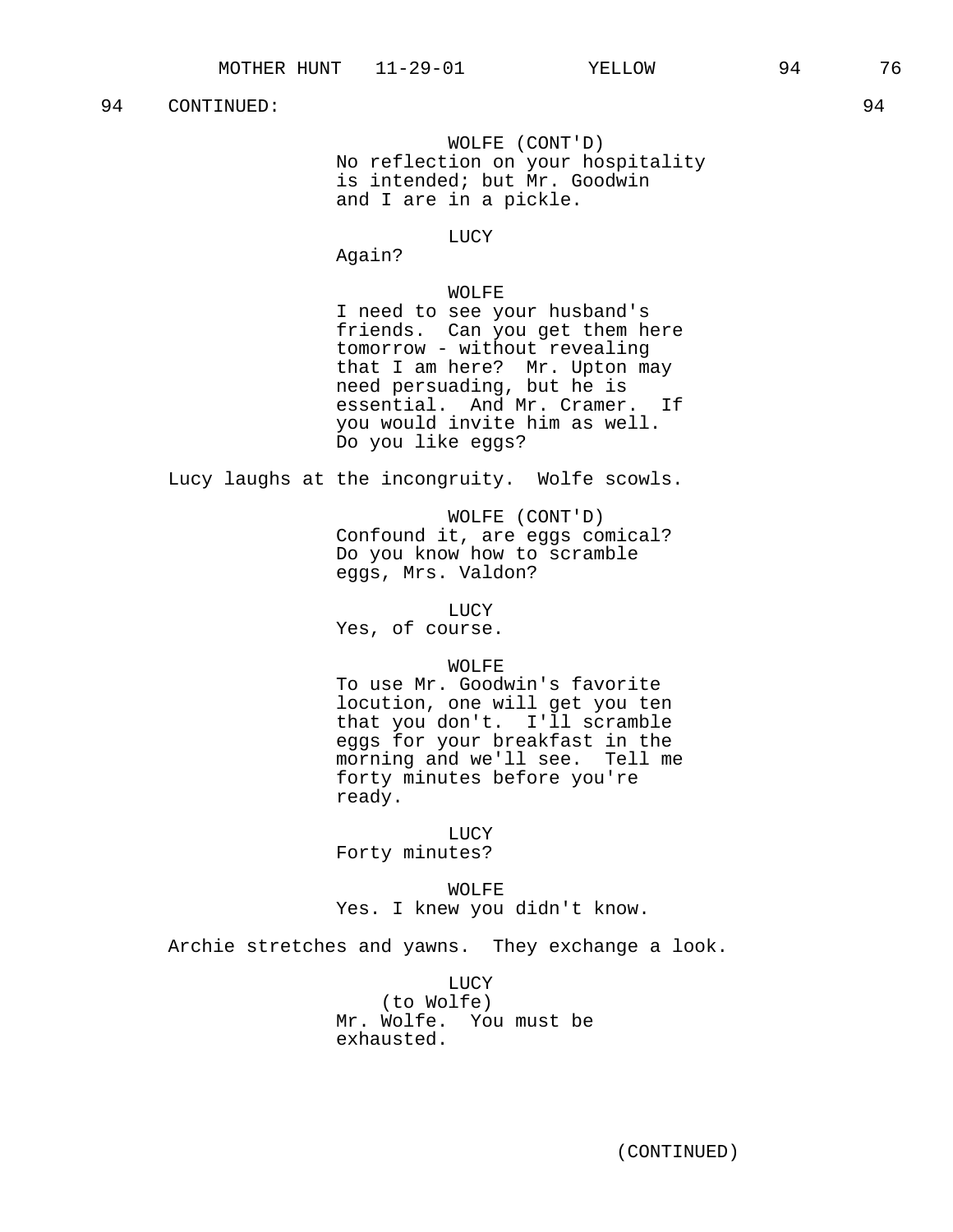94 CONTINUED: (2) 94

## WOLFE No, no. A good book. A good chair. Satisfactory, madam.

Wolfe's not leaving. They can't either.

95 INT. VALDON MANSION -- MORNING 95

Archie and Lucy come down the stairs. She stops. They kiss lightly. She sits. He holds up three fingers. She nods. He goes ahead. He comes back and kisses her again.

96 INT. VALDON MANSION - KITCHEN - DAY 96

Archie enters the kitchen. Wolfe is watching the eggs as they cook in the top of a double boiler. He acknowledges Archie's presence. Lucy comes in. It's all very proper, except for the fact that the men haven't shaved.

WIPE TO:

The three of them eat. But Archie and Lucy are aware that Wolfe is watching them.

> ARCHIE Boss. I gotta admit: these are fully up to Fritz's very best. I'm going to tell him.

LUCY I guess I didn't know how to scramble eggs.

If Wolfe could beam, he would.

WOLFE Of course, forty minutes is more time than you could expect a housewife to spend scrambling eggs, but it is impossible to do it to perfection in less.

The DOORBELL RINGS. Archie gets up and leaves.

ARCHIE

Saul.

Wolfe and Lucy share a moment.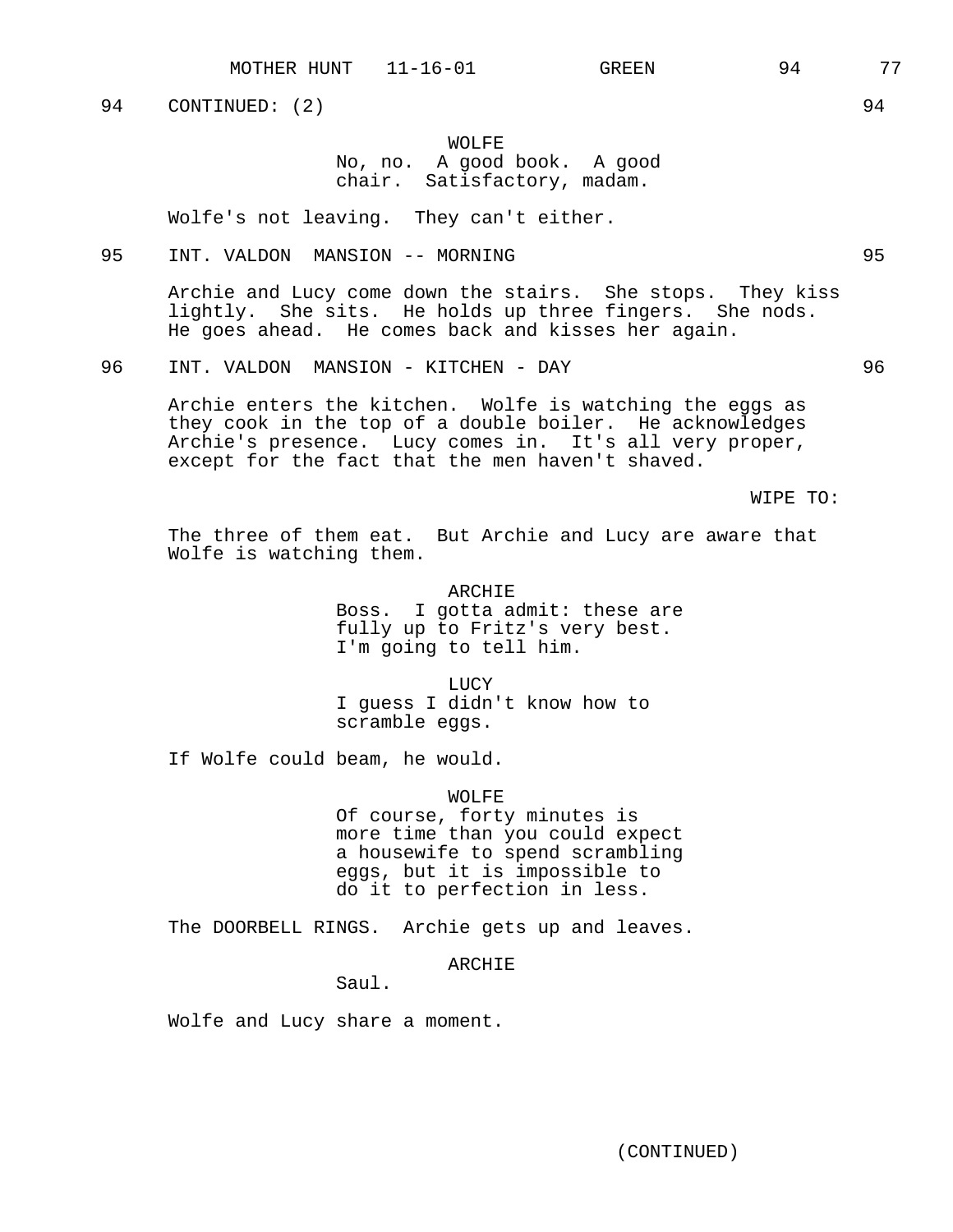## WOLFE

I read something that might interest you. A monograph by R.P Armstead on the acidic effect of the London fog on the leaves of flowering plants?

LUCY Yes. My uncle published it under his name.

WOLFE R.P. Armstead didn't write it?

LUCY

No. I did. (on his look) I wanted it to be taken seriously.

Saul and Archie enter.

## WOLFE

Well, Saul?

SAUL I spoke with Fritz. Two Homicide dicks are camped out in your office, smoking cigars.

Wolfe sighs mightily.

WOLFE Archie. Give him Miss Tenzer's address.

WIPE TO:

97 EXT. VALDON MANSION - DAY 97

Manuel Upton approaches the door. Lucy answers with Saul Panzer assisting.

> LUCY Hello, Manny. Won't you come in? The others are here.

UPTON Others? What is all this, Lucy. Who is this man?

(CONTINUED)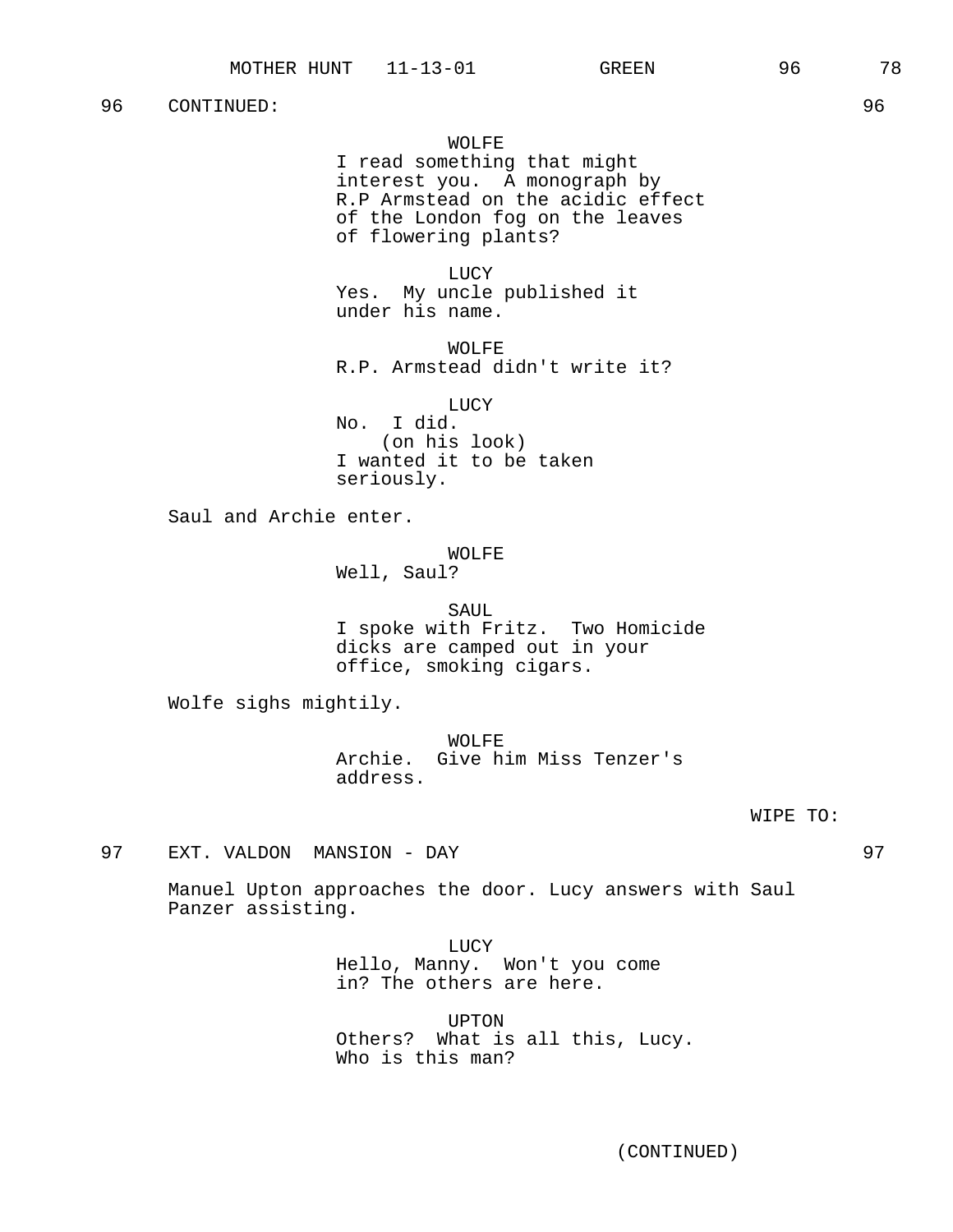LUCY He works with Nero Wolfe.

UPTON You're still involved with that fat fool?

He turns to leave. Saul grabs him. They struggle and then Saul propels him inside.

> SAUL This way, sir.

> > CUT TO:

## 98 INT. VALDON MANSION - UPSTAIRS HALLWAY/BEDROOM 98

Archie waits for his cue. He turns back to look through the door of a bedroom. We can see Wolfe and Anne Tenzer sitting stiffly, one on the bed, one in a chair.

> ARCHIE (V.O.) In all my years with Wolfe that was the only time to my knowledge that he was alone with a woman in a bedroom. I'm merely reporting, not insinuating. After all, he was only acquainting her with the script.

Lucy appears from downstairs.

LUCY They're all here.

Archie looks back at Wolfe and signals. Wolfe and Anne Tenzer get up and pass between them on their way downstairs. Archie and Lucy pause before following.

> LUCY (CONT'D) I keep thinking. This time tomorrow, I will no longer be a client. No more business relations.

ARCHIE That's why I've made reservations at the Flamingo Club for tomorrow night. It's time the world knew you could dance.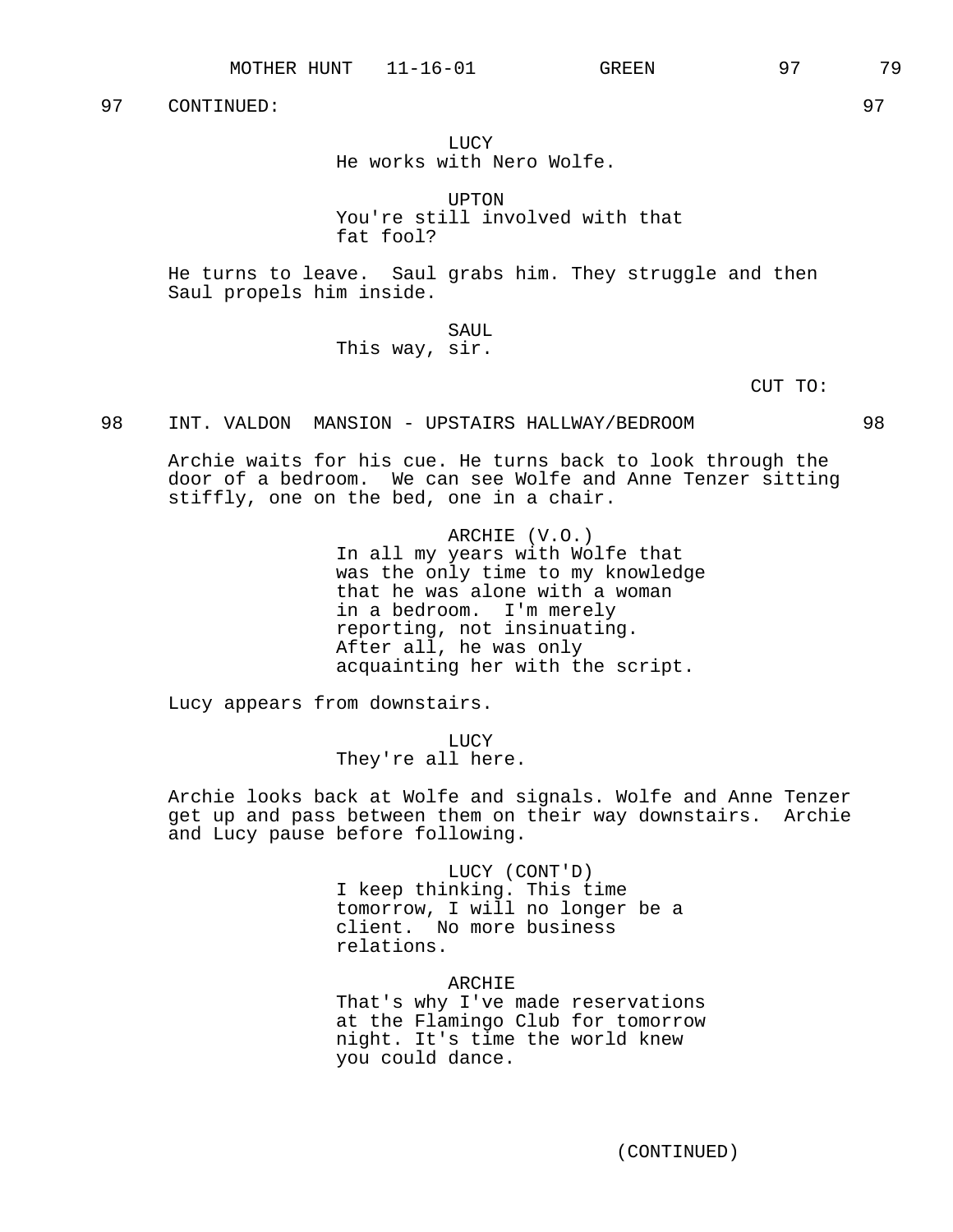**LUCY** Are you flirting with me, Archie.

ARCHIE (he smiles and gestures) Mrs. Valdon.

LUCY

Mr. Goodwin.

They go down.

99 INT. VALDON MANSION - LIVING ROOM - DAY 99

Cramer chomps on his cigar and glares at Bingham, Upton, Haft and Krug, who mutter complaints. Saul stands near Upton.

CRAMER

Panzer. What are you doing here? Whose little party is this?

WOLFE

Mine.

Cramer's opens his mouth to shout as Wolfe parades in with Archie and Lucy. On a look from Wolfe, he controls himself.

UPTON

Arrest them! That's a formal demand. They have me here against my will.

WOLFE

Don't be an ass. I'm going to name a murderer, and Mr. Cramer knows it.

Wolfe goes to his chair. Cramer knows how to cover.

CRAMER

Yeah. Yeah.

Cramer sits. Archie sits next to Upton. On a look from Wolfe, Saul goes out to be with Anne Tenzer.

WOLFE

When Carol Mardus needed to get rid of her baby, she enlisted the help of a friend, a man. Let us call him "X".

(CONTINUED)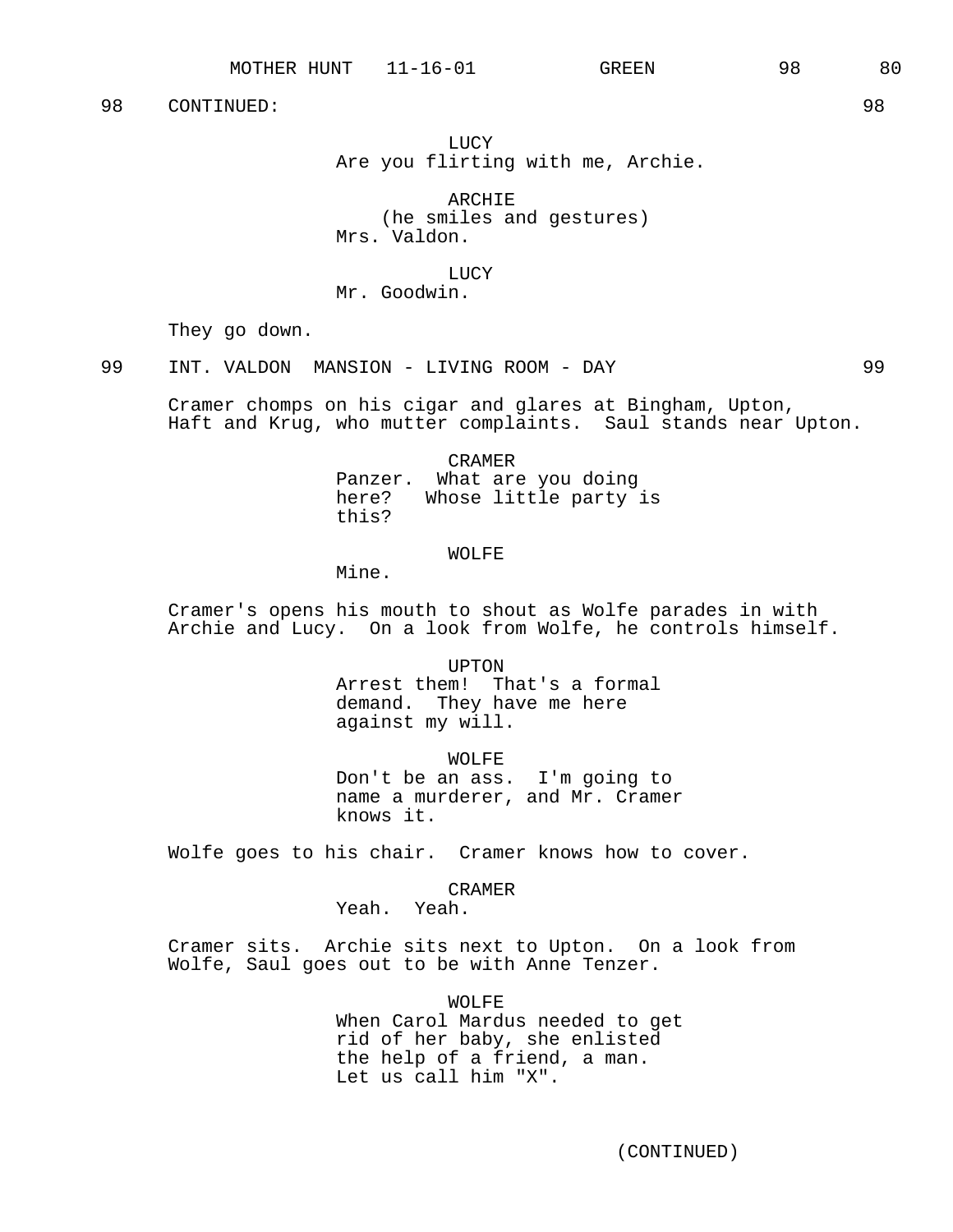### UPTON

Make it Z. X bas been overworked.

### WOLFE

(ignoring him) It was a fatal mistake. For X was one of the few who had been denied her intimate favors and he resented it.

## UPTON

Such purple prose.

#### WOLFE

When she told him that Richard Valdon was the father, he indulged himself in a prank. He left the baby and a note in Mrs. Valdon's vestibule.

### BINGHAM

God. What a story this is. Is anyone getting it down?

#### WOLFE

When Ellen Tenzer communicated to X that we were on his trail, he strangled her. The prank was permissible. But the threat of its disclosure was not. After her talk with me, Miss Mardus did what Ellen Tenzer had done; she was probably scornful.

UPTON OH BLAH. Blah, blah, blah, blah.

#### CRAMER

Wait a minute. You're saying this is the same baby that was boarded by Ellen Tenzer?

WOLFE Yes. I see this won't do. I must name him. Archie.

Archie goes to the door and signals. Saul Panzer enters with Anne Tenzer.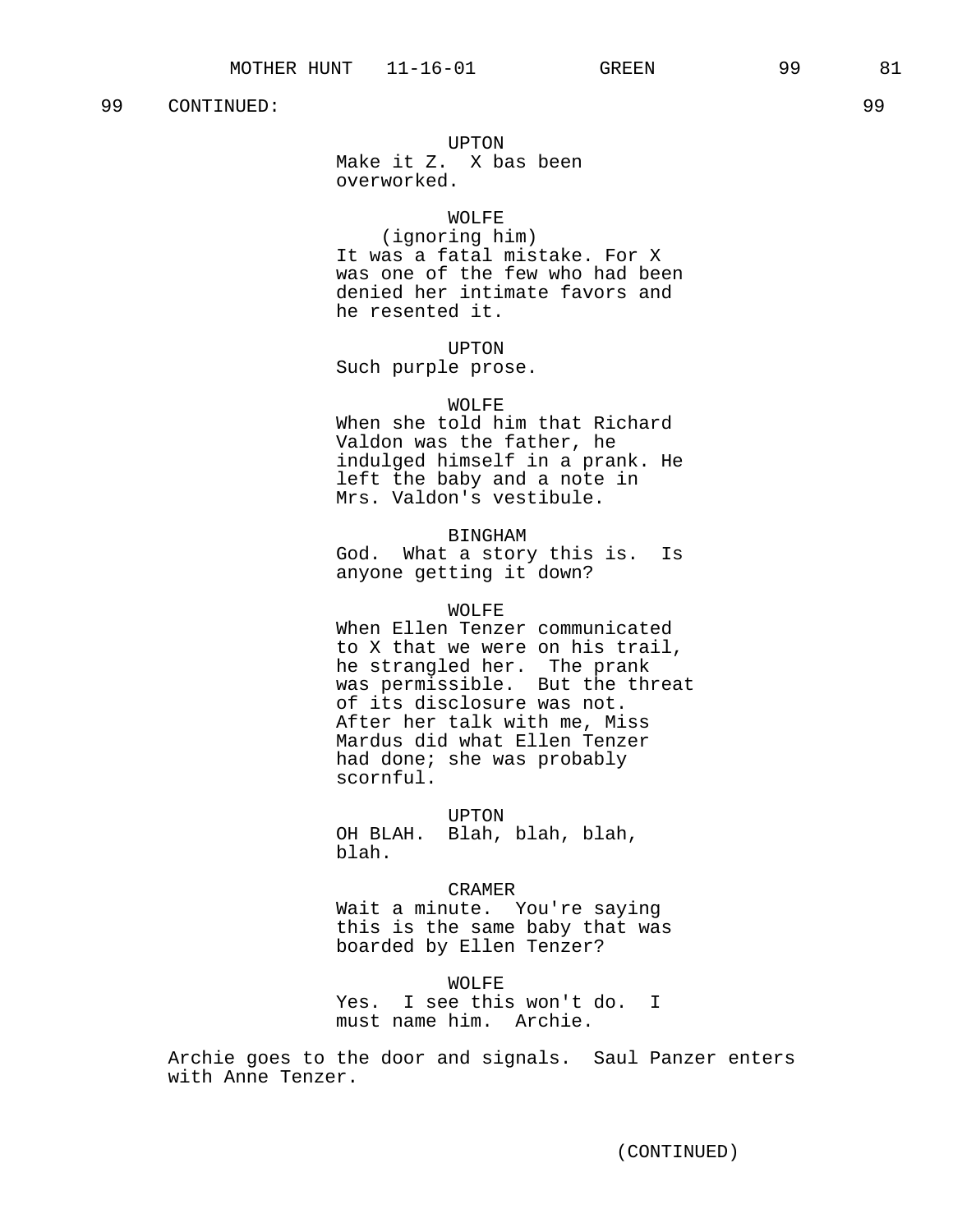99 CONTINUED: (2) 99

WOLFE (CONT'D)

This is Anne Tenzer, the niece of Ellen Tenzer. She works for an Employment Service and fills temporary vacancies at the senior executive level. (to Anne) Look around, Miss Tenzer. Is

there anyone in this room you have ever worked for?

ANNE

Oh. Hello, Mr. Haft. He's the president of Parthenon Press.

Overlapping cues.

#### HAFT

What? Is this one of your famous dramas, Mr. Wolfe?

ANNE

Don't you remember me, Mr. Haft? It was the last two weeks in June and the first week in July.

HAFT

I've heard of your tactics and I'm not putting up with them.

WOLFE

Did you discuss your Aunt Ellen's work with Mr. Haft?

ANNE

Well, I must have. Because when he called me last January, it was to find out if Aunt Ellen still boarded babies. Did it work out, Mr. Haft?

HAFT

She's lying. I've never...

Mr. Haft can't keep his hands still.

WOLFE Do you contradict her? Do you say she lies?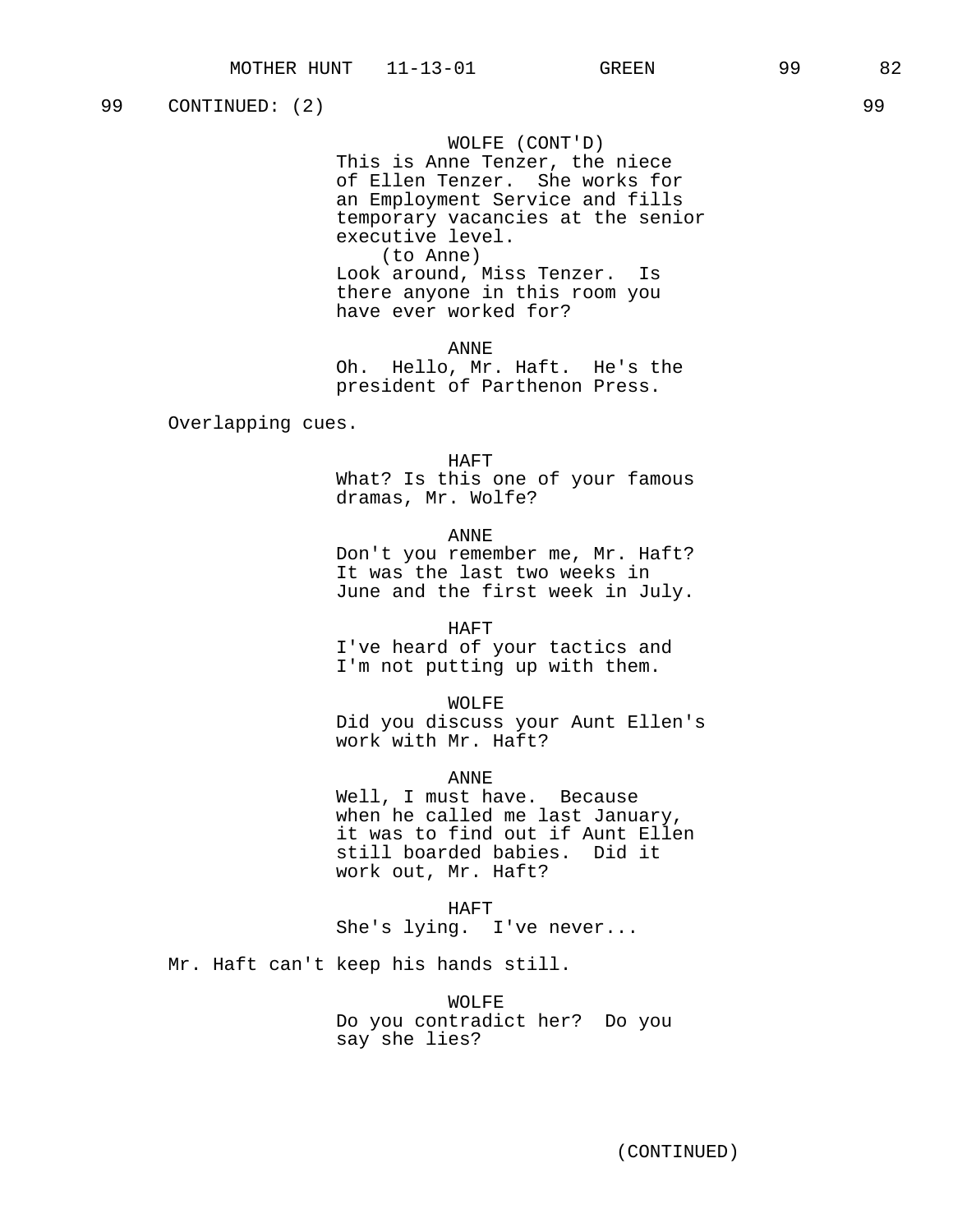(CONTINUED)

99 CONTINUED: (3) 99

HAFT

I don't say she lies. I say she's mistaken. She mistook me for someone else.

WOLFE

Puerile. Either acknowledge the facts and call her a liar, or...

HAFT

I call you a liar.

## WOLFE

And you are a dunce. Mr. Cramer. Ask Mr. Upton if Carol Mardus told him who helped her dispose of the baby. He was her employer. He would not allow her a six month vacation without asking why.

UPTON Julian. I'm sorry. You can't expect me to...

Haft keeps trying to take the cheaters off, but his hands are trembling so, he can't manage it.

HAFT

Oh God. Oh god, oh god, oh god.

WOLFE

Mr. Haft. You are a malignant impudent worm, but now that I have exposed you, I offer advice: go prepare your defense. There must be traces - letters, canceled checks, a stray hair in your car - it is a simple matter to produce evidence when you know whom you are looking for. Well, go. Aren't you going?

CRAMER You know damn well he's not going. Nobody is.

BINGHAM Good god, this is brutal.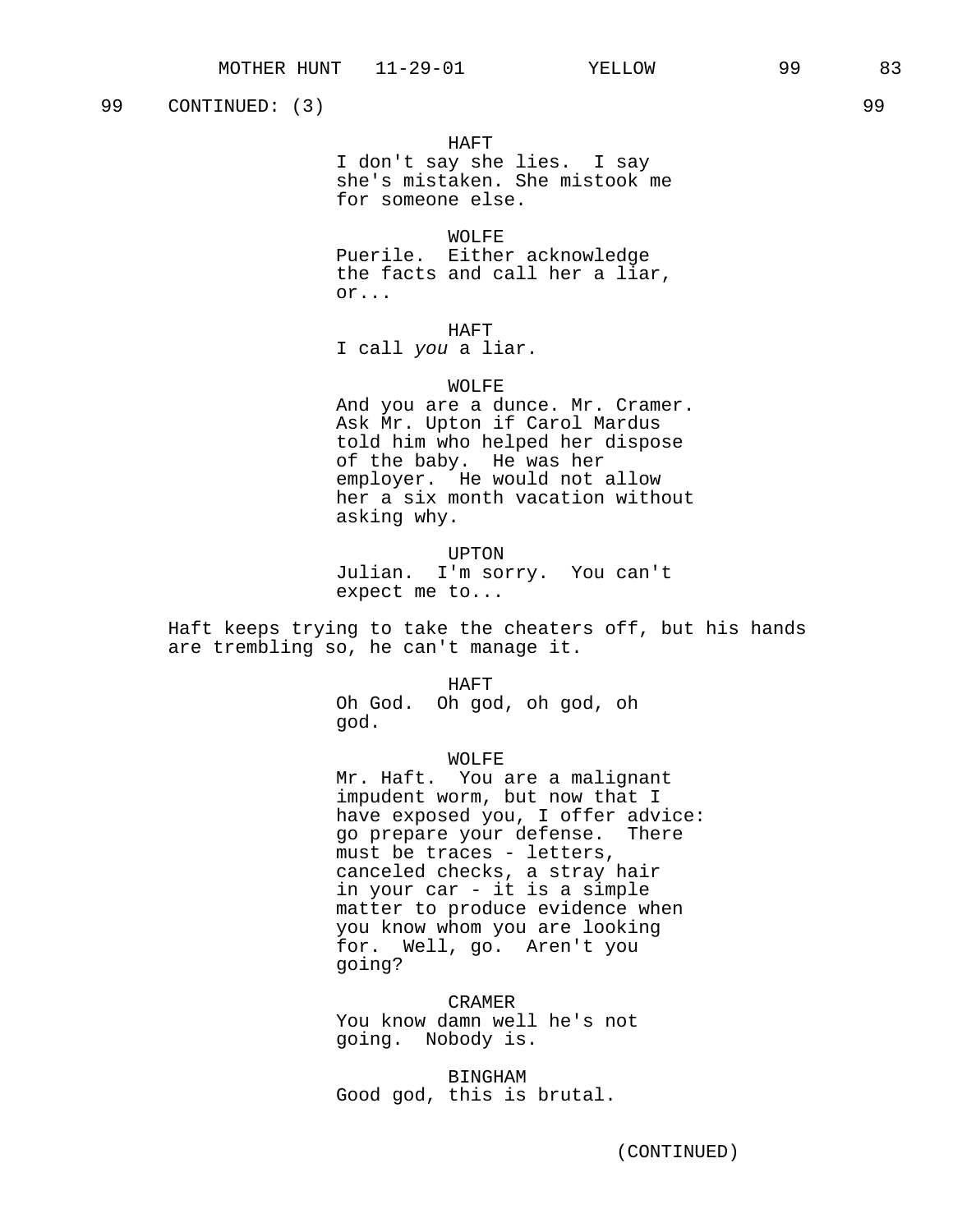99 CONTINUED: (4) 99

## CRAMER

All of you - I'm sending for cars and I'm taking you all to the District Attorney's office. (to Wolfe) Especially you. You never leave your house, huh? Now that you've left it you'll go back when I say so.

Wolfe ignores him and goes to Lucy.

WOLFE

Mrs. Valdon. You have indulged me and I am beholden to you. Go to your room and bolt the door, In Mr. Cramer's present mood, he will insist that you accompany us, and there is no reason for that.

Lucy, who is not dumb, nods and leaves the room.

CRAMER All right. We've had our little triumph, Wolfe. Let's go!

He herds Wolfe to the door. Archie grabs Haft.

ARCHIE

Mr. Cramer. I realize that this is now your moment of triumph, but don't you think you should take the murderer along with you?

100 EXT. VALDON MANSION - DAY 100

Two police cars are there, lights flashing. Cramer comes down the steps, leading Nero Wolfe. He signals, and several NEWSMEN with FLASHBULBS come and follow them to the car. Wolfe looks neither to the right or to the left but heads to a car and gets in. Cramer enjoys every moment of it.

> ARCHIE (V.O.) It took eight hours to sort things out. But as soon as he made the case, Wolfe returned to the Brownstone, got into bed and didn't emerge for four days.